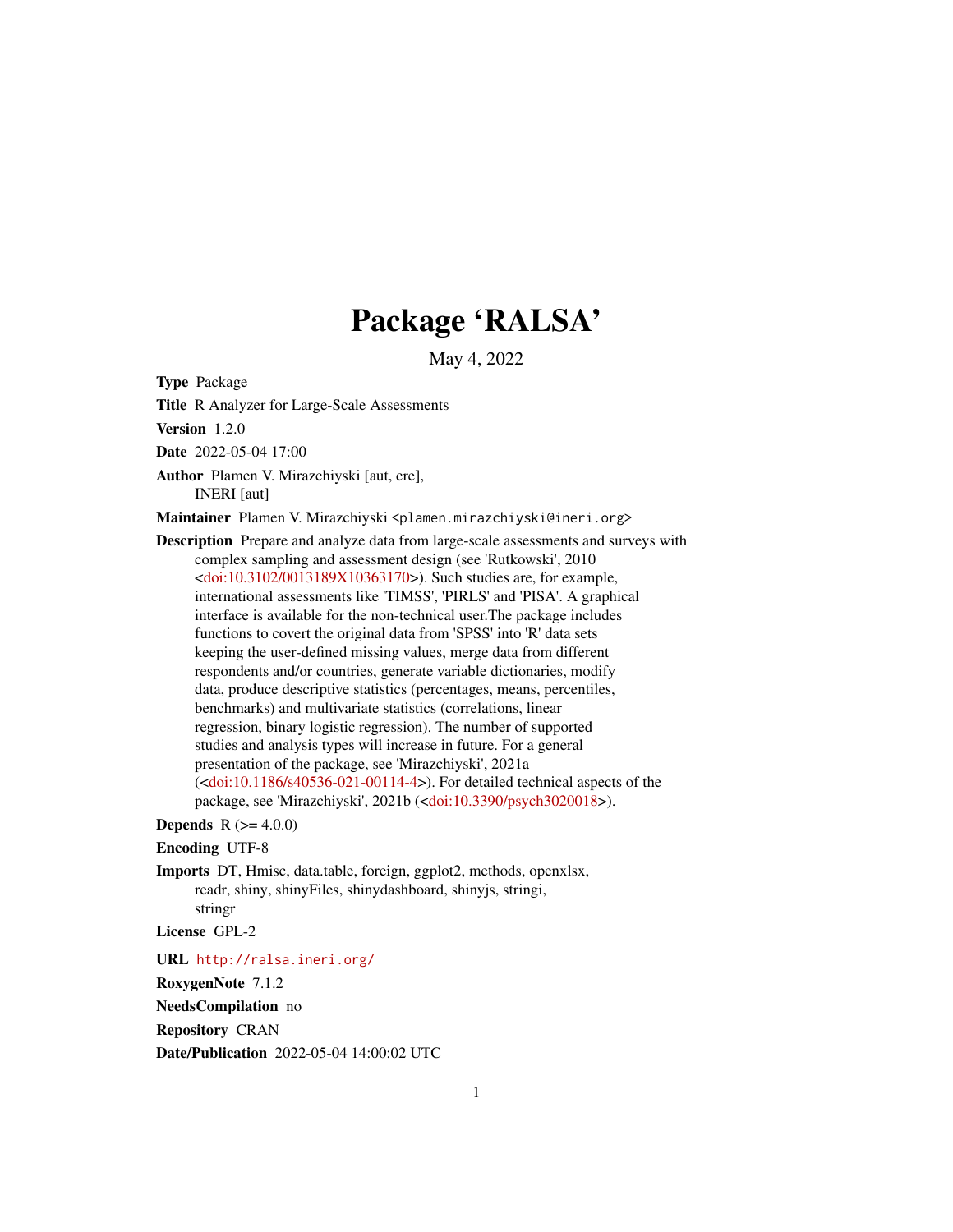# <span id="page-1-0"></span>R topics documented:

| Index | 64                                                                                                                           |  |
|-------|------------------------------------------------------------------------------------------------------------------------------|--|
|       |                                                                                                                              |  |
|       |                                                                                                                              |  |
|       |                                                                                                                              |  |
|       | $Isa.reade.vars \dots \dots \dots \dots \dots \dots \dots \dots \dots \dots \dots \dots \dots \dots \dots \dots \dots \dots$ |  |
|       | Isa. <i>prec</i> 1                                                                                                           |  |
|       |                                                                                                                              |  |
|       |                                                                                                                              |  |
|       |                                                                                                                              |  |
|       |                                                                                                                              |  |
|       |                                                                                                                              |  |
|       |                                                                                                                              |  |
|       |                                                                                                                              |  |
|       |                                                                                                                              |  |
|       |                                                                                                                              |  |

lsa.bench *Compute percentages of respondents reaching or surpassing certain ability cut-off scores*

## Description

lsa.bench computes percentages of respondents reaching or surpassing certain ability cut-off scores (benchmarks/performance levels). The cut-off scores are points in the distributions of PVs defined differently in different studies and, sometimes, in different study cycles. The percentages can also be computed as cumulative percentages. There is an option to compute an average of continuous contextual/background variable.

# Usage

```
lsa.bench(
  data.file,
  data.object,
  split.vars,
  PV.root.bench,
  bench.vals,
 bench.type,
  pcts.within = FALSE,
  bckg.var,
  weight.var,
  include.missing = FALSE,
  shortcut = FALSE,
  graphs = FALSE,
  save.output = TRUE,
  output.file,
```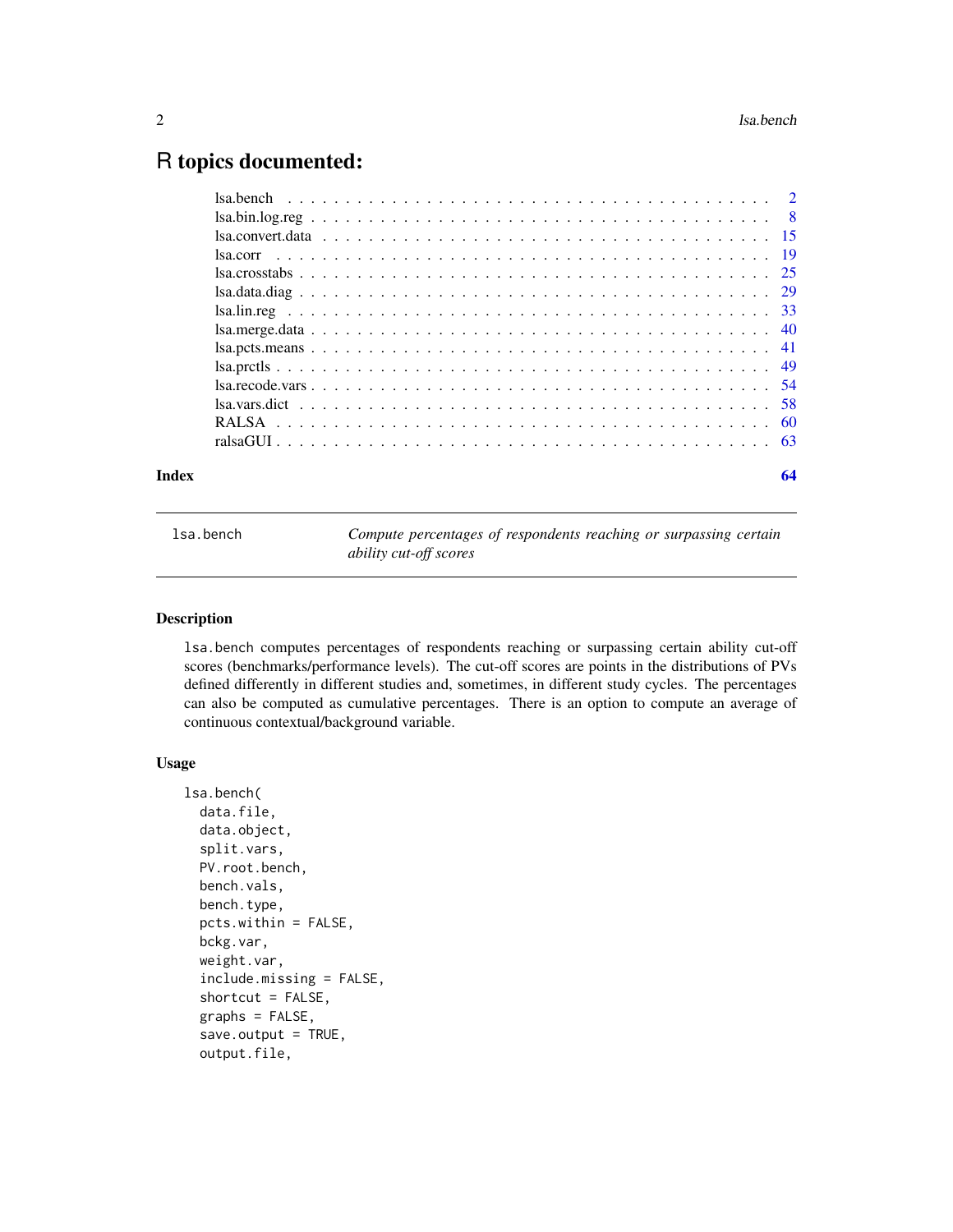#### lsa.bench 3

```
open.output = TRUE
\mathcal{L}
```
# Arguments

| data.file       | The file containing 1sa. data object. Either this or data. object shall be spec-<br>ified, but not both. See details.                                                                                                                                                                                                                                                 |
|-----------------|-----------------------------------------------------------------------------------------------------------------------------------------------------------------------------------------------------------------------------------------------------------------------------------------------------------------------------------------------------------------------|
| data.object     | The object in the memory containing 1sa. data object. Either this or data. file<br>shall be specified, but not both. See details.                                                                                                                                                                                                                                     |
| split.vars      | Categorical variable(s) to split the results by. If no split variables are provided,<br>the results will be for the overall countries' populations. If one or more variables<br>are provided, the results will be split by all but the last variable and the percent-<br>ages of respondents will be computed by the unique values of the last splitting<br>variable. |
| PV.root.bench   | The root name(s) for the set(s) of plausible values which will be used to compute<br>the percentages of respondents reaching or surpassing certain cut-off score. See<br>details.                                                                                                                                                                                     |
| bench.vals      | A vector of integers representing the cut-off scores. See details.                                                                                                                                                                                                                                                                                                    |
| bench.type      | A character string representing how the percentages of respondents shall be<br>computed. See details.                                                                                                                                                                                                                                                                 |
| pcts.within     | Logical value specifying if the percentages shall be computed within the groups<br>defined by the split. vars (TRUE) or not (FALSE, default). See details.                                                                                                                                                                                                            |
| bckg.var        | Name of continuous background or contextual variable to compute the mean for.<br>The results will be computed by all groups specified by the splitting variables<br>and per performance group. See details.                                                                                                                                                           |
| weight.var      | The name of the variable containing the weights. If no name of a weight variable<br>is provide, the function will automatically select the default weight variable for<br>the provided data, depending on the respondent type.                                                                                                                                        |
| include.missing |                                                                                                                                                                                                                                                                                                                                                                       |
|                 | Logical, shall the missing values of the splitting variables be included as cate-<br>gories to split by and all statistics produced for them? The default (FALSE) takes<br>all cases on the splitting variables without missing values before computing any<br>statistics. See details.                                                                               |
| shortcut        | Logical, shall the "shortcut" method for IEA TIMSS, TIMSS Advanced, TIMSS<br>Numeracy, eTIMSS PSI, PIRLS, ePIRLS, PIRLS Literacy and RLII be applied?<br>The default (FALSE) applies the "full" design when computing the variance com-<br>ponents and the standard errors of the estimates.                                                                          |
| graphs          | Logical, shall graphs be produced? Default is FALSE. See details.                                                                                                                                                                                                                                                                                                     |
| save.output     | Logical, shall the output be saved in MS Excel file (default) or not (printed to<br>the console or assigned to an object).                                                                                                                                                                                                                                            |
| output.file     | If save output = TRUE (default), full path to the output file including the file<br>name. If omitted, a file with a default file name "Analysis.xlsx" will be written<br>to the working directory (getwd()). Ignored if save.output = FALSE.                                                                                                                          |
| open.output     | Logical, shall the output be open after it has been written? The default (TRUE)<br>opens the output in the default spreadsheet program installed on the computer.<br>Ignored if save.output = FALSE.                                                                                                                                                                  |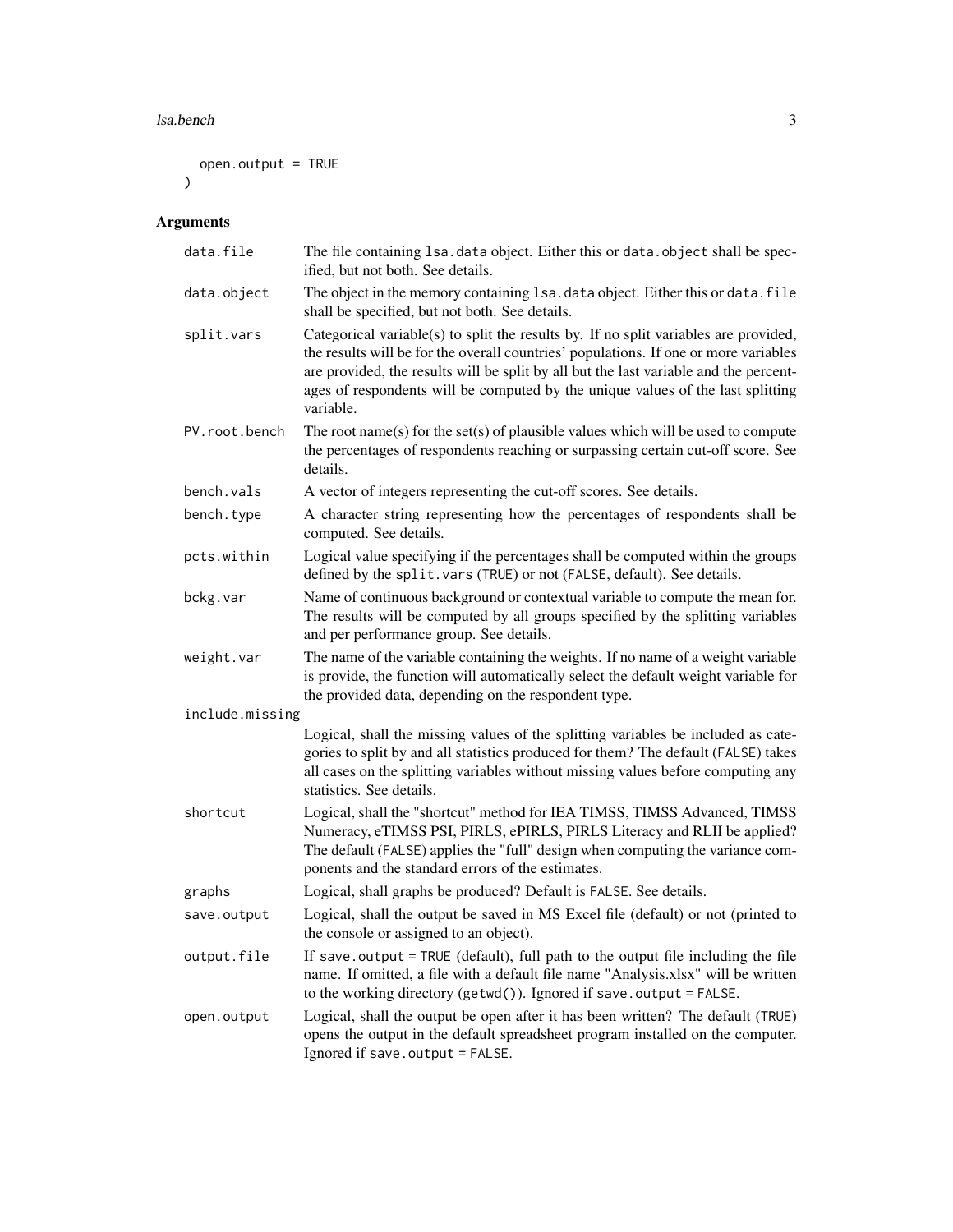#### Details

Either data. file or data. object shall be provided as source of data. If both of them are provided, the function will stop with an error message.

The function computes percentages of respondents which reach or surpass certain cut-off scores (benchmarks/performance levels). These percentages are computed using a set of PVs, specified in the PV.root.bench. Only one set of PVs can be added to PV.root.bench at a time. All studies (except CivED, TEDS-M, SITES, TALIS and TALIS Starting Strong Survey) have a set of PVs per content domain (e.g. in TIMSS five for overall mathematics, five for algebra, five for geometry, etc.) and cognitive domain (i.e. knowing, applying and reasoning). In some studies (say TIMSS and PIRLS) the names of the PVs in a set always start with character string and end with sequential number of the PV. For example, the names of the set of PVs for overall mathematics in TIMSS are BSMMAT01, BSMMAT02, BSMMAT03, BSMMAT04 and BSMMAT05. The root of the PVs for this set to be added to PV.root.avg will be "BSMMAT". The function will automatically find all the variables in this set of PVs and include them in the analysis. In other studies like OECD PISA and IEA ICCS and ICILS the sequential number of each PV is included in the middle of the name. For example, in ICCS the names of the set of PVs are PV1CIV, PV2CIV, PV3CIV, PV4CIV and PV5CIV. The root PV name has to be specified in PV.root.bench as "PV#CIV".

Multiple splitting variables can be added to the split. vars, the function will compute the percentages of respondents reaching or surpassing the cut-off scores for all formed groups and their means on the continuous variables. If no splitting variables are added, the results will be only by country.

If a continuous contextual/background variable is provided to the bckg.var, the average for that variable will be computed for each group formed by the splitting variables and the performance groups. Only one contextual/background variable can be added in the analysis. This argument is ignored when bench.type = "cumulative".

The cut-off scores are provided as vector of integers (e.g. c(475, 500)) to the bench.vals. If no cut-off scores are provided, the function will automatically choose all benchmark values for the corresponding study and, in some cases for the data from the specific cycle. The latter applies to ICCS and PISA where the proficiency levels differ from one cycle to another.

The bench.type argument has two different options: "discrete" (default) and "cumulative". Using the former will compute the percentages of respondents within the boundaries specified by the cut-off scores in bench.vals. Using the latter, the function will compute the percentages of respondents at or above the cut-off points in the bench.vals.

If the pcts.within if FALSE (default), the function will compute the percentages of respondents reaching or surpassing each of the cut-off scores defined by bench.vals. In this case the percentages of all respondents across the performance levels will add to 100 in each group defined by the splitting variables. On the contrary, if pcts.within = TRUE, the function will compute the percentages of respondents at each of the performance levels across groups defined by the splitting variables. Then the sum of percentages within a specific performance level will sum up to 100 across the groups defined by the splitting variables. For example, we can compute what is the ratio (i.e. percentages) of female and male students performing between 475 and 550 points in PIRLS – say 55 of all students performing at this level are female and 45 are male. If no split variables are provided, the percentages will be 100 for each performance level within a country. The argument is ignored if bench.type = "cumulative".

If no variables are specified for bckg.var, the output will contain only percentages of cases in groups specified by the splitting variables and the cut-off scores.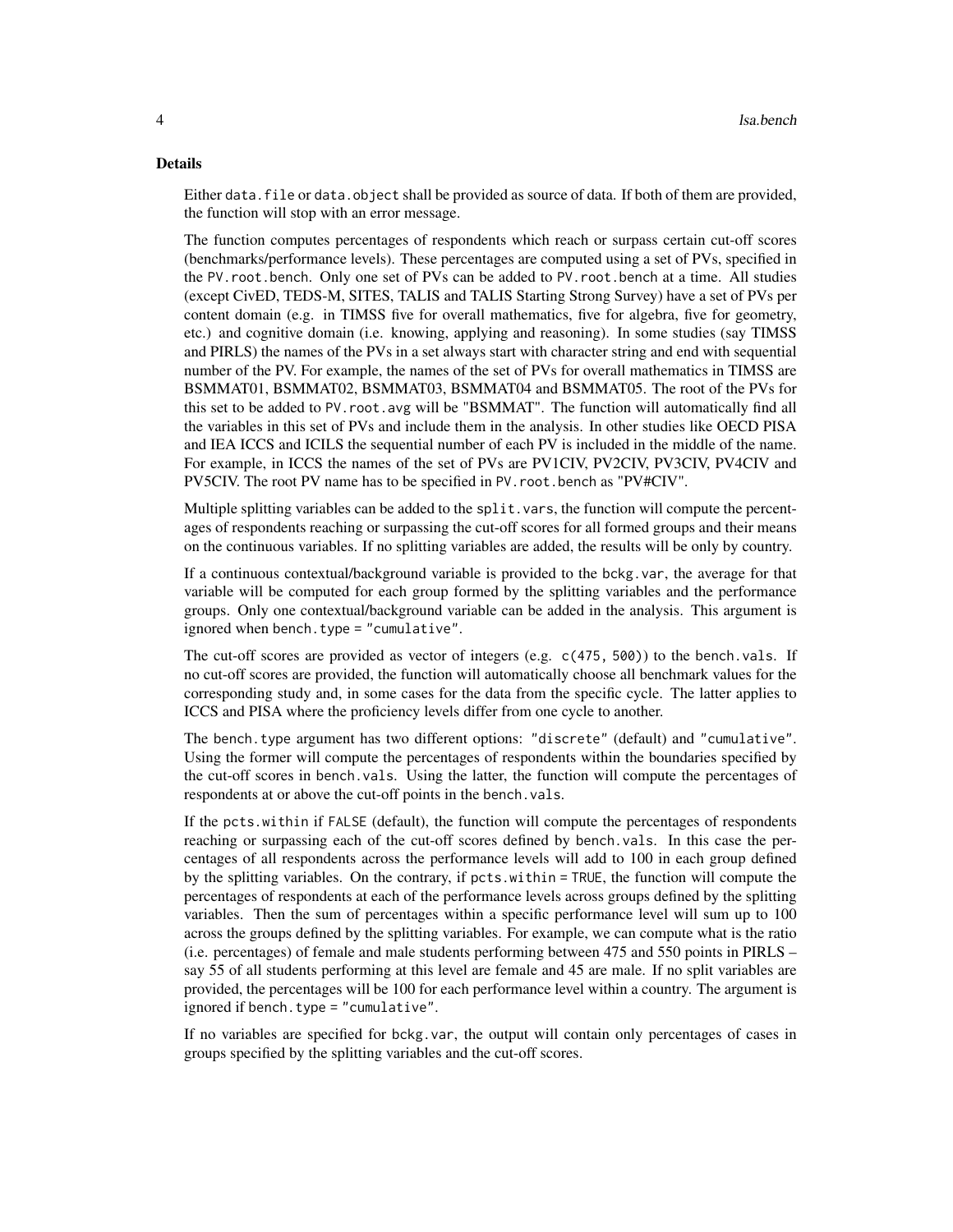#### lsa.bench 5

If include.missing = FALSE (default), all cases with missing values on the splitting variables will be removed and only cases with valid values will be retained in the statistics. Note that the data from the studies can be exported in two different ways: (1) setting all user-defined missing values to NA; and (2) importing all user-defined missing values as valid ones and adding their codes in an additional attribute to each variable. If the include.missing is set to FALSE (default) and the data used is exported using option (2), the output will remove all values from the variable matching the values in its missings attribute. Otherwise, it will include them as valid values and compute statistics for them.

The shortcut argument is valid only for TIMSS, eTIMSS PSI, TIMSS Numeracy, TIMSS Advanced, PIRLS, ePIRLS, PIRLS Literacy and RLII. Previously, in computing the standard errors, these studies were using 75 replicates because one of the schools in the 75 JK zones had its weights doubled and the other one has been taken out. Since TIMSS 2015 and PIRLS 2016 the studies use 150 replicates and in each JK zone once a school has its weights doubled and once taken out, i.e. the computations are done twice for each zone. For more details see Foy  $\&$  LaRoche (2016) and Foy & LaRoche (2017). If replication of the tables and figures is needed, the shortcut argument has to be changed to TRUE.

If graphs = TRUE, the function will produce graphs. If split.vars are specified, bar plots of percentages of respondents (population estimates) reaching or surpassing each benchmark level specified in bench.vals per group specified by split.vars will be produced with error bars (95% confidence) for these percentages. If bckg. var is specified, plots with 95% confidence intervals of the average for this variable will be produced. All plots are produced per country.

#### Value

If save.output = FALSE, a list containing the estimates and analysis information. If graphs = TRUE, the plots will be added to the list of estimates.

If save.output = TRUE (default), an MS Excel  $(.xlsx)$  file (which can be opened in any spreadsheet program), as specified with the full path in the output.file. If the argument is missing, an Excel file with the generic file name "Analysis.xlsx" will be saved in the working directory (getwd()). The workbook contains three spreadsheets. The first one ("Estimates") contains a table with the results by country and the final part of the table contains averaged results from all countries' statistics. The following columns can be found in the table, depending on the specification of the analysis:

- <Country ID> a column containing the names of the countries in the file for which statistics are computed. The exact column header will depend on the country identifier used in the particular study.
- <Split variable 1>, <Split variable 2>... columns containing the categories by which the statistics were split by. The exact names will depend on the variables in split.vars.
- n\_Cases the number of cases reaching or surpassing each of the benchmarks using a set of PVs. Please note that these may not be whole numbers because they are computed using each PV and then averaged.
- Sum\_<Weight variable> the estimated population number of elements per group after applying the weights. The actual name of the weight variable will depend on the weight variable used in the analysis.
- Sum\_<Weight variable>\_SE the standard error of the the estimated population number of elements per group. The actual name of the weight variable will depend on the weight variable used in the analysis.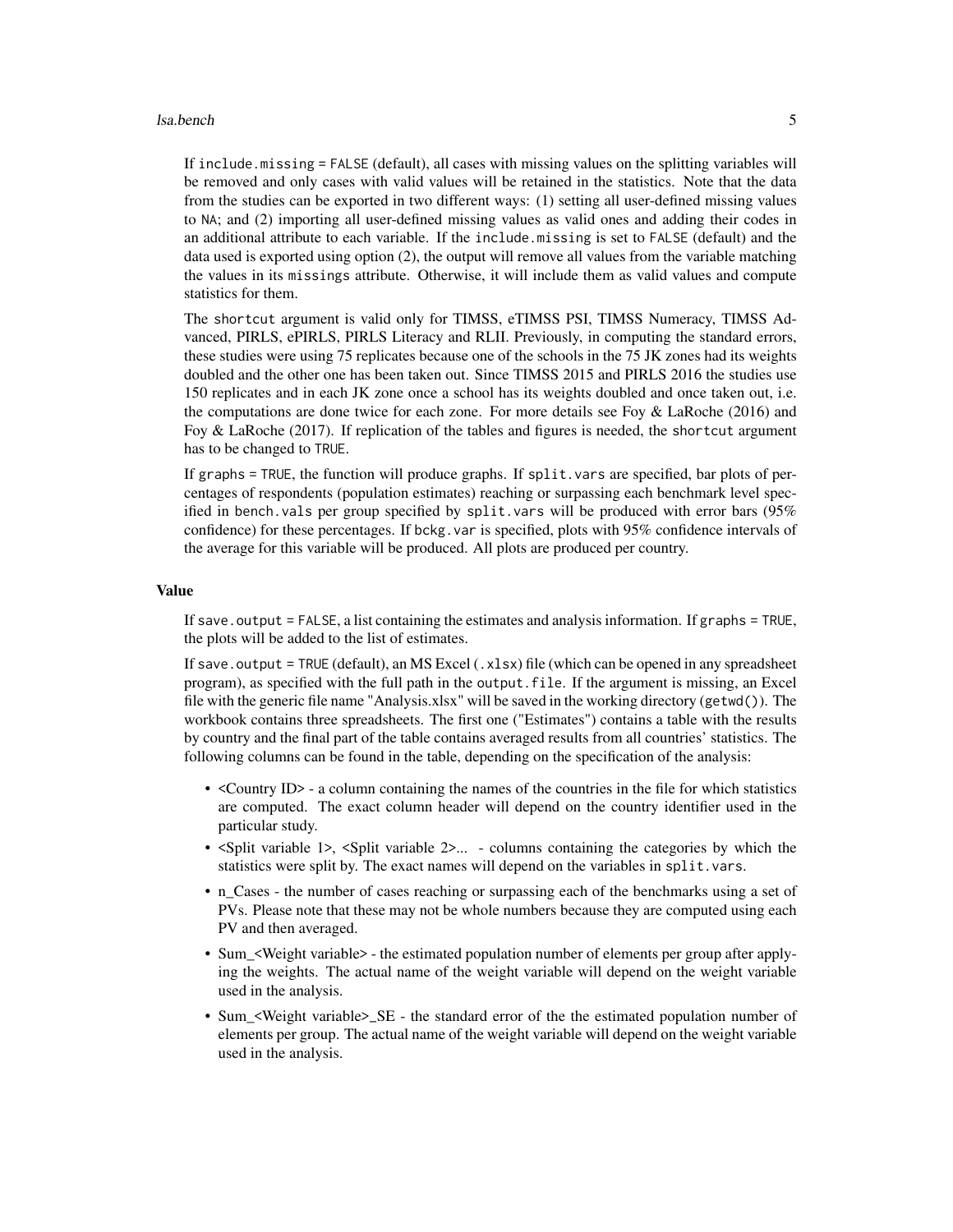- Performance\_Group the labels for the performance groups defined by the bench.vals.
- Percentages <PVs' root name> the percentages of respondents (population estimates) reaching or surpassing each cut-off score (in case of bench.type = "discrete") or the the percentages of respondents (population estimates) at or above each cut-off value (in case of bench.type = "cumulative") per groups defined by the splitting variables in split.vars.
- Percentages\_<PVs' root name>\_SE the standard errors of the percentages from above.
- Mean\_<Background variable> the average of the continuous <Background variable> specified in bckg.var.
- Mean <Background variable>\_SE the standard error of the average of the continuous <Background variable> specified in bckg.var.
- Variance <Background variable> the variance for the continuous <Background variable> specified in bckg.var.
- Variance\_<Background variable>\_SE the error of the variance for the continuous <Background variable> specified in bckg.var.
- SD\_<Background variable> the standard deviation for the continuous <Background variable> specified in bckg.var.
- SD <Background variable>\_SE the error of the standard deviation for the continuous <Background variable> specified in bckg.avg.var.
- Percent Missings <Background variable> the percentage of missing values for the <br/>Background variable> specified in bckg.var.

The second sheet contains some additional information related to the analysis per country in columns:

- DATA used data.file or data.object.
- STUDY which study the data comes from.
- CYCLE which cycle of the study the data comes from.
- WEIGHT which weight variable was used.
- DESIGN which resampling technique was used (JRR or BRR).
- SHORTCUT logical, whether the shortcut method was used.
- NREPS how many replication weights were used.
- ANALYSIS\_DATE on which date the analysis was performed.
- START TIME at what time the analysis started.
- END\_TIME at what time the analysis finished.
- DURATION how long the analysis took in hours, minutes, seconds and milliseconds.

The third sheet contains the call to the function with values for all parameters as it was executed. This is useful if the analysis needs to be replicated later.

If graphs = TRUE there will be an additional "Graphs" sheet containing all plots.

If any warnings resulting from the computations are issued, these will be included in an additional "Warnings" sheet in the workbook as well.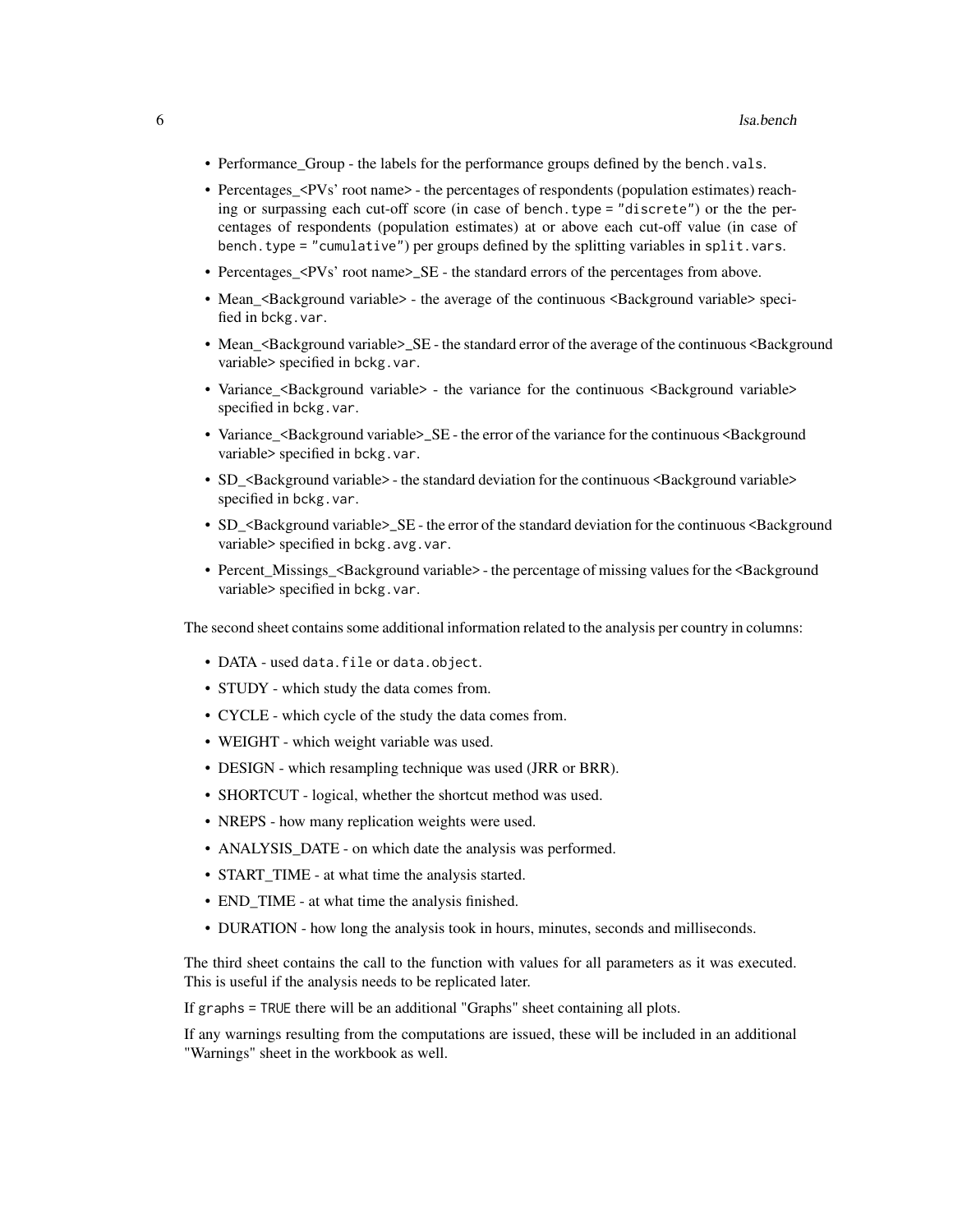#### <span id="page-6-0"></span>lsa.bench 7

#### References

LaRoche, S., Joncas, M., & Foy, P. (2016). Sample Design in TIMSS 2015. In M. O. Martin, I. V. S. Mullis, & M. Hooper (Eds.), *Methods and Procedures in TIMSS 2015* (pp. 3.1-3.37). Chestnut Hill, MA: TIMSS & PIRLS International Study Center. LaRoche, S., Joncas, M., & Foy, P. (2017). Sample Design in PIRLS 2016. In M. O. Martin, I. V. S. Mullis, & M. Hooper (Eds.), *Methods and Procedures in PIRLS 2016* (pp. 3.1-3.34). Chestnut Hill, MA: Lynch School of Education, Boston College.

#### See Also

[lsa.convert.data](#page-14-1)

#### Examples

# Compute percentages of female and male students reaching or surpassing the "Intermediate" # and "High" benchamrks in TIMSS 2015 grade 8 mathematics using data file, omit missing from # the splitting variable (female and male as answered by the students), without shortcut, and # open the output after the computations are done ## Not run: lsa.bench(data.file = "C:/Data/TIMSS\_2015\_G8\_Student\_Miss\_to\_NA.RData", split.vars = "BSBG01", include.missing = FALSE, PV.root.bench = "BSMMAT", bench.vals = c(475, 550),  $output.file = "C://temp/test.xlsx", open.output = TRUE)$ 

## End(Not run)

```
# Repeat the analysis from above, using an object loaded in the memory, the student senate
# weight and compute the cumulative percentage, adding student feeling safe at school as a
# second splitting variable, using the shortcut method and including the missing values of
# the splitting variables
## Not run:
lsa.bench(data.object = T15_G8_student_data, split.vars = c("BSBG01", "BSBG15B"),
PV.root.bench = "BSMMAT", bench.vals = c(475, 550), weight.var = "SENWGT",
include.missing = TRUE, shortcut = TRUE, output.file = "C:/temp/test.xlsx",
open.output = TRUE)
```
## End(Not run)

```
# Compute the percentage of students reaching or surpassing the "Level 2" and "Level 3"
# in computer and information lteracy and the average of the complex background scale
# "Use of specialist applications for activities" by student sex and expected further
# level of education using ICILS 2018 data loaded in memory, include the missing values
# in the splitting variables
## Not run:
lsa.bench(data.object = ICILS_2018_student_data, split.vars = c("S_SEX", "IS2G03"),
PV.root.bench = "PV#CIL", bckg.var = "S_SPECACT", include.missing = TRUE,
output.file = "C:/temp/test.xlsx", open.output = TRUE)
```
## End(Not run)

# Compute the cumulative percentage of students at or above each of the (default) benchmarks # of student overall reading achievement scores using PIRLS 2016 student data file, split the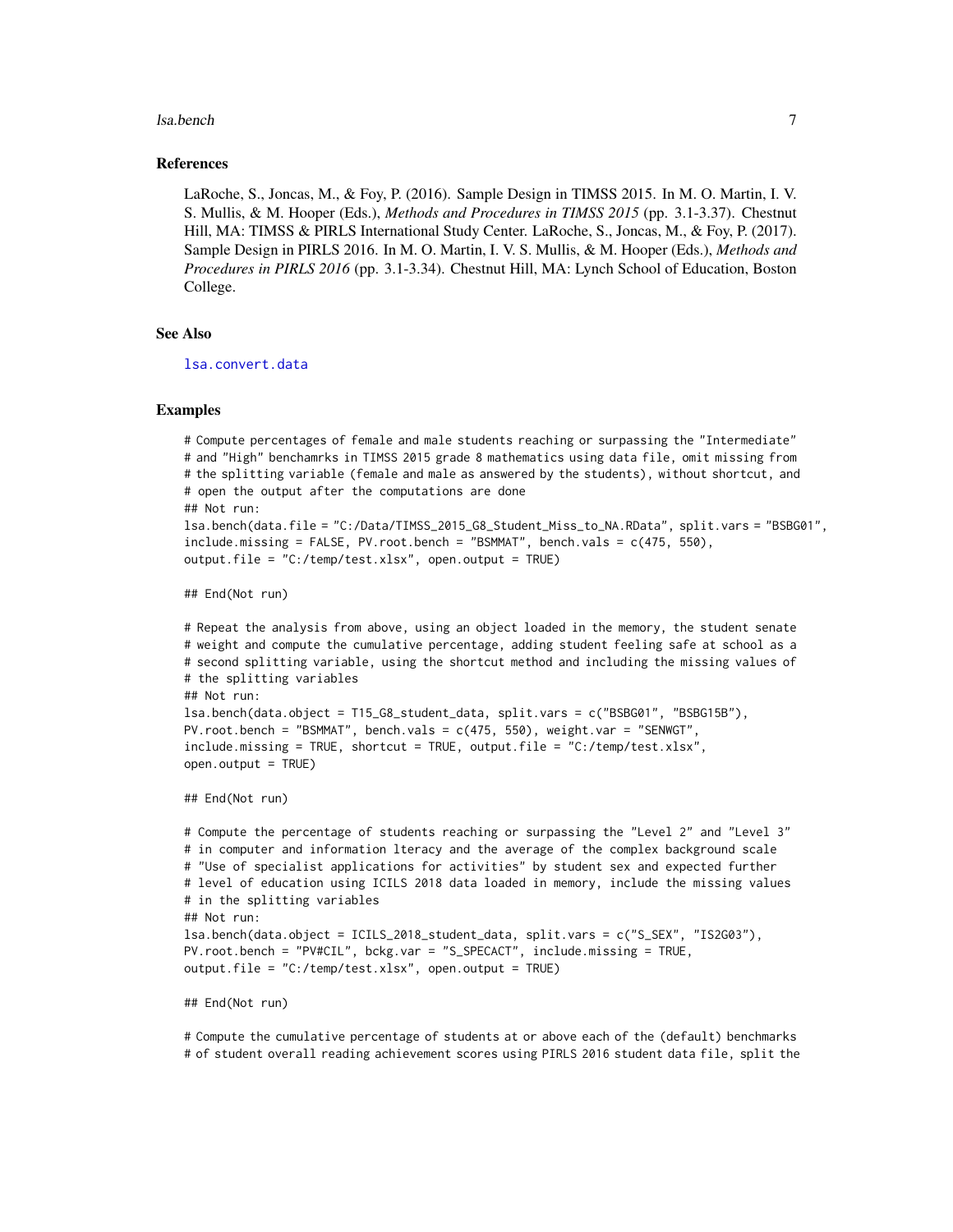# output by student sex, use the full design, include the missing values of the splitting # variable (i.e. student sex), and do not open the output after the computations are finished ## Not run: lsa.bench(data.file = "C:/Data/PIRLS\_2016\_Student\_Miss\_to\_NA.RData", split.vars = "ASBG01", PV.root.bench = "ASRREA", bench.type = "cumulative", include.missing = TRUE, output.file = "C:/temp/test.xlsx", open.output = FALSE)

## End(Not run)

lsa.bin.log.reg *Compute binary logistic regression coefficients specified groups*

# Description

lsa.bin.log.reg computes binary logistic regression coefficients within groups defined by one or more variables.

#### Usage

```
lsa.bin.log.reg(
  data.file,
  data.object,
  split.vars,
  bin.dep.var,
  bckg.indep.cont.vars,
 bckg.indep.cat.vars,
  bckg.cat.contrasts,
  bckg.ref.cats,
 PV.root.indep,
  interactions,
  standardize = FALSE,
  weight.var,
  norm.weight = FALSE,
  include.missing = FALSE,
  shortcut = FALSE,
  save.output = TRUE,
  output.file,
  open.output = TRUE
\mathcal{L}
```
# Arguments

| data.file   | The file containing 1sa, data object. Either this or data, object shall be spec-<br>ified, but not both. See details.             |
|-------------|-----------------------------------------------------------------------------------------------------------------------------------|
| data.object | The object in the memory containing 1sa, data object. Either this or data, file<br>shall be specified, but not both. See details. |

<span id="page-7-0"></span>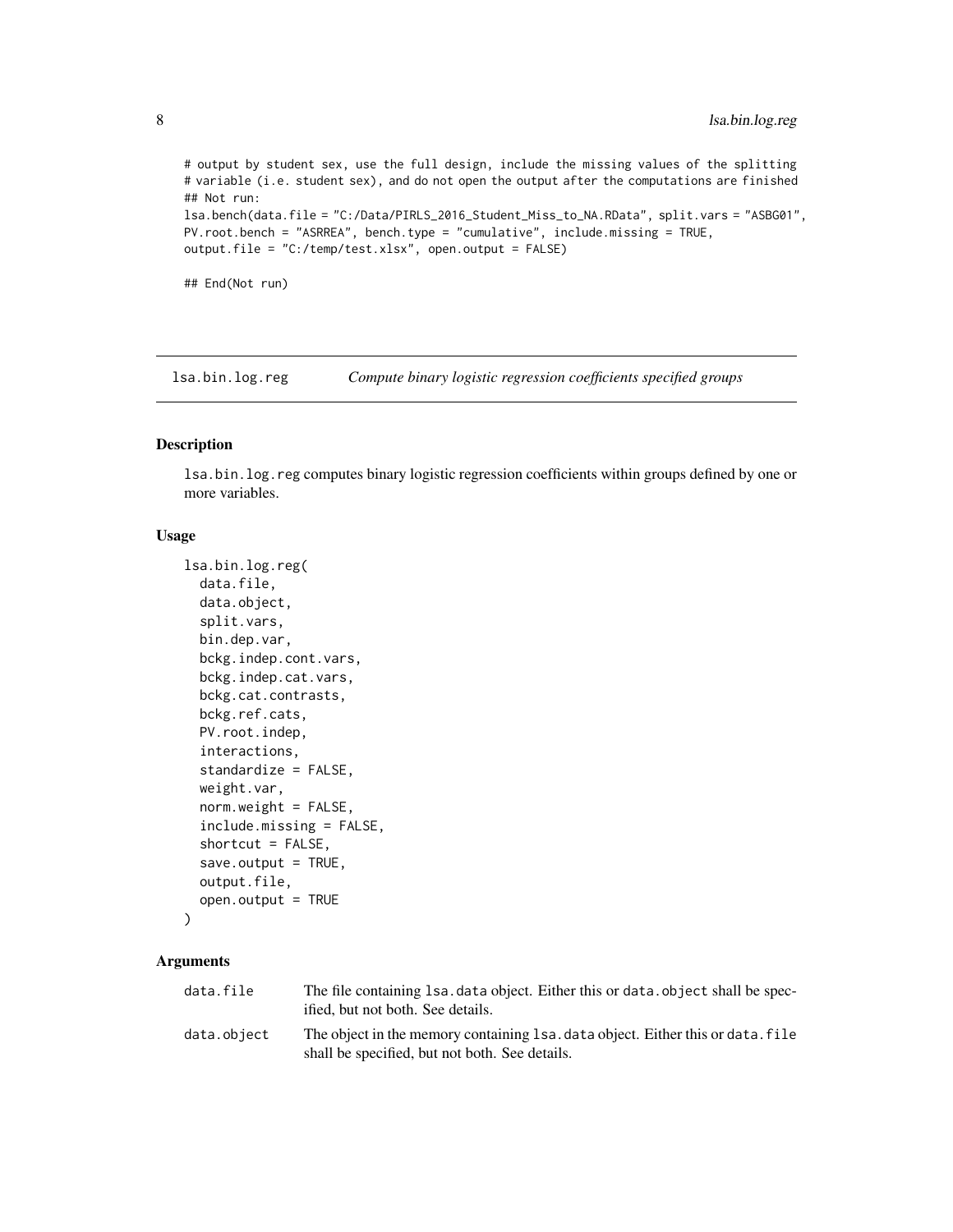| split.vars           | Categorical variable(s) to split the results by. If no split variables are provided,<br>the results will be for the overall countries' populations. If one or more variables<br>are provided, the results will be split by all but the last variable and the percent-<br>ages of respondents will be computed by the unique values of the last splitting<br>variable. |
|----------------------|-----------------------------------------------------------------------------------------------------------------------------------------------------------------------------------------------------------------------------------------------------------------------------------------------------------------------------------------------------------------------|
| bin.dep.var          | Name of a binary (i.e. just two distinct values) background or contextual vari-<br>able used as a dependent variable in the model. See details.                                                                                                                                                                                                                       |
| bckg.indep.cont.vars |                                                                                                                                                                                                                                                                                                                                                                       |
|                      | Names of continuous independent background or contextual variables used as<br>predictors in the model. See details.                                                                                                                                                                                                                                                   |
| bckg.indep.cat.vars  | Names of categorical independent background or contextual variables used as<br>predictors in the model to compute contrasts for (see bckg.cat.contrasts and<br>bckg.ref.cats). See details.                                                                                                                                                                           |
| bckg.cat.contrasts   |                                                                                                                                                                                                                                                                                                                                                                       |
|                      | String vector with the same length as the length of bckg. indep.cat.vars spec-<br>ifying the type of contrasts to compute in case bckg. indep. cat. vars are pro-<br>vided. See details.                                                                                                                                                                              |
| bckg.ref.cats        | Vector of integers with the same length as the length of bckg. indep.cat.vars<br>and bckg.cat.contrasts specifying the reference categories for the contrasts<br>to compute in case bckg. indep. cat. vars are provided. See details.                                                                                                                                 |
| PV.root.indep        | The root names for a set of plausible values used as a independent variables in<br>the model. See details.                                                                                                                                                                                                                                                            |
| interactions         | Interaction terms - a list containing vectors of length of two. See details.                                                                                                                                                                                                                                                                                          |
| standardize          | Shall the dependent and independent variables be standardized to produce beta<br>coefficients? The default is FALSE. See details.                                                                                                                                                                                                                                     |
| weight.var           | The name of the variable containing the weights. If no name of a weight variable<br>is provide, the function will automatically select the default weight variable for<br>the provided data, depending on the respondent type.                                                                                                                                        |
| norm.weight          | Shall the weights be normalized before applying them, default is FALSE. See<br>details.                                                                                                                                                                                                                                                                               |
| include.missing      |                                                                                                                                                                                                                                                                                                                                                                       |
|                      | Logical, shall the missing values of the splitting variables be included as cate-<br>gories to split by and all statistics produced for them? The default (FALSE) takes<br>all cases on the splitting variables without missing values before computing any<br>statistics. See details.                                                                               |
| shortcut             | Logical, shall the "shortcut" method for IEA TIMSS, TIMSS Advanced, TIMSS<br>Numeracy, eTIMSS PSI, PIRLS, ePIRLS, PIRLS Literacy and RLII be applied?<br>The default (FALSE) applies the "full" design when computing the variance com-<br>ponents and the standard errors of the estimates.                                                                          |
| save.output          | Logical, shall the output be saved in MS Excel file (default) or not (printed to<br>the console or assigned to an object).                                                                                                                                                                                                                                            |
| output.file          | If save output = TRUE (default), full path to the output file including the file<br>name. If omitted, a file with a default file name "Analysis.xlsx" will be written<br>to the working directory (getwd()). Ignored if save.output = FALSE.                                                                                                                          |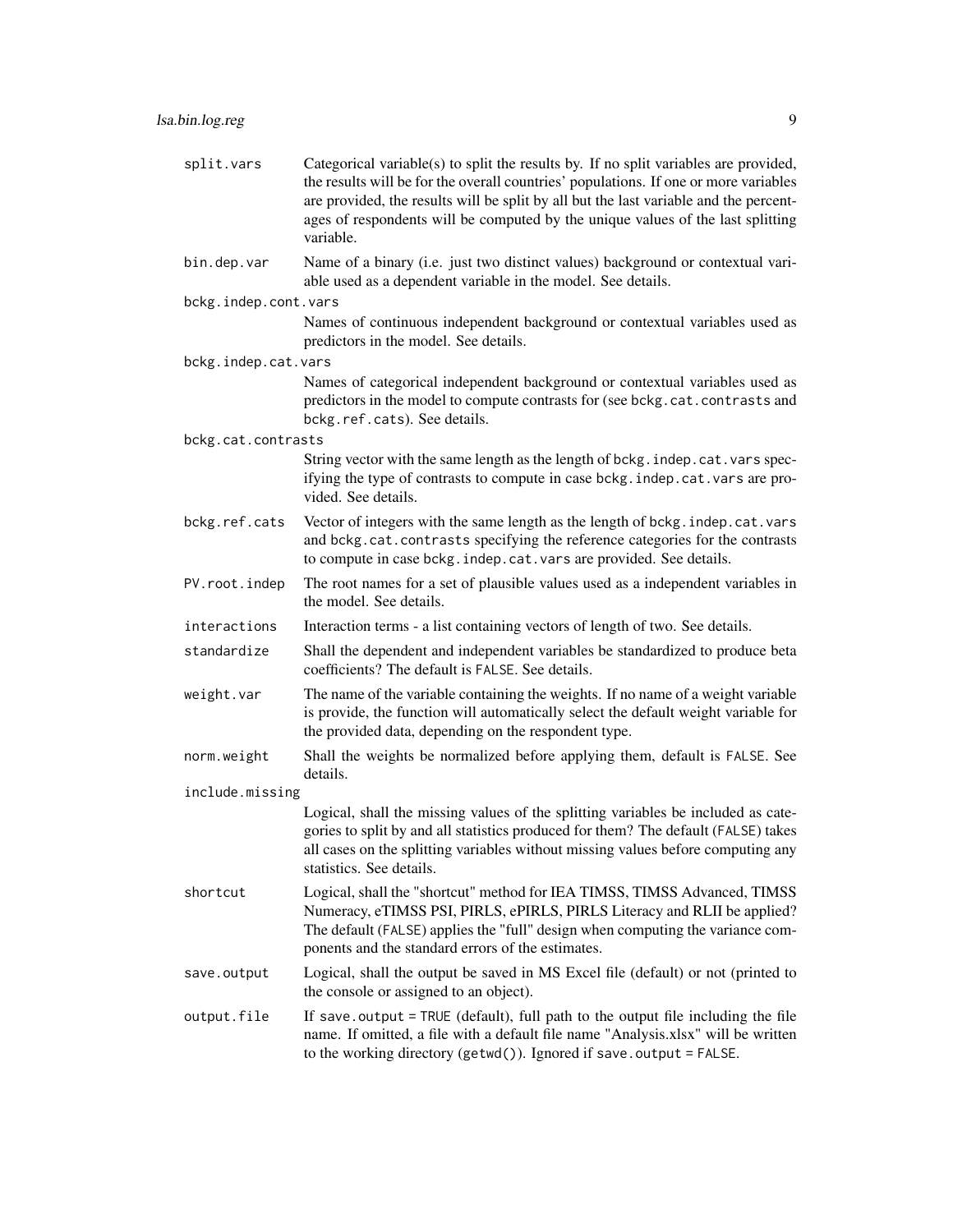open.output Logical, shall the output be open after it has been written? The default (TRUE) opens the output in the default spreadsheet program installed on the computer. Ignored if save.output = FALSE.

# **Details**

Either data. file or data. object shall be provided as source of data. If both of them are provided, the function will stop with an error message. The function computes binary logistic regression coefficients by the categories of the splitting variables. The percentages of respondents in each group are computed within the groups specified by the last splitting variable. If no splitting variables are added, the results will be computed only by country.

If standardize = TRUE, the variables will be standardized before computing any statistics to provide beta regression coefficients.

A binary (i.e. dichotomous) background/contextual variable must be provided to bin.dep.var (numeric or factor). If more than two categories exist in the variable, the function will exit with an error. The function automatically recodes the two categories of the bin.dep.var to 0 and 1 if they are not as such (e.g. as 1 and 2 as in factors). If the variable of interest has more than two distinct values (can use the lsa.var.dict to see them), they can be collapsed using the lsa.recode.vars.

Background/contextual variables passed to bckg. indep.cont. vars will be treated as numeric variables in the model. Variables with discrete number of categories (i.e. factors) passed to bckg.indep.cat.vars will be used to compute contrasts. In this case the type of contrast have to be passed to bckg.cat.contrasts and the number of the reference categories for each of the bckg.indep.cat.vars. The number of types of contrasts and the reference categories must be the same as the number of bckg. indep.cat.vars. The currently supported contrast coding schemes are:

- dummy (also called "indicator" in logistic regression) the odds ratios show what is the probability for a positive (i.e. 1) outcome in the binary dependent variable compared to the negative outcome (i.e. 0) per category of a variable in the bckg.indep.cat.cats compared to the reference category of that dummy coded variable. The intercept shows the log of the odds for the reference category when all other levels are 0.
- deviation (also called "effect" in logistic regression) comparing the effect of each category (except for the reference) of the deviation coded variable to the overall effect (which is the intercept).
- simple the same as for the dummy contrast coding, except for the intercept which in this case is the overall effect.

Note that when using standardize = TRUE, the contrast coding of bckg.indep.cat.vars is not standardized. Thus, the regression coefficients may not be comparable to other software solutions for analyzing large-scale assessment data which rely on, for example, SPSS or SAS where the contrast coding of categorical variables (e.g. dummy coding) takes place by default. However, the model statistics will be identical.

Multiple continuous or categorical background variables and/or sets of plausible values can be provided to compute regression coefficients for. Please note that in this case the results will slightly differ compared to using each pair of the same background continuous variables or PVs in separate analysis. This is because the cases with the missing values are removed in advance and the more variables are provided, the more cases are likely to be removed. That is, the function support only listwisie deletion.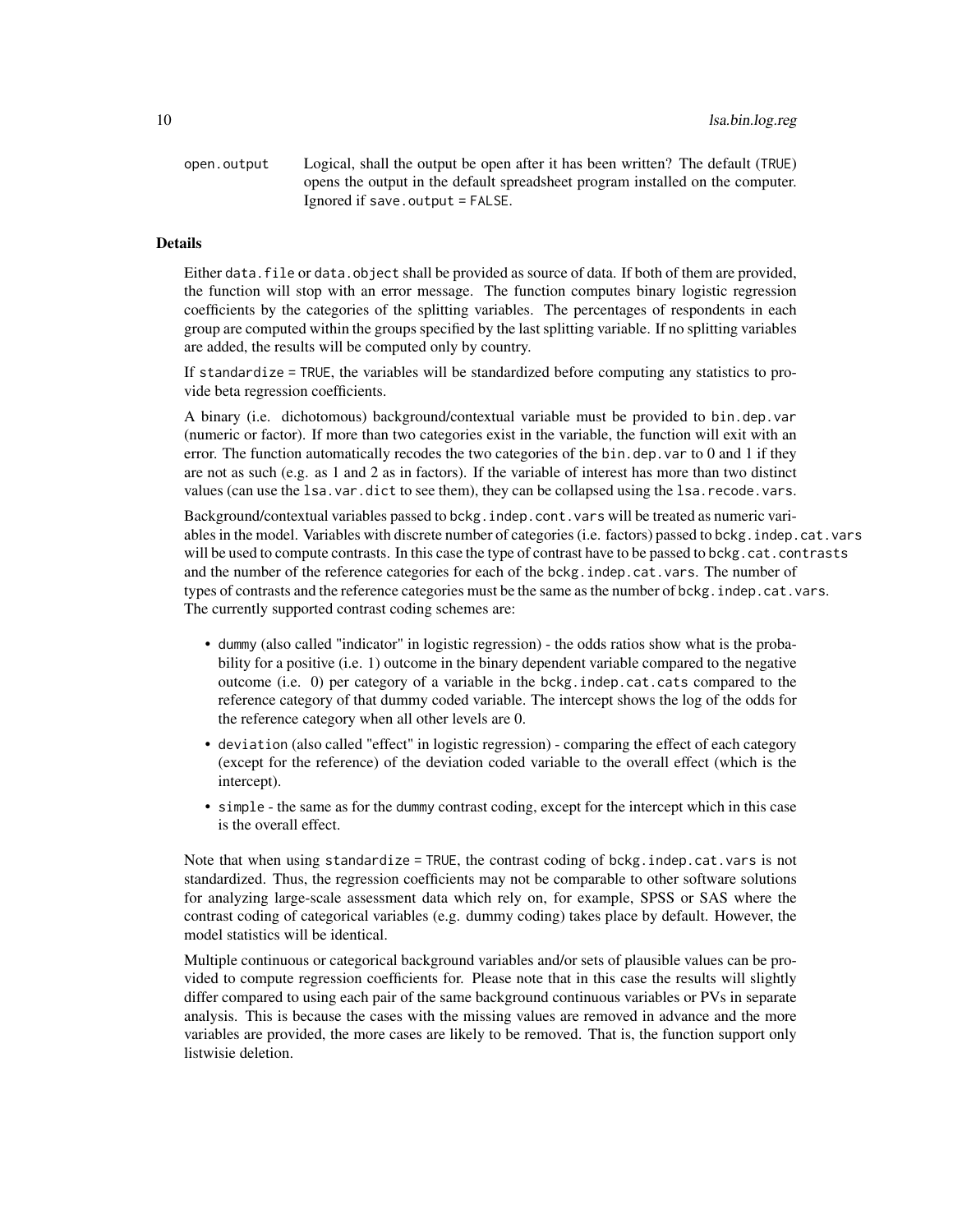Computation of regression coefficients involving plausible values requires providing a root of the plausible values names in PV.root.dep and/or PV.root.indep. All studies (except CivED, TEDS-M, SITES, TALIS and TALIS Starting Strong Survey) have a set of PVs per construct (e.g. in TIMSS five for overall mathematics, five for algebra, five for geometry, etc.). In some studies (say TIMSS and PIRLS) the names of the PVs in a set always start with character string and end with sequential number of the PV. For example, the names of the set of PVs for overall mathematics in TIMSS are BSMMAT01, BSMMAT02, BSMMAT03, BSMMAT04 and BSMMAT05. The root of the PVs for this set to be added to PV.root.dep or PV.root.indep will be "BSMMAT". The function will automatically find all the variables in this set of PVs and include them in the analysis. In other studies like OECD PISA and IEA ICCS and ICILS the sequential number of each PV is included in the middle of the name. For example, in ICCS the names of the set of PVs are PV1CIV, PV2CIV, PV3CIV, PV4CIV and PV5CIV. The root PV name has to be specified in PV.root.dep or PV.root.indep as "PV#CIV". More than one set of PVs can be added in PV.root.indep.

The function can also compute two-way interaction effects between independent variables by passing a list to the interactions argument. The list must contain vectors of length two and all variables in these vectors **must also be passed as independent variables** (see the examples). Note the following:

- When an interaction is between two independent background continuous variables (i.e. both are passed to bckg.indep.cont.vars), the interaction effect will be computed between them as they are.
- When the interaction is between two categorical variables (i.e. both are passed to bckg.indep.cat.vars), the interaction effect will be computed between each possible pair of categories of the two variables, except for the reference categories.
- When the interaction is between one continuous (i.e. passed to bckg. indep.cont.vars) and one categorical (i.e. passed to bckg.indep.cat.vars), the interaction effect will be computed between the continuous variable and each category of the categorical variable, except for the reference category.
- When the interaction is between a continuous variable (i.e. passed to bckg. indep. cont. vars) and a set of PVs (i.e. passed to PV.root.indep), the interaction effect is computed between the continuous variable and each PV in the set and the results are aggregated.
- When the interaction is between a categorical variable (i.e. passed to bckg.indep.cat.vars) and a set of PVs (i.e. passed to PV.root.indep), the interaction effect is computed between each category of the categorical variable (except the reference category) and each PV in the set. The results are aggregated for each of the categories of the categorical variables and the set of PVs.
- When the interaction is between two sets of PVs (i.e. passed to PV. root. indep), the interaction effect is computed between the first PV in the first set and the first PV in the second set, the second PV in the first set and the second PV in the second set, and so on. The results are then aggregated.

If norm.weight = TRUE, the weights will be normalized before used in the model. This may be necessary in some countries in some studies extreme weights for some of the cases may result in inflated estimates due to model perfect separation. The consequence of normalizing weights is that the number of elements in the population will sum to the number of cases in the sample. Use with caution.

If include.missing = FALSE (default), all cases with missing values on the splitting variables will be removed and only cases with valid values will be retained in the statistics. Note that the data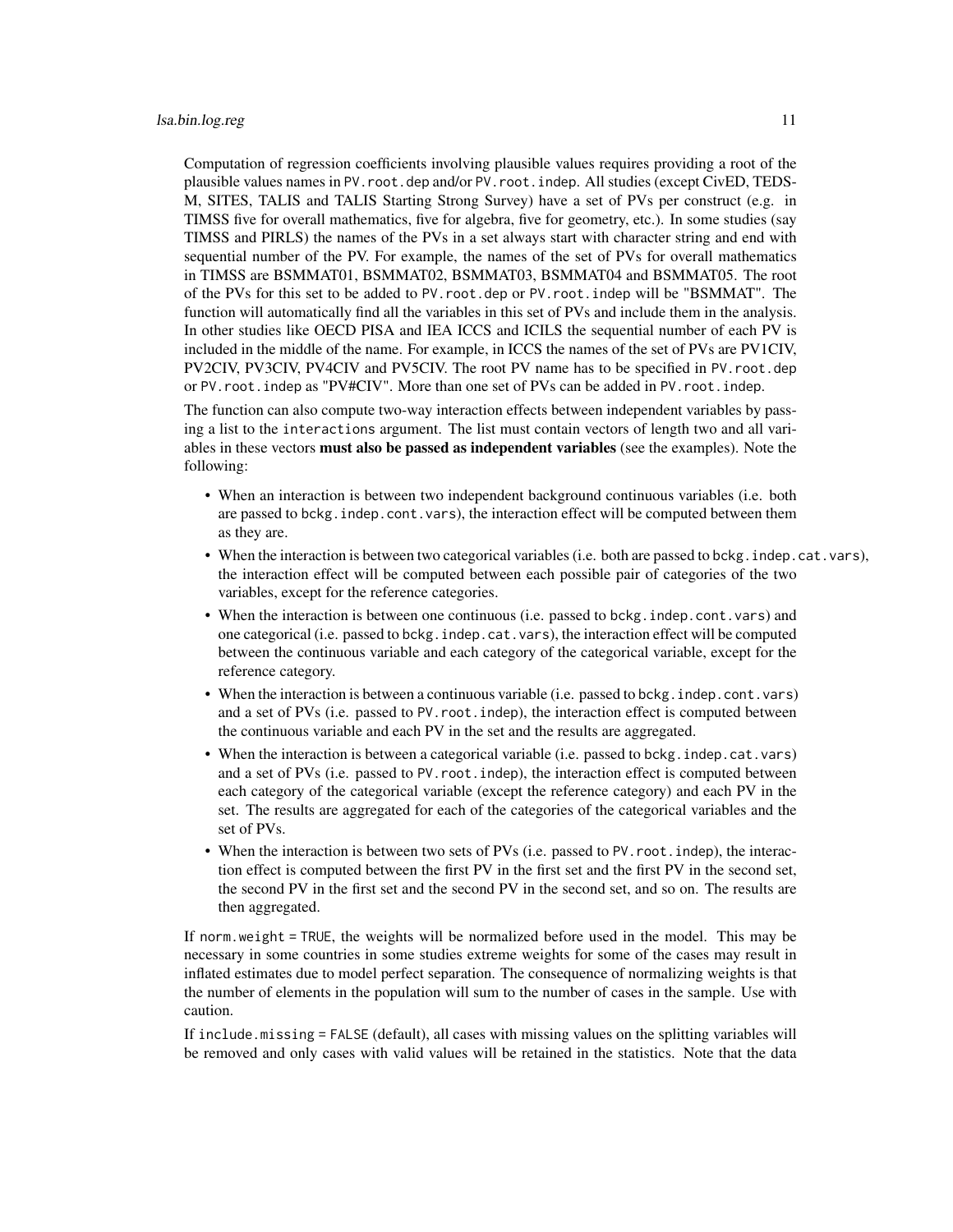from the studies can be exported in two different ways: (1) setting all user-defined missing values to NA; and (2) importing all user-defined missing values as valid ones and adding their codes in an additional attribute to each variable. If the include.missing is set to FALSE (default) and the data used is exported using option (2), the output will remove all values from the variable matching the values in its missings attribute. Otherwise, it will include them as valid values and compute statistics for them.

The shortcut argument is valid only for TIMSS, eTIMSS PSI, TIMSS Advanced, TIMSS Numeracy, PIRLS, ePIRLS, PIRLS Literacy and RLII. Previously, in computing the standard errors, these studies were using 75 replicates because one of the schools in the 75 JK zones had its weights doubled and the other one has been taken out. Since TIMSS 2015 and PIRLS 2016 the studies use 150 replicates and in each JK zone once a school has its weights doubled and once taken out, i.e. the computations are done twice for each zone. For more details see Foy  $\&$  LaRoche (2016) and Foy & LaRoche (2017). If replication of the tables and figures is needed, the shortcut argument has to be changed to TRUE. The function provides two-tailed *t*-test and *p*-values for the regression coefficients.

#### Value

If save.output = FALSE, a list containing the estimates and analysis information. If save.output = TRUE (default), an MS Excel (.xlsx) file (which can be opened in any spreadsheet program), as specified with the full path in the output.file. If the argument is missing, an Excel file with the generic file name "Analysis.xlsx" will be saved in the working directory (getwd()). The workbook contains four spreadsheets. The first one ("Estimates") contains a table with the results by country and the final part of the table contains averaged results from all countries' statistics. The following columns can be found in the table, depending on the specification of the analysis:

- <Country ID> a column containing the names of the countries in the file for which statistics are computed. The exact column header will depend on the country identifier used in the particular study.
- <Split variable 1>, <Split variable 2>... columns containing the categories by which the statistics were split by. The exact names will depend on the variables in split.vars.
- n\_Cases the number of cases in the sample used to compute the statistics.
- Sum\_<Weight variable> the estimated population number of elements per group after applying the weights. The actual name of the weight variable will depend on the weight variable used in the analysis.
- Sum\_<Weight variable>\_SE the standard error of the the estimated population number of elements per group. The actual name of the weight variable will depend on the weight variable used in the analysis.
- Percentages\_<Last split variable> the percentages of respondents (population estimates) per groups defined by the splitting variables in split.vars. The percentages will be for the last splitting variable which defines the final groups.
- Percentages <Last split variable>\_SE the standard errors of the percentages from above.
- Variable the variable names (background/contextual or PV root names, or contrast coded variable names).
- Coefficients the logistic regression coefficients (intercept and slopes).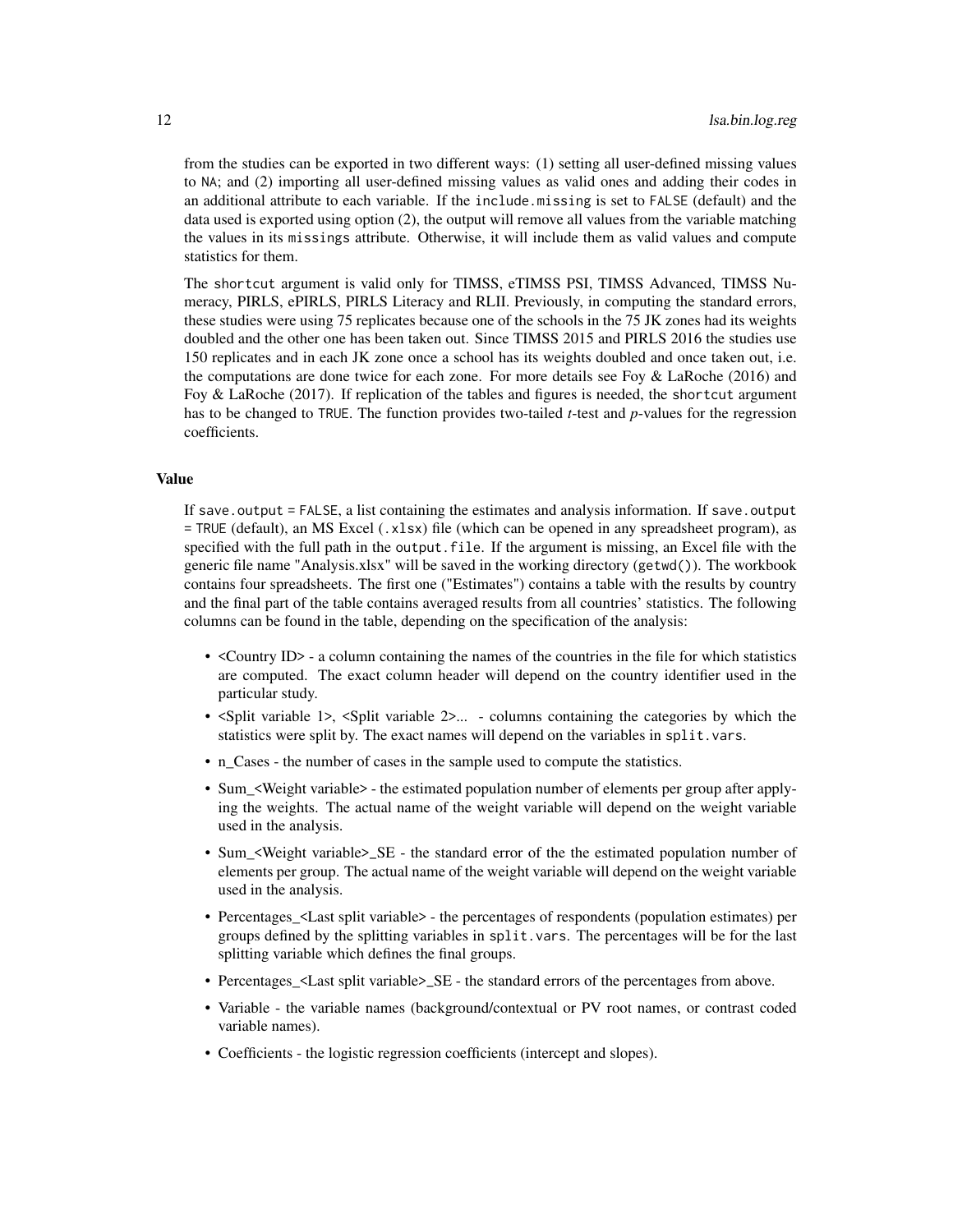- Coefficients\_SE the standard error of the logistic regression coefficients (intercepts and slopes) for each independent variable (background/contextual or PV root names, or contrast coded variable names) in the model.
- Coefficients\_SVR the sampling variance component for the logistic regression coefficients if root PVs are specified either as dependent or independent variables.
- Coefficients <root PV>\_MVR the measurement variance component for the logistic regression coefficients if root PVs are specified either as dependent or independent variables.
- Wald Statistic Wald (*z*) statistic.
- p\_value the *p*-value for the regression coefficients.
- Odds Ratio the odds ratios of the logistic regression.
- Odds Ratio SE the standard errors for the odds ratios of the logistic regression.
- Wald\_L95CI the lower 95% model-based confidence intervals for the logistic regression coefficients.
- Wald\_U95CI the upper 95% model-based confidence intervals for the logistic regression coefficients.
- Odds L95CI the lower 95% model-based confidence intervals for the odds ratios.
- Odds\_U95CI the upper 95% model-based confidence intervals for the odds ratios.

When interaction terms are included, the cells with the interactions in the Variables column will contain the names of the two variables in each of the interaction terms, divided by colon, e.g. ASBGSSB:ASBGHRL.

The second sheet contains the model statistics:

- <Country ID> a column containing the names of the countries in the file for which statistics are computed. The exact column header will depend on the country identifier used in the particular study.
- <Split variable 1>, <Split variable 2>... columns containing the categories by which the statistics were split by. The exact names will depend on the variables in split.vars.
- Statistic a column containing the Null Deviance (-2LL, no predictors in the model, just constant, also called "baseline"), Deviance (-2LL, after adding predictors, residual deviance, also called "new"), DF Null (degrees of freedom for the null deviance), DF Residual (degrees of freedom for the residual deviance), Akaike Information Criteria (AIC), Bayesian information criterion (BIC), model Chi-Square, different R-Squared statistics (Hosmer & Lemeshow - HS, Cox & Snell - CS, and Nagelkerke - N).
- Estimate the numerical estimates for each of the above.
- Estimate SE the standard errors of the estimates from above.
- Estimate\_SVR the sampling variance component if PVs were included in the model.
- Estimate\_MVR the measurement variance component if PVs were included in the model.

The third sheet contains some additional information related to the analysis per country in columns:

- DATA used data.file or data.object.
- STUDY which study the data comes from.
- CYCLE which cycle of the study the data comes from.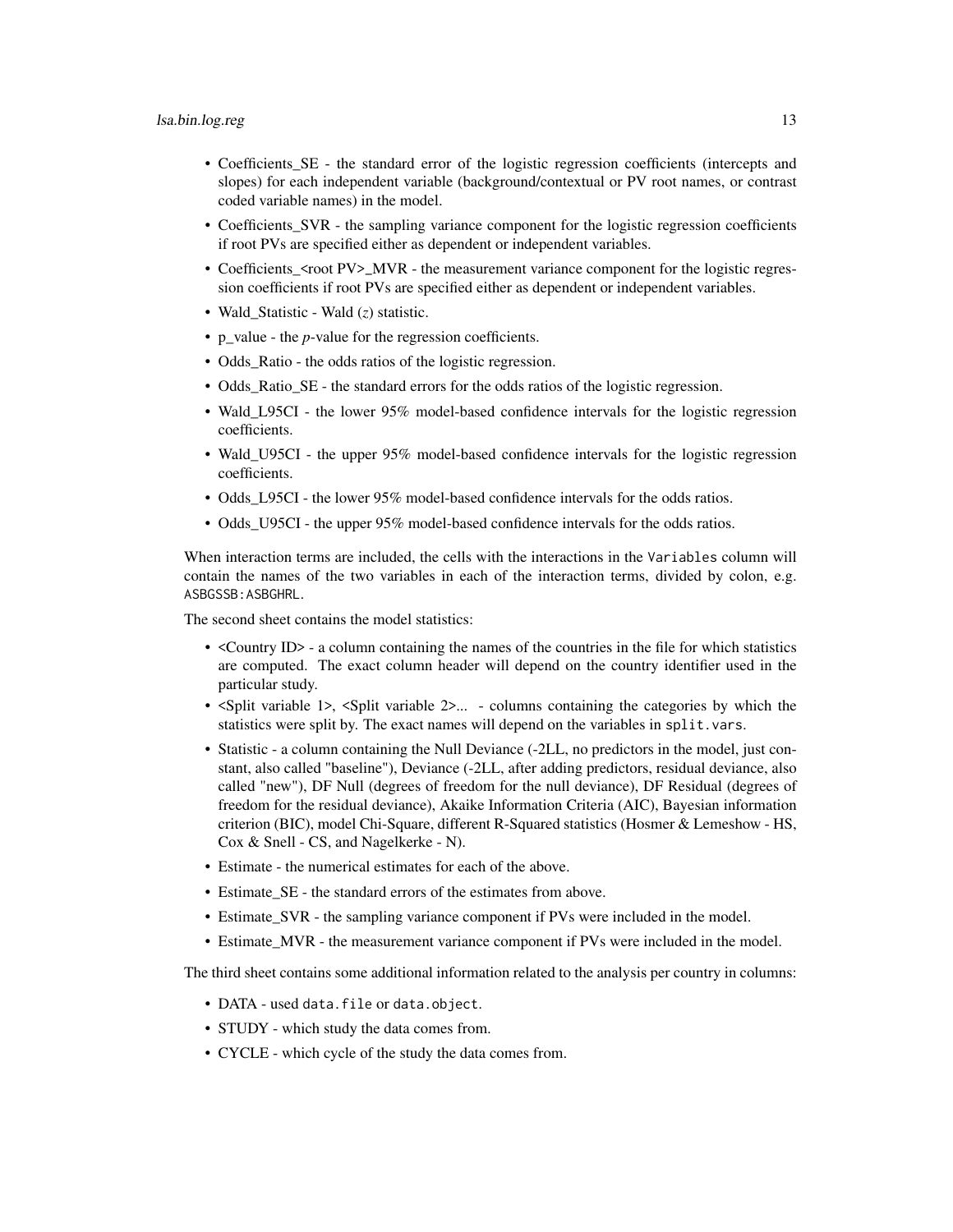- <span id="page-13-0"></span>• WEIGHT - which weight variable was used.
- DESIGN which resampling technique was used (JRR or BRR).
- SHORTCUT logical, whether the shortcut method was used.
- NREPS how many replication weights were used.
- ANALYSIS\_DATE on which date the analysis was performed.
- START\_TIME at what time the analysis started.
- END TIME at what time the analysis finished.
- DURATION how long the analysis took in hours, minutes, seconds and milliseconds.

The fourth sheet contains the call to the function with values for all parameters as it was executed. This is useful if the analysis needs to be replicated later.

#### References

LaRoche, S., Joncas, M., & Foy, P. (2016). Sample Design in TIMSS 2015. In M. O. Martin, I. V. S. Mullis, & M. Hooper (Eds.), *Methods and Procedures in TIMSS 2015* (pp. 3.1-3.37). Chestnut Hill, MA: TIMSS & PIRLS International Study Center. LaRoche, S., Joncas, M., & Foy, P. (2017). Sample Design in PIRLS 2016. In M. O. Martin, I. V. S. Mullis, & M. Hooper (Eds.), *Methods and Procedures in PIRLS 2016* (pp. 3.1-3.34). Chestnut Hill, MA: Lynch School of Education, Boston College. UCLA: Statistical Consulting Group. 2020. "R LIBRARY CONTRAST CODING SYS-TEMS FOR CATEGORICAL VARIABLES." *IDRE Stats - Statistical Consulting Web Resources*. Retrieved June 16, 2020 (https://stats.idre.ucla.edu/r/library/r-library-contrast-coding-systems-forcategorical-variables/). Hilbe, J. M. (2015). *Practical Guide to Logistic Regression*. CRC Press.

#### See Also

[lsa.convert.data](#page-14-1), , [lsa.vars.dict](#page-57-1), [lsa.recode.vars](#page-53-1), [lsa.lin.reg](#page-32-1)

#### Examples

# Compute logistic regression predicting the log of the odds the students will respond # "Agree a lot" when asked if teachers are fair (dependent variable, categorical), as a function # of their own sense of school belonging (independent variable, continuous) using PIRLS 2016 # student data. Because the dependent variable has four categories, it needs to be recoded first # into a dichotomous (using the \code{lsa.recode.vars}). ## Not run: lsa.recode.vars(data.file = "C:/temp/test.RData", src.variables = "ASBG12D", old.new = "1=2;2=2;3=1;4=1;5=3", new.variables = "ASBG12Dr", new.labels = c("Disagree", "Agree", "Omitted or invalid"), missings.attr = "Omitted or invalid", variable.labels = "GEN/AGREE/TEACHERS ARE FAIR - RECODED", out.file = "C:/temp/test.RData") lsa.bin.log.reg(data.file = "C:/temp/test.RData", split.vars = "ASBG01", bin.dep.var = "ASBG12Dr", bckg.indep.cont.vars = "ASBGSSB") ## End(Not run)

# Perform the same analysis from above, this time use the overall student reading achievement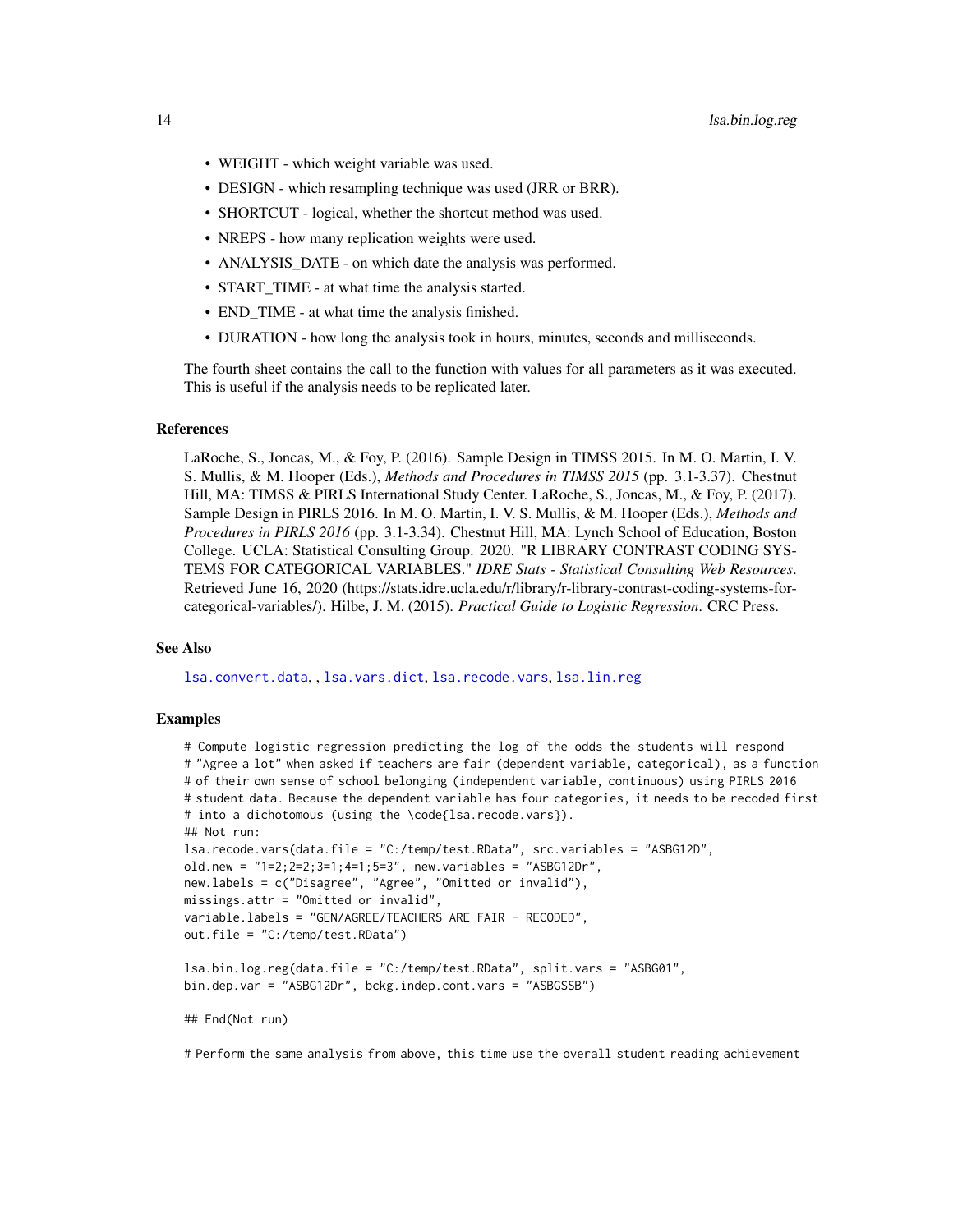# <span id="page-14-0"></span>lsa.convert.data 15

```
# as a predictor.
## Not run:
lsa.bin.log.reg(data.object = test, split.vars = "ASBG01",
bin.dep.var = "ASBG12Dr", PV.root.indep = "ASRREA")
## End(Not run)
# Compute linear regression with interaction terms using PIRLS 2016 student data.
## Not run:
lsa.bin.log.reg(data.file = "C:/temp/test.RData", bin.dep.var = "ASBG05B",
bckg.indep.cont.vars = "ASBGSSB", bckg.indep.cat.vars = c("ASBG01", "ASBG12B"),
PV.root.indep = c("ASRREA", "ASRLIT"),
interactions = list(c("ASBG12B", "ASBGSSB"), c("ASBG01", "ASRLIT")))
## End(Not run)
```
<span id="page-14-1"></span>lsa.convert.data *Convert Large-Scale Assessments' Datasets to .RData Format*

#### Description

lsa.convert.data converts datasets from large-scale assessments from their original formats (SPSS or ASCII text) into .RData files. print prints the properties of an lsa.data objects on screen. lsa.select.countries.PISA lets selecting PISA data from specific countries for analysis.

#### Usage

```
lsa.convert.data(
  inp.folder,
 PISApre15 = FALSE,
  ISO,
 missing.to.NA = FALSE,
  out.folder
\lambda## S3 method for class 'lsa.data'
print(x, col.nums, ...)
lsa.select.countries.PISA(data.file, data.object, cnt.names, output.file)
```
#### Arguments

inp. folder The folder containing the IEA-like SPSS data files or ASCII text files and . sps import files for OECD PISA data from cycles prior to 2015. See details. If blank, the working directory (getwd()) is used.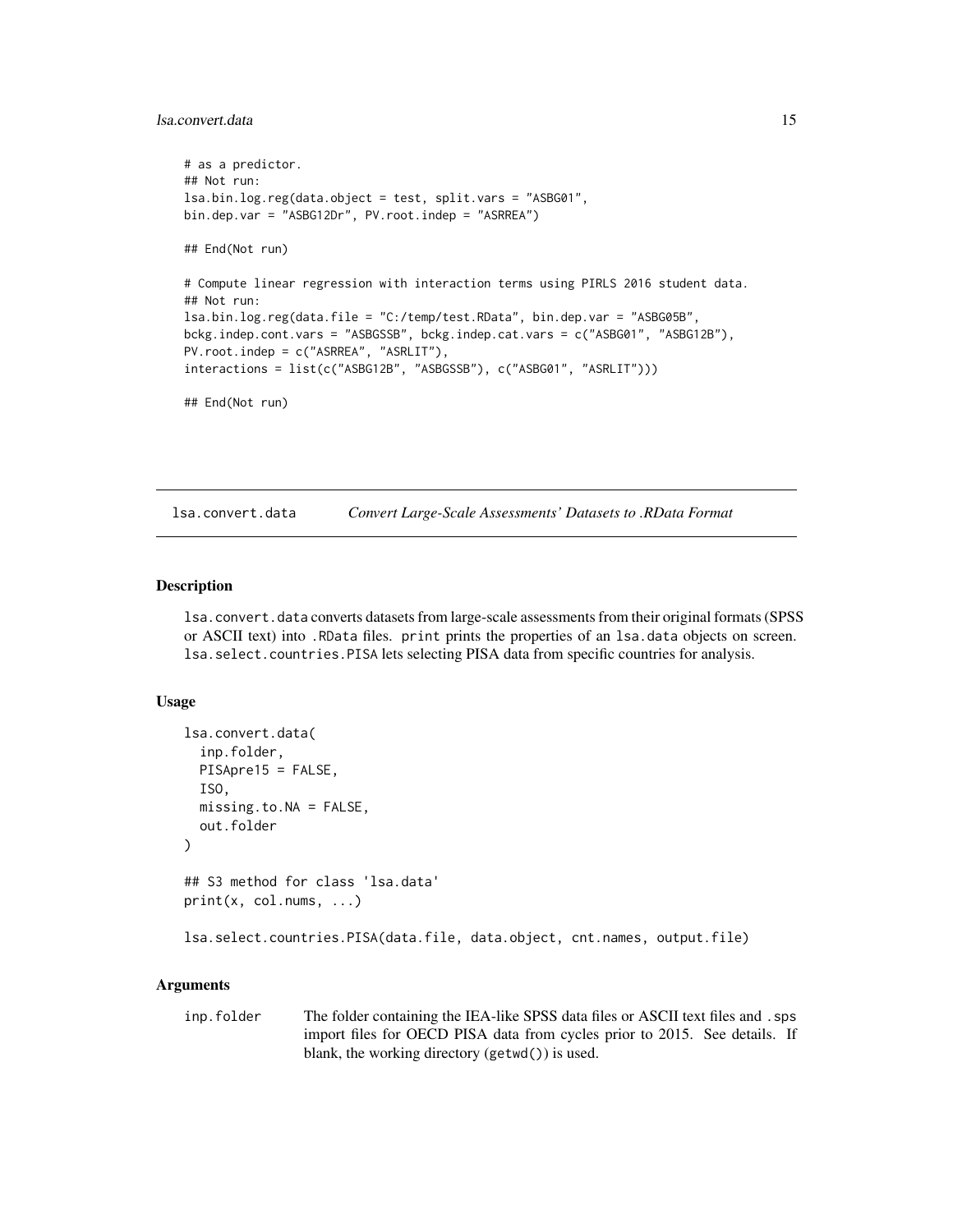| PISApre15       | When converting PISA files, set to TRUE if the input files are from PISA cycles<br>prior 2015 (ASCII text format with . sps control files) or to FALSE (default) if<br>they are in SPSS. sav format, as in the case of IEA studies and the like and<br>OECD PISA 2015 or later. Ignored if the input folder contains IEA-like studies.                                                                                                                                               |
|-----------------|--------------------------------------------------------------------------------------------------------------------------------------------------------------------------------------------------------------------------------------------------------------------------------------------------------------------------------------------------------------------------------------------------------------------------------------------------------------------------------------|
| IS <sub>0</sub> | Vector containing character ISO codes of the countries' data files to convert<br>(e.g. $ISO = c("aus", "svn")$ ). If none of the files contain the specified ISO<br>codes in their names, the codes are ignored and a warning is shown. Ignored<br>when converting PISA files (both for cycles prior 2015 and 2015 and later).<br>This argument is case-insensitive, i.e. the ISO codes can be passed as lower- or<br>upper-case. (lower or upper) as the original SPSS . sav files. |
| missing.to.NA   | Should the user-defined missing values be recoded to NA? If TRUE, all user-<br>defined missing values from the SPSS files (or specified in the OECD PISA<br>import syntax files) are all imported as NA. If FALSE (default), they are converted<br>to valid values and the missing codes are assigned to an attribute missings for<br>each variable. See details.                                                                                                                    |
| out.folder      | Path to the folder where the converted files will be stored. If blank, same as the<br>inp. folder, and if the inp. folder is missing as well, this will be getwd().                                                                                                                                                                                                                                                                                                                  |
| x               | (print only) lsa.data object.                                                                                                                                                                                                                                                                                                                                                                                                                                                        |
| col.nums        | (print only) Which columns to print, positions by number.                                                                                                                                                                                                                                                                                                                                                                                                                            |
|                 | (print only) Further arguments passed to or from other methods.                                                                                                                                                                                                                                                                                                                                                                                                                      |
| data.file       | (1sa. select. countries. PISA only) Converted PISA data file to select coun-<br>tries' data from. Either this one or data. object must be provided, but not both.<br>See details.                                                                                                                                                                                                                                                                                                    |
| data.object     | (1sa. select. countries. PISA only) PISA object in memory to filter. Either<br>this one or data. file must be provided, but not both. See details.                                                                                                                                                                                                                                                                                                                                   |
| cnt.names       | (1sa. select. countries. PISA only) Character vector containing the names of<br>the countries, as they exist in the data, which should stay in the PISA exported<br>file or object in memory.                                                                                                                                                                                                                                                                                        |
| output.file     | (lsa. select. countries. PISA only) Full path to the file with the filtered coun-<br>tries' data to be written on disk. If not provided, the PISA object will be written<br>to memory.                                                                                                                                                                                                                                                                                               |
|                 |                                                                                                                                                                                                                                                                                                                                                                                                                                                                                      |

# Details

The lsa.convert.data function converts the originally provided data files into .RData sets. RALSA adds its own method for printing lsa.data objects on screen. The lsa.select.countries.PISA is a utility function that allows the user to select countries of interest from a converted PISA data file (or PISA object residing in memory) and remove the rest of the countries' data. This is useful when the user does not want to analyze all countries data in a PISA file.

• lsa.convert.data

IEA studies, as well as some OECD ones and those conducted by multiple organizations, provide their data in SPSS .sav format with same or very similar structure: one file per country and type of respondent (e.g. school principal, student, teacher, etc.) per population. Cycles of OECD PISA prior to 2015, on the other hand, do not provide SPSS .sav or other binary files, but ASCII text files, accompanied with SPSS syntax (.sps) files that are used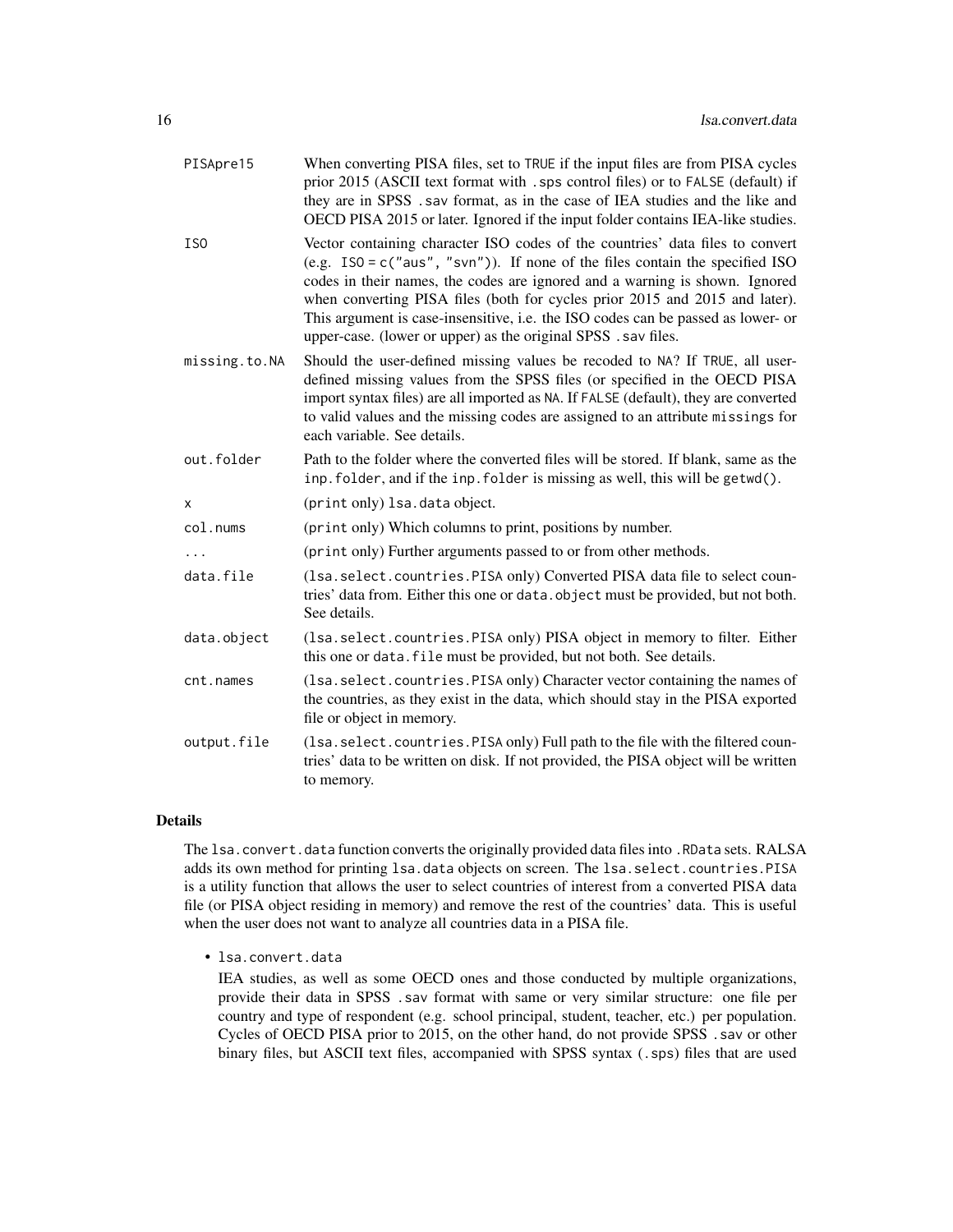#### lsa.convert.data 17

to import the text files into SPSS. These files are per each type of respondent containing all countries' data. The lsa.convert.data function converts the data from either source assuring that the structure of the output .RData files is the same, although the structure of the input files is the different (SPSS binary files vs. ASCII text files plus import .sps files). The data from PISA 2015 and later, on the other hand, is provided in SPSS format (all countries in one file per type of respondent). Thus, the PISApre15 argument needs to be specified as TRUE when converting data sets from PISA prior to its 2015 cycle. The default for the PISApre15 argument is FALSE which means that the function expects to find IEA-like SPSS binary files per country and type of respondent in the directory in inp.folder or OECD PISA 2015 (or later) SPSS .sav files. If PISApre15 = TRUE and country codes are provided to ISO, they will be ignored because PISA files contain data from all countries together.

The files to be converted must be in a folder on their own, from a single study, single cycle and single population. In addition, if there are more than one file types per study, cycle and population, these also must be in different folders. For example, in TIMSS 2019 the grade 8 data files are main (end with "m7", electronic version of the paper administered items), bridge (end with "b7", paper administration with trend items for countries participating in previous TIMSS cycles) and Problem Solving and Inquiry (PSI) tasks (end with "z7", electronic administration only, optional for countries). These different types must be in separate folders. In case of OECD PISA prior 2015, the folder must contain both the ASCII text files and the SPSS .sps import syntax files. If the folder contains data sets from more than one study or cycle, the operation will break with error messages.

If the path for the inp.folder argument is not specified, the function will search for files in the working directory (i.e. as returned by getwd()). If folder path for the the out.folder is not specified, it will take the one from the inp.folder and the files will be stored there. If both the inp.folder and out.folder arguments are missing, the directory from getwd() will be used to search, convert and store files.

If missing.to.NA is set to TRUE, all user-defined missing values from the SPSS will be imported as NA which is R's only kind of missing value. This will be the most often case when analyzing these data since the reason why the response is missing will be irrelevant most of the times. However, if it is needed to know why the reasons for missing responses, as when analyzing achievement items (i.e. not administered vs. omitted or not reached), the argument shall be set to FALSE (default for this argument) which will convert all user-defined missing values as valid ones.

• print

RALSA uses its own method for printing objects of class 1sa.data on screen. Passing just the object name to the console will print summarized information about the study's data and the first six columns of the dataset (see the Value section). If col.nums specifies which columns from the dataset shall be included in the output (see examples).

• lsa.select.countries.PISA

lsa.select.countries.PISA lets the user to take a PISA dataset, either a converted file or lsa.data object in the memory and reduce the number of countries in it by passing the names of the countries which need to be kept as a character vector to the cnt.names argument. If full path (including the file name) to the resulting file is specified in the output.file argument, it will be written on disk. If not, the data will be written to an lsa.object in memory with the same name as the input file. See the examples.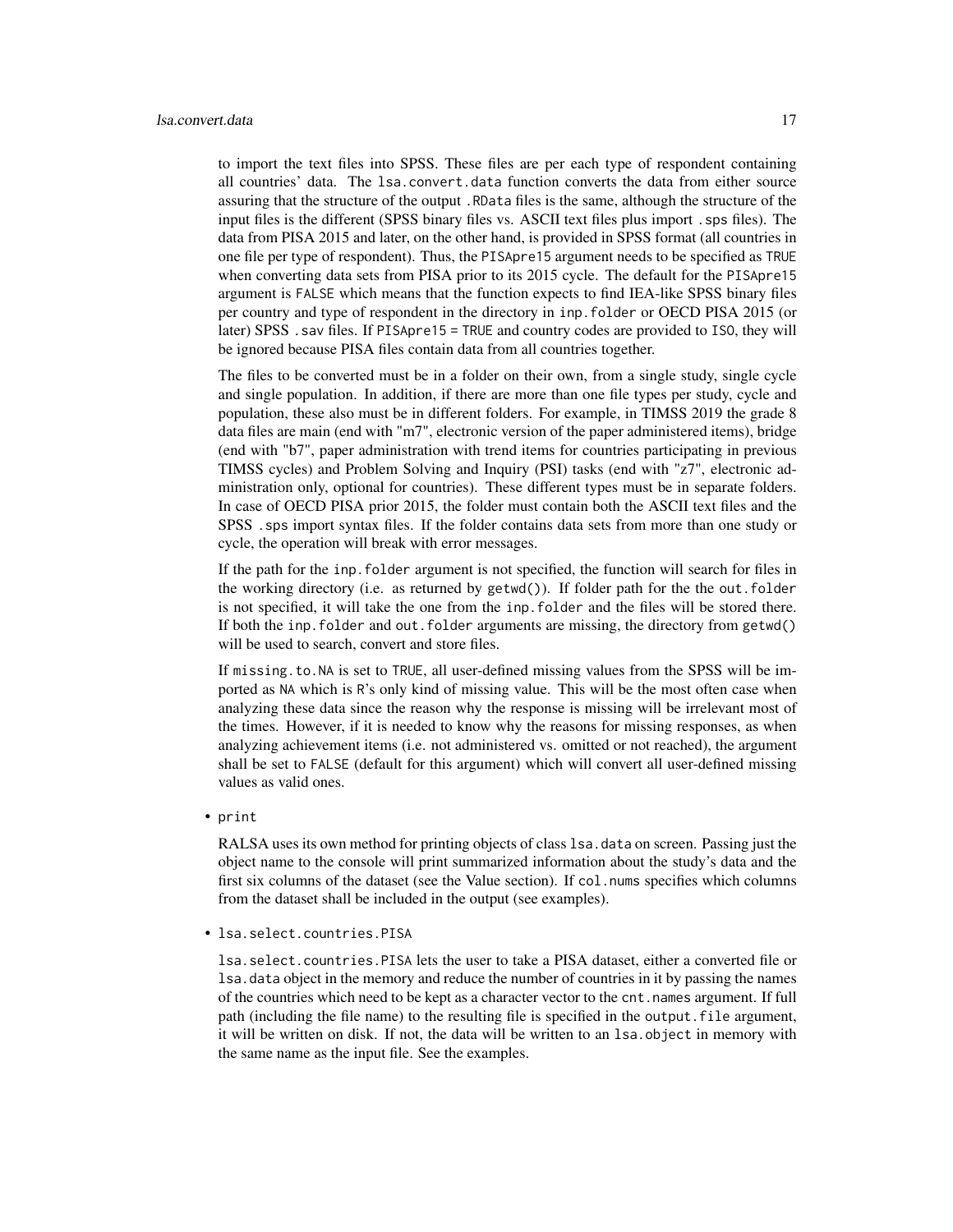- Value
	- lsa.convert.data

.RData data files, containing an object with class lsa.data, an extension of the data.table class. The data.table object has the same name as the .RData file it is saved in. The object has additional attributes: study name (study), study cycle (cycle), and respondent file type (file.type). Each variable has its own additional attributes: its own label attached to it, if it existed in the source SPSS file. If the missing.to.NA was set to TRUE, each variable has an attribute missings, containing the user-defined missing values from the SPSS files.

The object in the .RData file is keyed on the country ID variable.

• print

Prints the information of an lsa.data object (study, cycle, respondent type, number of countries, key – country ID, and if the variables have user-defined missing values) and a preview of the data. The default preview (when no col.nums) are specified will include the first six columns.

• lsa.select.countries.PISA

Writes a file containing an lsa.object with the data for the countries passed to the cnt.names argument, if the output.file argument is used. If the output.file argument is not used, the lsa.object will be written to the memory with the same name as the file name in inp.file.

#### Note

When downloading the .sps files (ASCII text and control .sps) for OECD PISA files prior to the 2015 cycle (say http://www.oecd.org/pisa/pisaproducts/pisa2009database-downloadabledata.htm), save them without changing their names and without modifying the file contents. The function will look for the files as they were named originally.

Different studies and cycles define the "I don't know" (or similar) category of discrete variables in different ways - either as a valid or missing value. The lsa.convert.data function sets all such or similar codes to missing value. If this has to be changed, the lsa.recode.vars can be used as well (also see lsa.vars.dict).

### See Also

[lsa.vars.dict](#page-57-1), [lsa.recode.vars](#page-53-1)

#### Examples

```
# Convert all IEA-like SPSS files in the working directory, setting all user-defined missing
# values to \code{NA}
## Not run:
lsa.convert.data(missing.to.NA = TRUE)
```

```
## End(Not run)
```

```
# Convert IEA TIMSS 2011 grade 8 data from Australia and Slovenia, keeping all user-defined
# missing values as valid ones specifying custom input and output directories
## Not run:
lsa.convert.data(inp.folder = "C:/TIMSS_2011_G8", ISO = c("aus", "svn"), missing.to.NA = FALSE,
```
<span id="page-17-0"></span>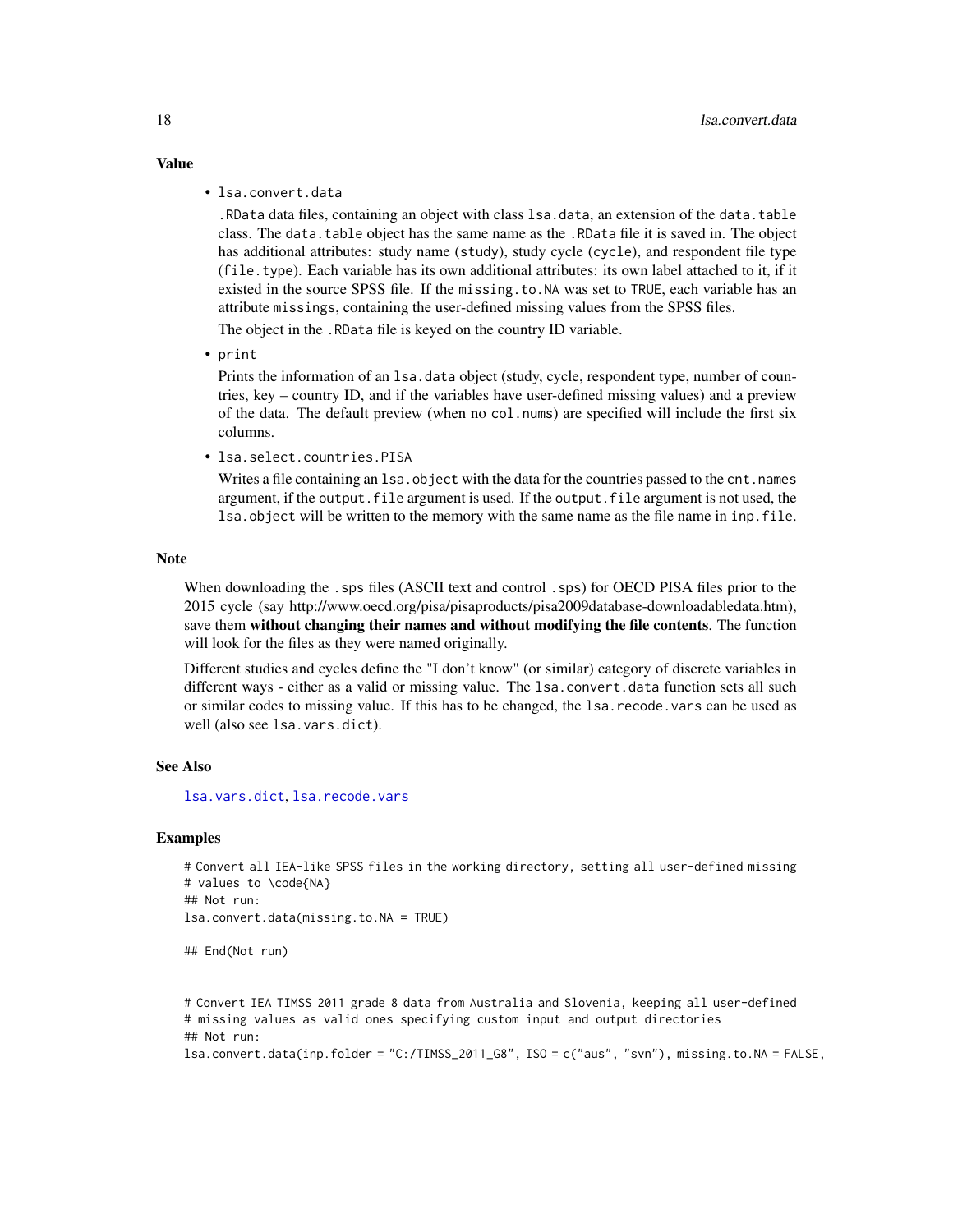#### <span id="page-18-0"></span>lsa.corr and the state of the state of the state of the state of the state of the state of the state of the state of the state of the state of the state of the state of the state of the state of the state of the state of t

```
out.folder = "C:/Data")
## End(Not run)
# Convert OECD PISA 2009 files converting all user-defined missing values to \code{NA}
# using custom input and output directories
## Not run:
lsa.convert.data(inp.folder = "/media/PISA_2009", PISApre15 = TRUE, missing.to.NA = TRUE,
out.folder = "/tmp")
## End(Not run)
# Print 20th to 25th column in PISA 2018 student questionnaire dataset loaded into memory
## Not run:
print(x = cy07_msu_stu_qqq, col.nums = 20:25)## End(Not run)
# Select data from Albania and Slovenia from PISA 2018 student questionnaire dataset
# and save it under the same file name in a different folder
## Not run:
lsa.select.countries.PISA(data.file = "C:/PISA/cy07_msu_stu_qqq.RData",
cnt.names = c("Albania", "Slovenia"),
output.file = "C:/PISA/Reduced/cy07_msu_stu_qqq.RData")
## End(Not run)
```
lsa.corr *Compute correlations between variables within specified groups*

# Description

lsa.corr computes correlation coefficients between variables within groups defined by one or more variables.

# Usage

```
lsa.corr(
  data.file,
  data.object,
  split.vars,
  bckg.corr.vars,
 PV.root.corr,
  corr.type,
  weight.var,
  include.missing = FALSE,
  shortcut = FALSE,
```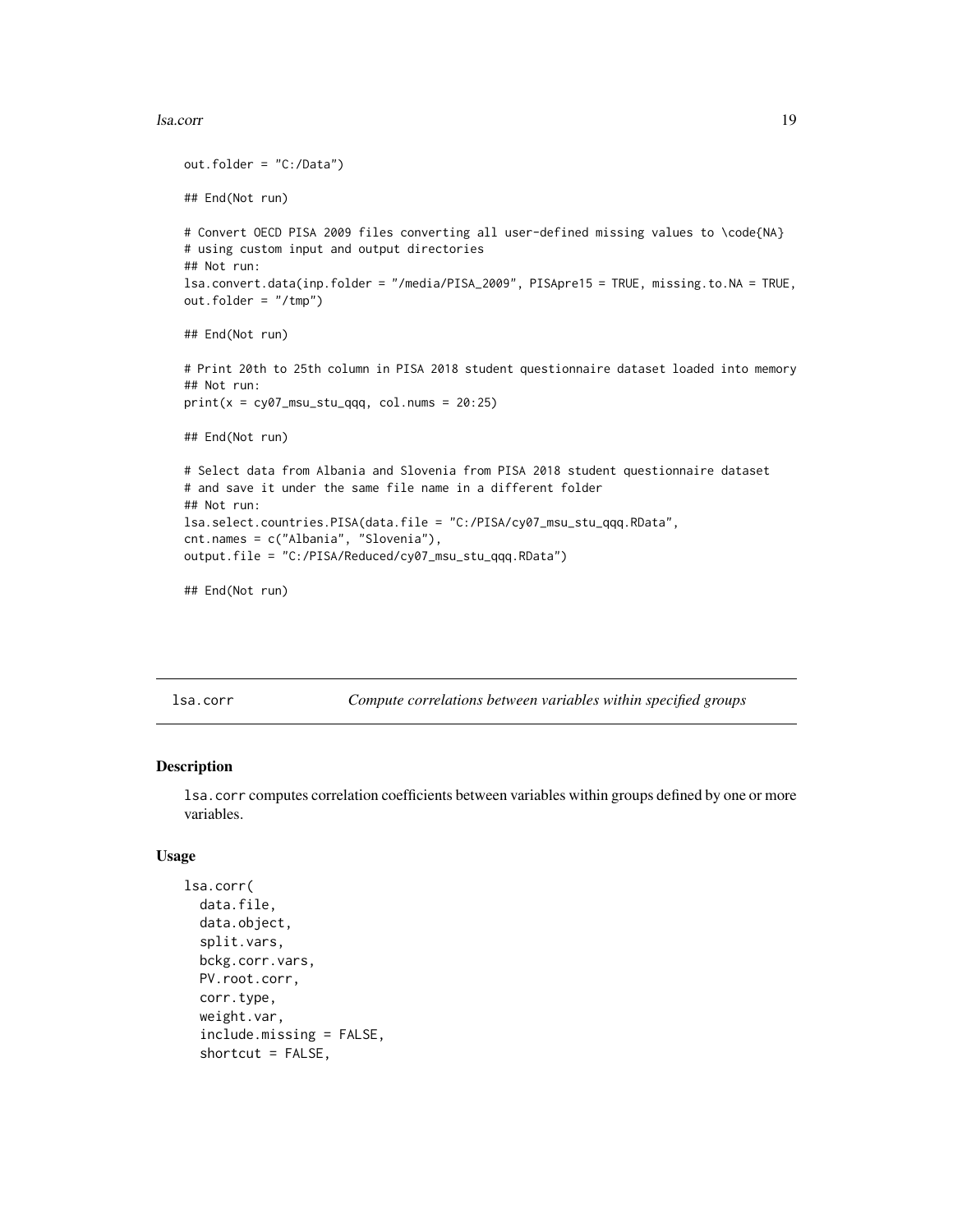```
save.output = TRUE,
  output.file,
 open.output = TRUE\mathcal{L}
```
# Arguments

| data.file       | The file containing 1sa. data object. Either this or data. object shall be spec-<br>ified, but not both. See details.                                                                                                                                                                                                                                                 |
|-----------------|-----------------------------------------------------------------------------------------------------------------------------------------------------------------------------------------------------------------------------------------------------------------------------------------------------------------------------------------------------------------------|
| data.object     | The object in the memory containing 1sa. data object. Either this or data. file<br>shall be specified, but not both. See details.                                                                                                                                                                                                                                     |
| split.vars      | Categorical variable(s) to split the results by. If no split variables are provided,<br>the results will be for the overall countries' populations. If one or more variables<br>are provided, the results will be split by all but the last variable and the percent-<br>ages of respondents will be computed by the unique values of the last splitting<br>variable. |
| bckg.corr.vars  | Names of continuous background or contextual variables to compute the corre-<br>lation coefficients for. The results will be computed by all groups specified by<br>the splitting variables. See details.                                                                                                                                                             |
| PV.root.corr    | The root names for the sets of plausible values to compute the correlation coef-<br>ficients for. See details.                                                                                                                                                                                                                                                        |
| corr.type       | String of length one, specifying the type of the correlations to compute, either<br>"Pearson" (default) or "Spearman".                                                                                                                                                                                                                                                |
| weight.var      | The name of the variable containing the weights. If no name of a weight variable<br>is provide, the function will automatically select the default weight variable for<br>the provided data, depending on the respondent type.                                                                                                                                        |
| include.missing |                                                                                                                                                                                                                                                                                                                                                                       |
|                 | Logical, shall the missing values of the splitting variables be included as cate-<br>gories to split by and all statistics produced for them? The default (FALSE) takes<br>all cases on the splitting variables without missing values before computing any<br>statistics. See details.                                                                               |
| shortcut        | Logical, shall the "shortcut" method for IEA TIMSS, TIMSS Advanced, TIMSS<br>Numeracy, eTIMSS PSI, PIRLS, ePIRLS, PIRLS Literacy and RLII be applied?<br>The default (FALSE) applies the "full" design when computing the variance com-<br>ponents and the standard errors of the estimates.                                                                          |
| save.output     | Logical, shall the output be saved in MS Excel file (default) or not (printed to<br>the console or assigned to an object).                                                                                                                                                                                                                                            |
| output.file     | If save output = TRUE (default), full path to the output file including the file<br>name. If omitted, a file with a default file name "Analysis.xlsx" will be written<br>to the working directory (getwd()). Ignored if save.output = FALSE.                                                                                                                          |
| open.output     | Logical, shall the output be open after it has been written? The default (TRUE)<br>opens the output in the default spreadsheet program installed on the computer.<br>Ignored if save.output = FALSE.                                                                                                                                                                  |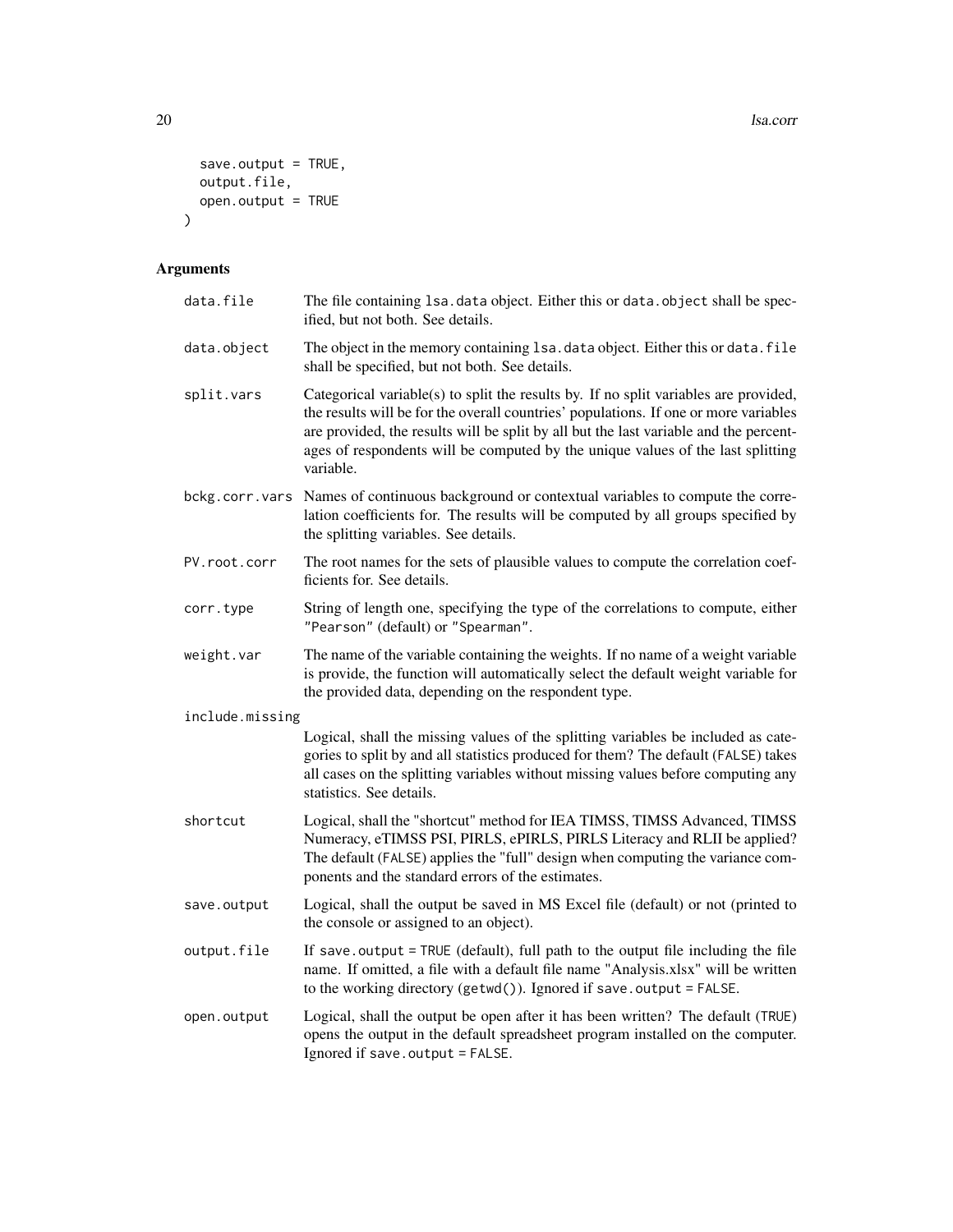#### lsa.corr 21

#### Details

Either data. file or data. object shall be provided as source of data. If both of them are provided, the function will stop with an error message.

The function computes correlation coefficients by the categories of the splitting variables. The percentages of respondents in each group are computed within the groups specified by the last splitting variable. If no splitting variables are added, the results will be computed only by country.

Multiple continuous background variables and/or sets of plausible values can be provided to compute correlation coefficients for. Please note that in this case the results will slightly differ compared to using each pair of the same background continuous variables or PVs in separate analysis. This is because the cases with the missing values are removed in advance and the more variables are provided to compute correlations for, the more cases are likely to be removed. That is, the function support only listwisie deletion.

Computation of correlation coefficients involving plausible values requires providing a root of the plausible values names in PV.root.corr. All studies (except CivED, TEDS-M, SITES, TALIS and TALIS Starting Strong Survey) have a set of PVs per construct (e.g. in TIMSS five for overall mathematics, five for algebra, five for geometry, etc.). In some studies (say TIMSS and PIRLS) the names of the PVs in a set always start with character string and end with sequential number of the PV. For example, the names of the set of PVs for overall mathematics in TIMSS are BSMMAT01, BSMMAT02, BSMMAT03, BSMMAT04 and BSMMAT05. The root of the PVs for this set to be added to PV.root.corr will be "BSMMAT". The function will automatically find all the variables in this set of PVs and include them in the analysis. In other studies like OECD PISA and IEA ICCS and ICILS the sequential number of each PV is included in the middle of the name. For example, in ICCS the names of the set of PVs are PV1CIV, PV2CIV, PV3CIV, PV4CIV and PV5CIV. The root PV name has to be specified in PV.root.corr as "PV#CIV". More than one set of PVs can be added. Note, however, that providing multiple continuous variables for the bckg.avg.corr argument and multiple PV roots for the PV.root.corr argument will affect the results for the correlation coefficients for the PVs because the cases with missing on bckg.corr.vars will be removed and this will also affect the results from the PVs (i.e. listwise deletion). On the other hand, using only sets of PVs to correlate should not affect the results on any PV estimates because PVs shall not have any missing values.

A sufficient number of variable names (background/contextual) or PV roots have to be provided either two background variables, or two PV roots, or mixture of them with total length of two (i.e. one background/contextual variable and one PV root).

If include.missing = FALSE (default), all cases with missing values on the splitting variables will be removed and only cases with valid values will be retained in the statistics. Note that the data from the studies can be exported in two different ways: (1) setting all user-defined missing values to NA; and (2) importing all user-defined missing values as valid ones and adding their codes in an additional attribute to each variable. If the include.missing is set to FALSE (default) and the data used is exported using option (2), the output will remove all values from the variable matching the values in its missings attribute. Otherwise, it will include them as valid values and compute statistics for them.

The shortcut argument is valid only for TIMSS, eTIMSS PSI, TIMSS Advanced, TIMSS Numeracy, PIRLS, ePIRLS, PIRLS Literacy and RLII. Previously, in computing the standard errors, these studies were using 75 replicates because one of the schools in the 75 JK zones had its weights doubled and the other one has been taken out. Since TIMSS 2015 and PIRLS 2016 the studies use 150 replicates and in each JK zone once a school has its weights doubled and once taken out, i.e.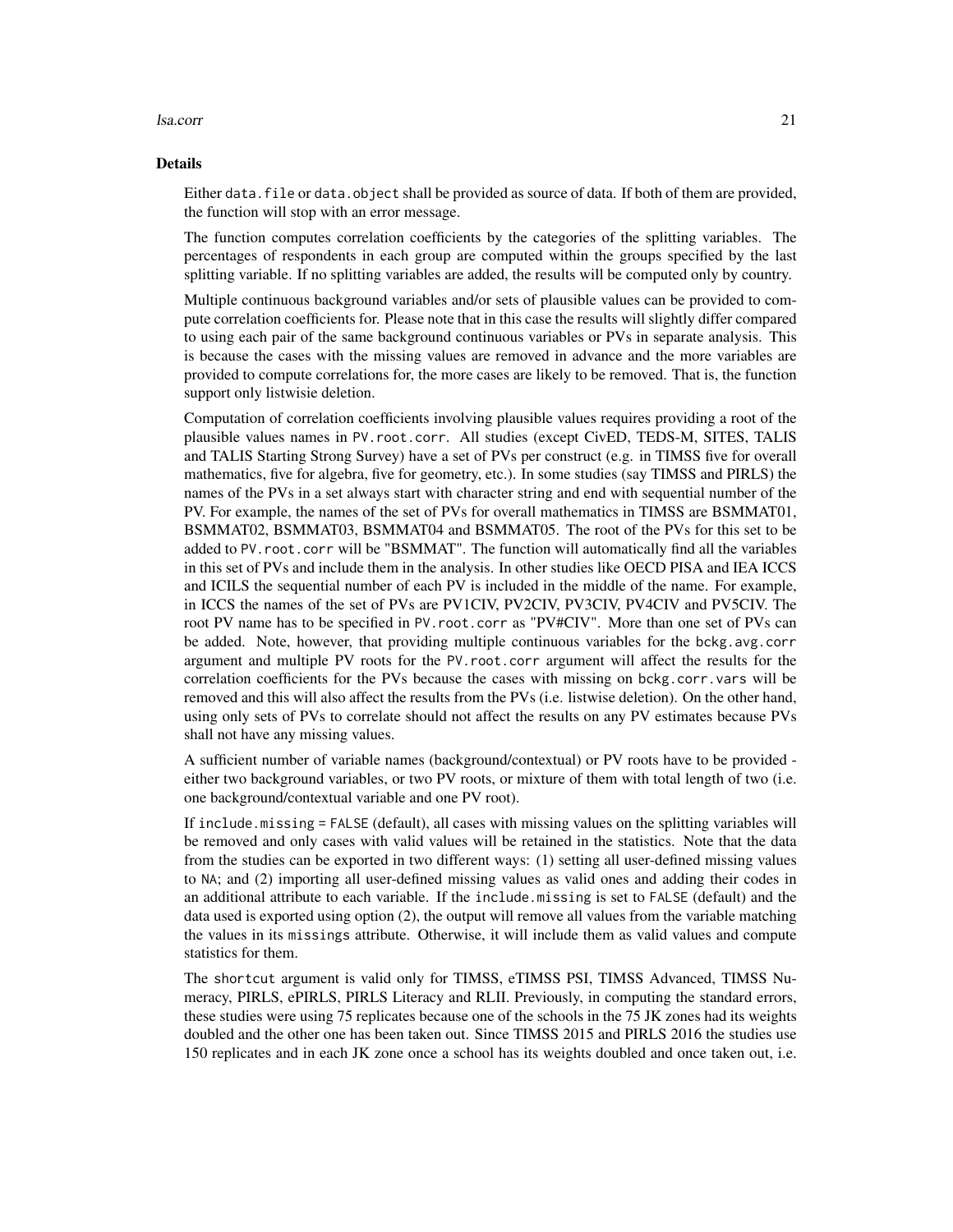the computations are done twice for each zone. For more details see Foy  $\&$  LaRoche (2016) and Foy & LaRoche (2017). If replication of the tables and figures is needed, the shortcut argument has to be changed to TRUE. The function provides two-tailed *t*-test and *p*-values for the correlation coefficients.

# Value

If save.output = FALSE, a list containing the estimates and analysis information. If save.output = TRUE (default), an MS Excel (.xlsx) file (which can be opened in any spreadsheet program), as specified with the full path in the output.file. If the argument is missing, an Excel file with the generic file name "Analysis.xlsx" will be saved in the working directory (getwd()). The workbook contains three spreadsheets. The first one ("Estimates") contains a table with the results by country and the final part of the table contains averaged results from all countries' statistics. The results are presented as a correlation matrices by the splitting variables. The following columns can be found in the table, depending on the specification of the analysis:

- <Country ID> a column containing the names of the countries in the file for which statistics are computed. The exact column header will depend on the country identifier used in the particular study.
- <Split variable 1>, <Split variable 2>... columns containing the categories by which the statistics were split by. The exact names will depend on the variables in split.vars.
- n Cases the number of cases in the sample used to compute the statistics.
- Sum\_<Weight variable> the estimated population number of elements per group after applying the weights. The actual name of the weight variable will depend on the weight variable used in the analysis.
- Sum\_<Weight variable>\_SE the standard error of the the estimated population number of elements per group. The actual name of the weight variable will depend on the weight variable used in the analysis.
- Percentages\_<Last split variable> the percentages of respondents (population estimates) per groups defined by the splitting variables in split.vars. The percentages will be for the last splitting variable which defines the final groups.
- Percentages <Last split variable>\_SE the standard errors of the percentages from above.
- Variable the variable names (background/contextual or PV root names) to be matched against the rows of the following columns, forming the correlation matrices together.
- Correlation\_<Background variable> the correlation coefficient of each continuous <Background variable> specified in bckg.corr.vars against itself and each of the variables in the column "Variable". There will be one column with correlation coefficient estimate for each variable specified in bckg.corr.vars and/or set of PVs specified in PV.root.corr.
- Correlation <Background variable>\_SE the standard error of the correlation of each continuous <Background variable> specified in bckg.corr.vars. There will be one column with the SE of the correlation coefficient estimate for each variable specified in bckg.corr.vars and/or set of PVs specified in PV.root.corr.
- Correlation <root PV> the correlation coefficient of each set of PVs specified as PV root name in PV.root.corr against itself and each of the variables in the column "Variable". There will be one column with correlation coefficient estimate for each set of PVs specified in PV.root.corr and each other set of PVs specified in PV.root.corr and/or each continuous background variable specified in bckg.corr.vars.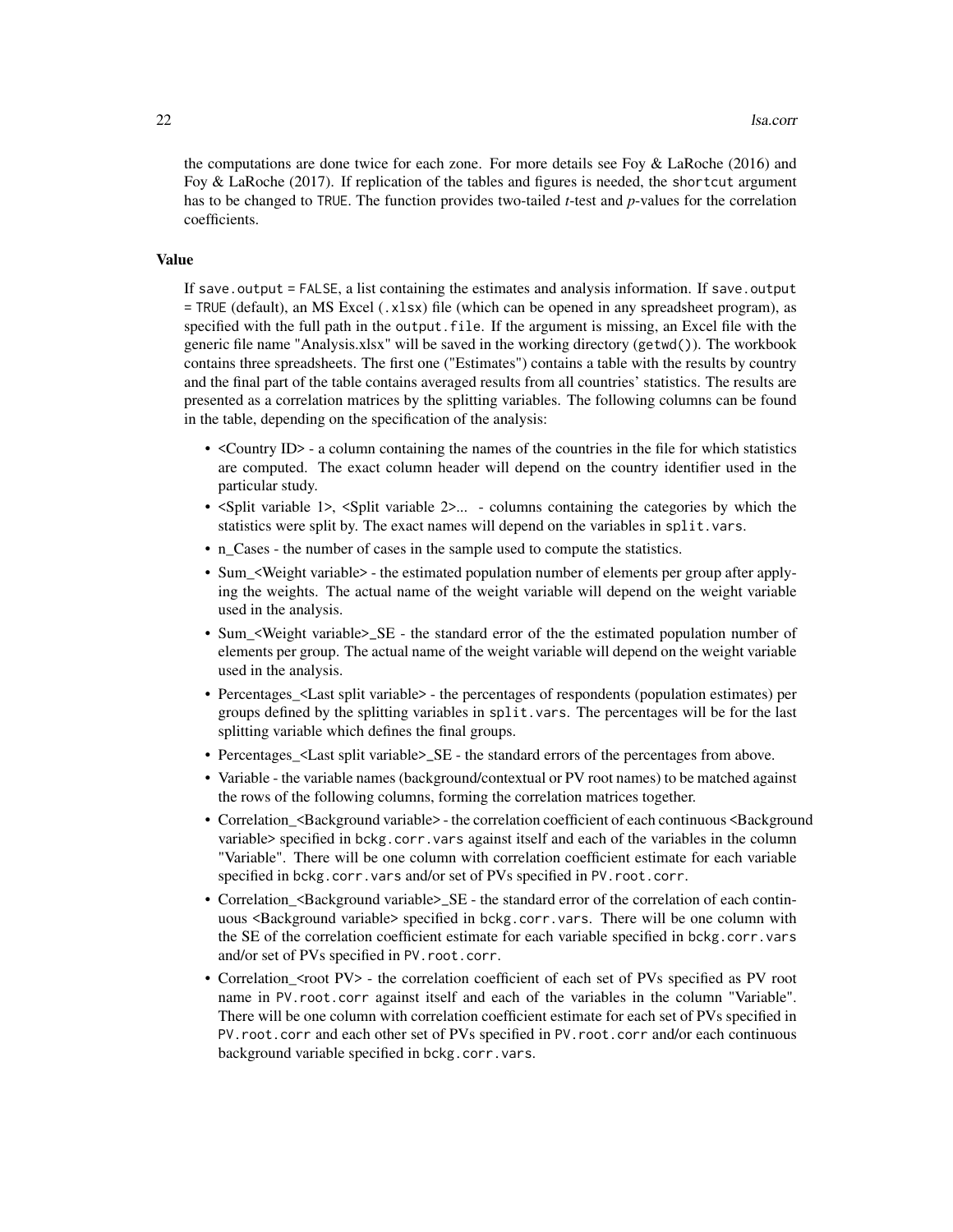#### lsa.corr 23

- Correlation\_<root PV>\_SE the standard error of the correlation of each set of PVs specified as PV root name in PV.root.corr. There will be one column with the SE of the correlation coefficient estimate for each set of root PVs specified in PV.root.corr and another set of PVs specified in PV.root.corr and/or each continuous background variable specified in bckg.corr.vars.
- Correlation <root PV>\_SVR the sampling variance component for the correlation of the PVs with the same <root PV> specified in PV. root.corr. There will be one column with the sampling variance component for the correlation coefficient estimate for each set of PVs specified in PV.root.corr with the other variables (other sets of PVs or background/contextual variables).
- Mean\_<root PV>\_MVR the measurement variance component for the correlation of the PVs with the same <root PV> specified in PV. root.corr. There will be one column with the measurement variance component for the correlation coefficient estimate for each set of PVs specified in PV.root.corr with the other variables (other sets of PVs or background/contextual variables).
- Correlation\_<Background variable>\_SVR the sampling variance component for the correlation of the particular background variable with a set of PVs specified in PV.root.corr it is correlated with. There will be one column with the sampling variance component for the average estimate for each background/contextual variable correlated with a set of PVs specified in PV.root.corr.
- Correlation\_<Background variable>\_MVR the measurement variance component for the correlation of the particular background variable PVs with a set of PVs specified in PV.root.corr. There will be one column with the measurement variance component for the correlation coefficient estimate for each background/contextual variable correlated with a set of PVs specified in PV.root.corr.
- t\_<rtimedocal PV> the *t*-test value for the correlation coefficients of a set of PVs when correlating them with other variables (background/contextual or other sets of PVs).
- t <Background variable> the *t*-test value for the correlation coefficients of background variables when correlating them with other variables (background/contextual or other sets of PVs).
- p\_<root PV> the *p*-value for the correlation coefficients of a set of PVs when correlating them with other variables (background/contextual or other sets of PVs).
- p <Background variable> the *p*-value value for the correlation coefficients of background variables when correlating them with other variables (background/contextual or other sets of PVs).

The second sheet contains some additional information related to the analysis per country in columns:

- DATA used data.file or data.object.
- STUDY which study the data comes from.
- CYCLE which cycle of the study the data comes from.
- WEIGHT which weight variable was used.
- DESIGN which resampling technique was used (JRR or BRR).
- SHORTCUT logical, whether the shortcut method was used.
- NREPS how many replication weights were used.
- ANALYSIS\_DATE on which date the analysis was performed.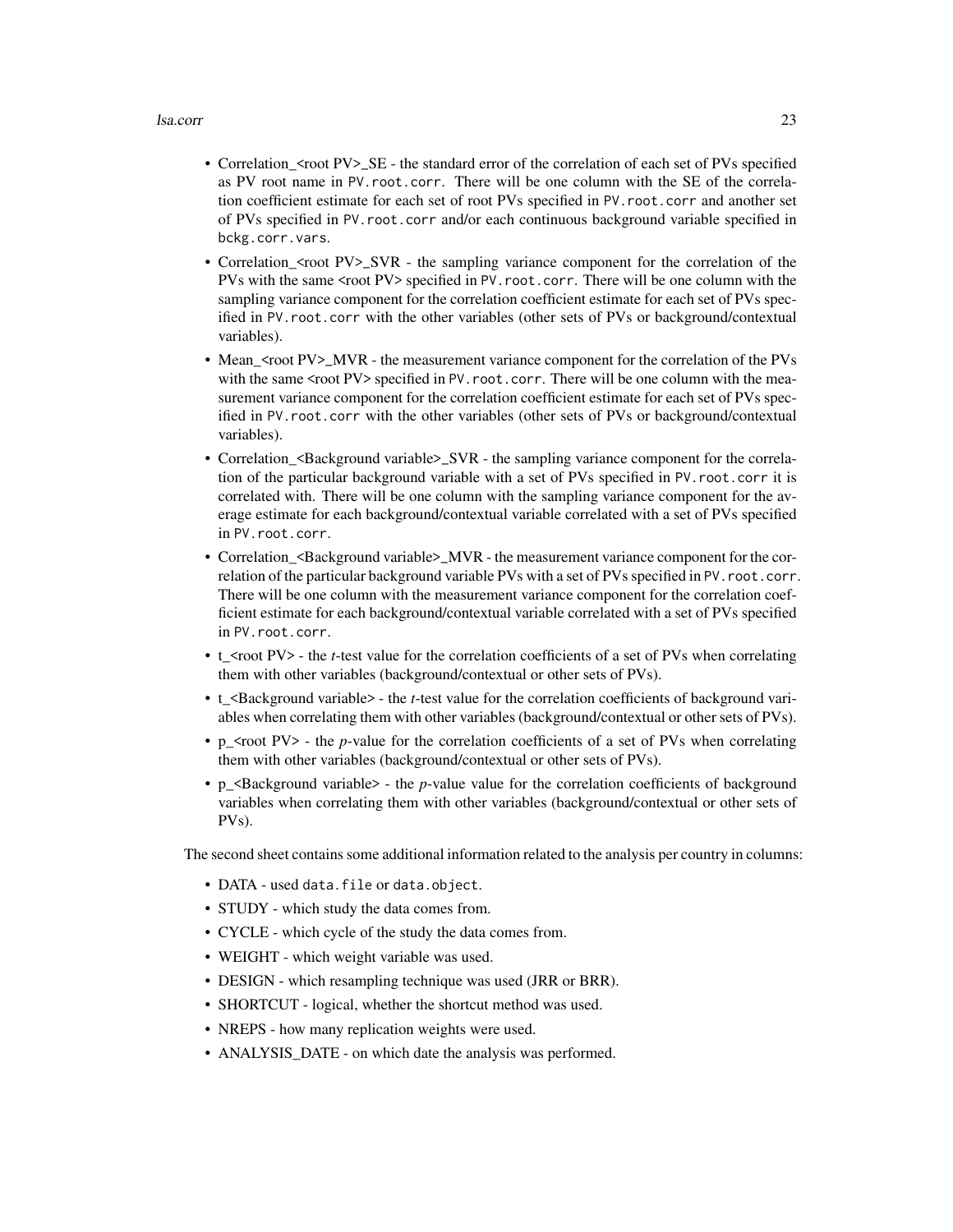- <span id="page-23-0"></span>• START\_TIME - at what time the analysis started.
- END\_TIME at what time the analysis finished.
- DURATION how long the analysis took in hours, minutes, seconds and milliseconds.

The third sheet contains the call to the function with values for all parameters as it was executed. This is useful if the analysis needs to be replicated later.

# References

LaRoche, S., Joncas, M., & Foy, P. (2016). Sample Design in TIMSS 2015. In M. O. Martin, I. V. S. Mullis, & M. Hooper (Eds.), *Methods and Procedures in TIMSS 2015* (pp. 3.1-3.37). Chestnut Hill, MA: TIMSS & PIRLS International Study Center. LaRoche, S., Joncas, M., & Foy, P. (2017). Sample Design in PIRLS 2016. In M. O. Martin, I. V. S. Mullis, & M. Hooper (Eds.), *Methods and Procedures in PIRLS 2016* (pp. 3.1-3.34). Chestnut Hill, MA: Lynch School of Education, Boston College.

#### See Also

[lsa.convert.data](#page-14-1)

#### Examples

```
# Compute correlations between the complex student background scales
# "Home Educational Resources/SCL", "Students Sense of School Belonging/SCL" and
# "Students Value Mathematics/SCL" by sex of students in TIMSS 2015 grade 8
# using data file, omit missing from the splitting variable (female and male
# as answered by the students), without shortcut, and open the output after the
# computations are done
## Not run:
lsa.corr(data.file = "C:/Data/TIMSS_2015_G8_Student_Miss_to_NA.RData", split.vars = "BSBG01",
bckg.corr.vars = c("BSBGHER", "BSBGSSB", "BSBGSVM"), include.missing = FALSE,
output.file = "C:/temp/test.xlsx", open.output = TRUE)
## End(Not run)
```

```
# Compute correlations between the complex student background scales
# "Home Educational Resources/SCL" and "Students Sense of School Belonging/SCL"
# and the plausible values in overall mathematics and overall science by student
# sex and frequency of using computer or tablet at home using TIMSS 2015 grade 8
# data loaded in memory, using the shortcut, include the missing values in the
# splitting variables, and use the senate weights
## Not run:
lsa.corr(data.object = T15_G8_student_data, split.vars = c("BSBG01", "BSBG13A"),
bckg.corr.vars = c("BSBGHER", "BSBGSSB"), PV.root.corr = c("BSMMAT", "BSSSCI"),
weight.var = "SENWGT", include.missing = FALSE, shortcut = TRUE,
output.file = "C:/temp/test.xlsx", open.output = TRUE)
```
#### ## End(Not run)

# Compute the correlations between student overall reading achievement, overall mathematics # scores (i.e. using a set of PVs) and student family wealth, using PISA 2018 student data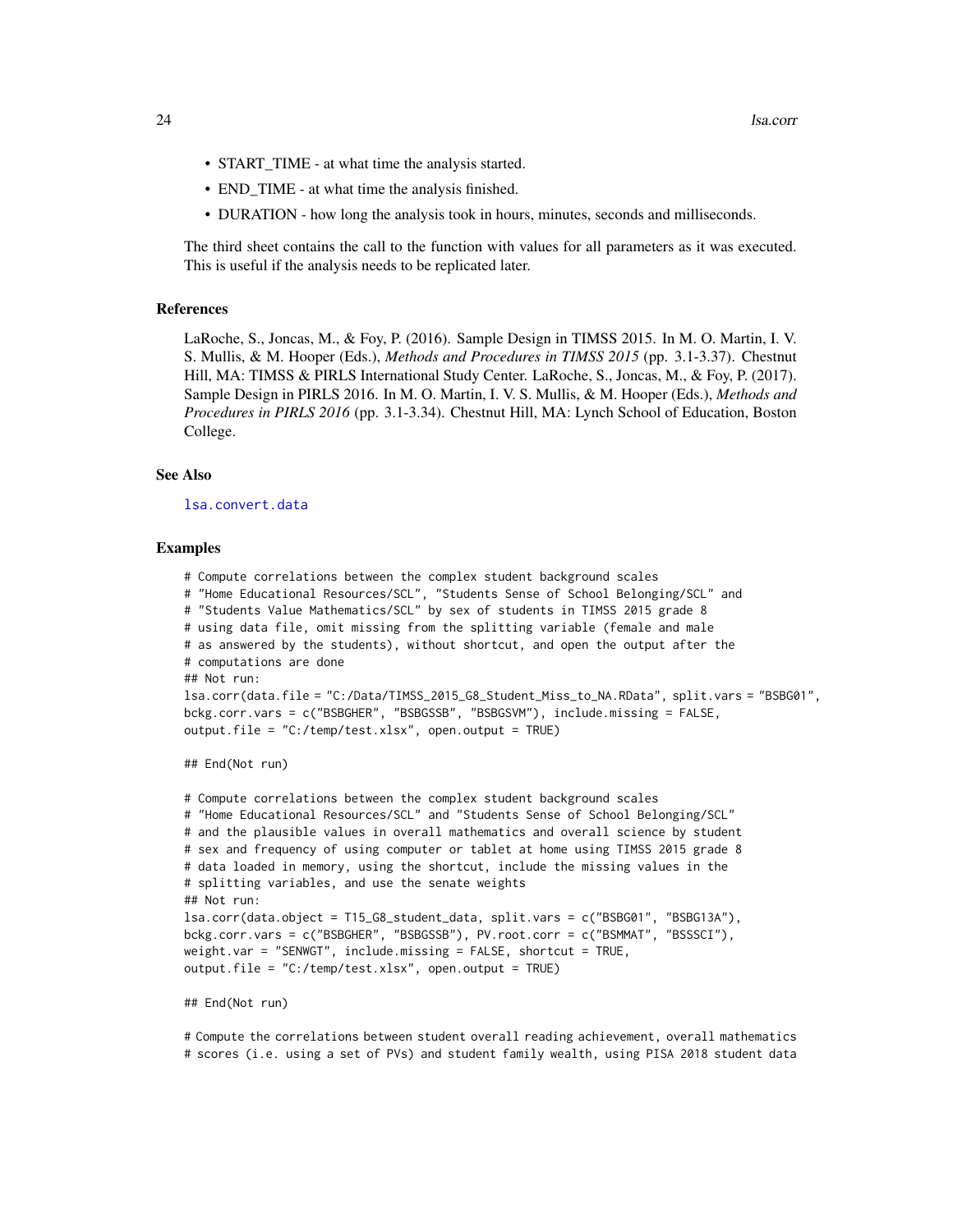## <span id="page-24-0"></span>lsa.crosstabs 25

# loaded as object in the memory, by country, and do not open the output after the computations # are finished ## Not run: lsa.corr(data.object = CY07\_MSU\_STU\_QQQ, bckg.corr.vars = "WEALTH", PV.root.corr = c("PV#MATH", "PV#READ"), include.missing = TRUE, output.file = "C:/temp/test.xlsx", open.output = FALSE) ## End(Not run)

lsa.crosstabs *Compute crosstabulations and design corrected chi-square statistics*

## Description

lsa.crosstabs computes two-way tables and estimates the Rao-Scott first- and second-order adjusted chi-square.

# Usage

```
lsa.crosstabs(
  data.file,
  data.object,
  split.vars,
  bckg.row.var,
 bckg.col.var,
  expected.cnts = TRUE,
  row.pcts = FALSE,column.pcts = FALSE,
  total.pcts = FALSE,
  weight.var,
  include.missing = FALSE,
  shortcut = FALSE,
  save.output = TRUE,
 output.file,
  open.output = TRUE
\lambda
```
# Arguments

| data.file   | A file containing 1sa, data object. Either this or data, object shall be speci-<br>fied, but not both. See details.                                                          |
|-------------|------------------------------------------------------------------------------------------------------------------------------------------------------------------------------|
| data.object | An object in the memory containing 1sa, data. Either this or data, file shall<br>be specified, but not both. See details.                                                    |
| split.vars  | Categorical variable(s) to split the results by. If no split variables are provided,<br>the results will be for the overall countries' populations. If one or more variables |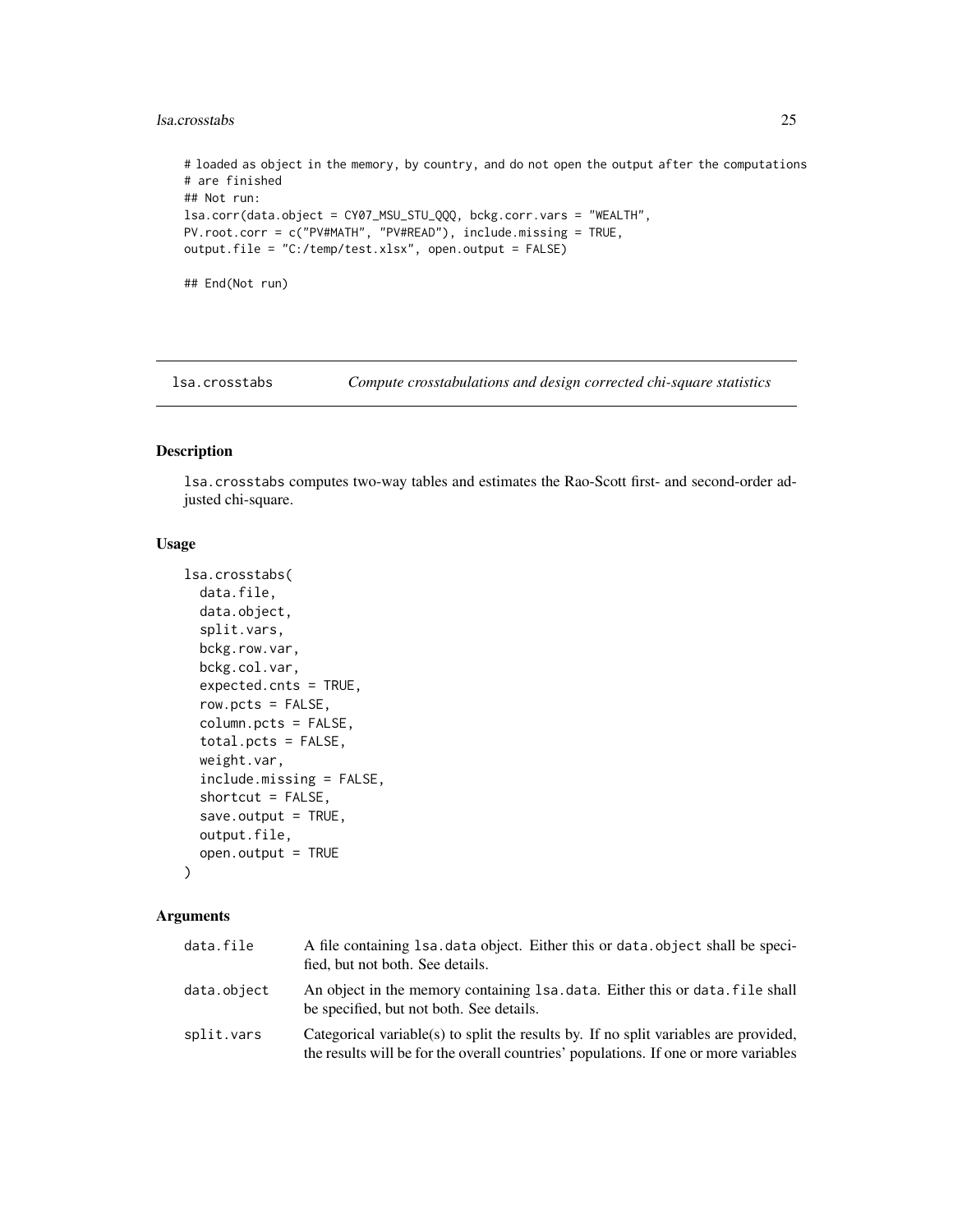are provided, the results will be split by all but the last variable and the percentages of respondents will be computed by the unique values of the last splitting variable.

- bckg.row.var Name of the categorical background row variable. The results will be computed by all groups specified by the splitting variables. See details.
- bckg.col.var Name of the categorical background column variable. The results will be computed by all groups specified by the splitting variables. See details.
- expected.cnts Logical, shall the expected counts be computed as well? The default (TRUE) will compute the expected counts. If FALSE, only the observed counts will be included in the output.
- row.pcts Logical, shall row percentages be computed? The default (FALSE) will skip the computation of the row percentages.
- column.pcts Logical, shall column percentages be computed? The default (FALSE) will skip the computation of the column percentages.
- total.pcts Logical, shall percentages of total be computed? The default (FALSE) will skip the computation of the total percentages.
- weight.var The name of the variable containing the weights. If no name of a weight variable is provided, the function will automatically select the default weight variable for the provided data, depending on the respondent type.
- include.missing Logical, shall the missing values of the splitting variables be included as categories to split by and all statistics produced for them? The default (FALSE) takes all cases on the splitting variables without missing values before computing any statistics. See details.
- shortcut Logical, shall the "shortcut" method for IEA TIMSS, TIMSS Advanced, TIMSS Numeracy, eTIMSS, PIRLS, ePIRLS, PIRLS Literacy and RLII be applied? The default (FALSE) applies the "full" design when computing the variance components and the standard errors of the estimates.
- save.output Logical, shall the output be saved in MS Excel file (default) or not (printed to the console or assigned to an object).
- output.file If save.output = TRUE (default), full path to the output file including the file name. If omitted, a file with a default file name "Analysis.xlsx" will be written to the working directory (getwd()). Ignored if save.output = FALSE.
- open.output Logical, shall the output be open after it has been written? The default (TRUE) opens the output in the default spreadsheet program installed on the computer. Ignored if save.output = FALSE.

# Details

The function computes two-way tables between two categorical variables and estimates the Rao-Scott first- and second-order design correction of the chi-square statistics. All statistics are computed within the groups specified by the last splitting variable. If no splitting variables are added, the results will be computed only by country.

Either data. file or data. object shall be provided as source of data. If both of them are provided, the function will stop with an error message.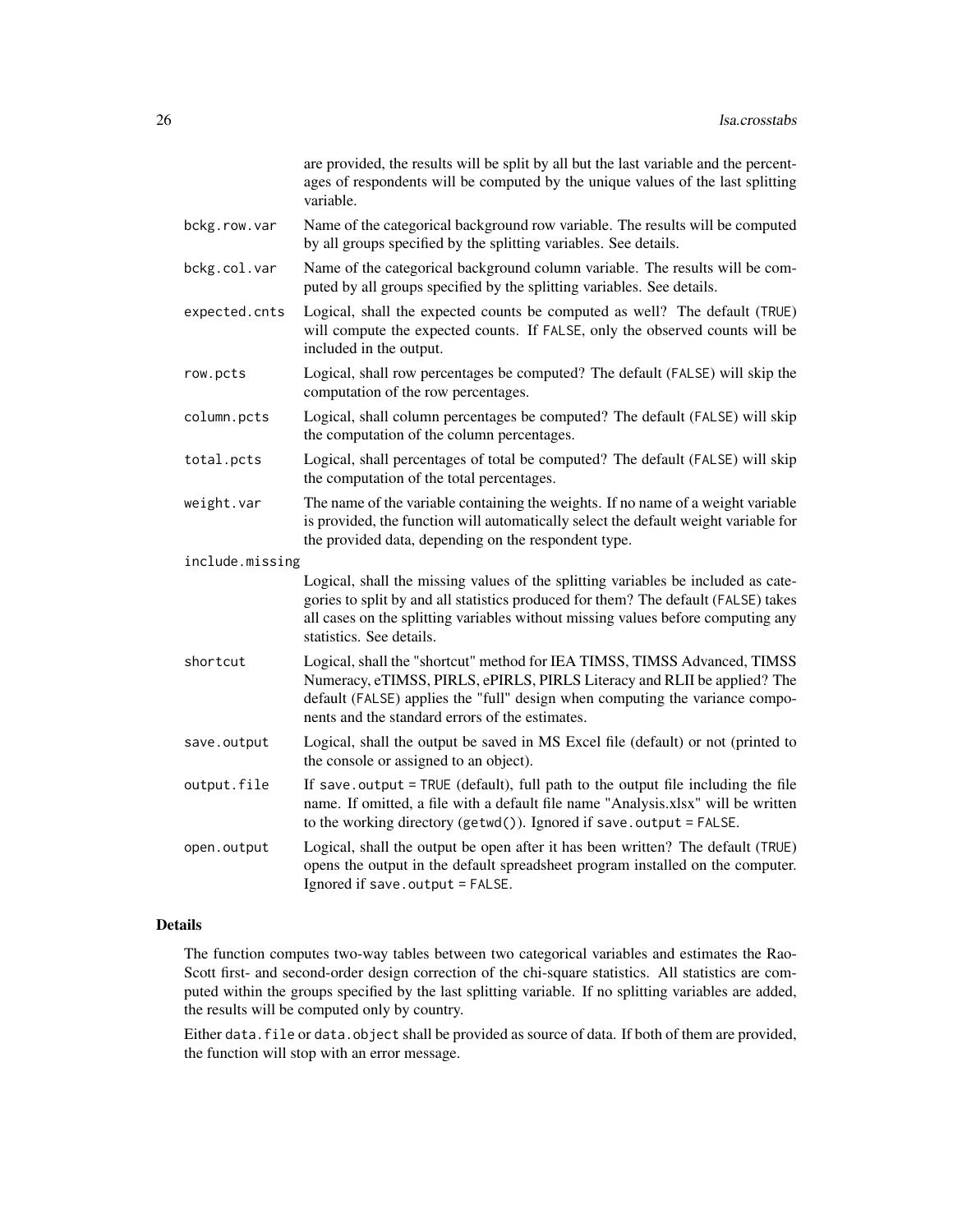#### lsa.crosstabs 27

Only two (row and column) categorical variables can be provided. The function always computes the observed counts. If requested, the expected counts, row percentages, column percentages and total percentages can be computed as well.

If include.missing = FALSE (default), all cases with missing values on the splitting variables will be removed and only cases with valid values will be retained in the statistics. Note that the data from the studies can be exported in two different ways: (1) setting all user-defined missing values to NA; and (2) importing all user-defined missing values as valid ones and adding their codes in an additional attribute to each variable. If the include.missing is set to FALSE (default) and the data used is exported using option (2), the output will remove all values from the variable matching the values in its missings attribute. Otherwise, it will include them as valid values and compute statistics for them.

The shortcut argument is valid only for TIMSS, eTIMSS, TIMSS Advanced, TIMSS Numeracy, PIRLS, ePIRLS, PIRLS Literacy and RLII. Previously, in computing the standard errors, these studies were using 75 replicates because one of the schools in the 75 JK zones had its weights doubled and the other one has been taken out. Since TIMSS 2015 and PIRLS 2016 the studies use 150 replicates and in each JK zone once a school has its weights doubled and once taken out, i.e. the computations are done twice for each zone. For more details see Foy  $\&$  LaRoche (2016) and Foy & LaRoche (2017).

The function also computes chi-square statistics with Rao-Scott first- and second-order design corrections because of the clustering in complex survey designs. For more details, see Rao & Scott (1984, 1987) and Skinner (2019).

#### Value

If save.output = FALSE, a list containing the estimates and analysis information. If save.output = TRUE (default), an MS Excel (.xlsx) file (which can be opened in any spreadsheet program), as specified with the full path in the output.file. If the argument is missing, an Excel file with the generic file name "Analysis.xlsx" will be saved in the working directory (getwd()). The workbook contains four spreadsheets. The first one ("Estimates") contains a table with the results by country and the final part of the table contains averaged results from all countries' statistics. The following columns can be found in the table, depending on the specification of the analysis:

- <Country ID> a column containing the names of the countries in the file for which statistics are computed. The exact column header will depend on the country identifier used in the particular study.
- <Split variable 1>, <Split variable 2>... columns containing the categories by which the statistics were split by. The exact names will depend on the variables in split.vars.
- n\_Cases the number of cases in the sample used to compute the statistics for each split combination defined by the split.vars, if any, and the bckg.row.var.
- Sum <Weight variable> the estimated population number of elements per group after applying the weights. The actual name of the weight variable will depend on the weight variable used in the analysis.
- Sum <Weight variable>\_SE the standard error of the the estimated population number of elements per group. The actual name of the weight variable will depend on the weight variable used in the analysis.
- Percentages <Row variable> the percentages of respondents (population estimates) per groups defined by the splitting variables in split.vars, if any, and the row variable in bckg.row.var.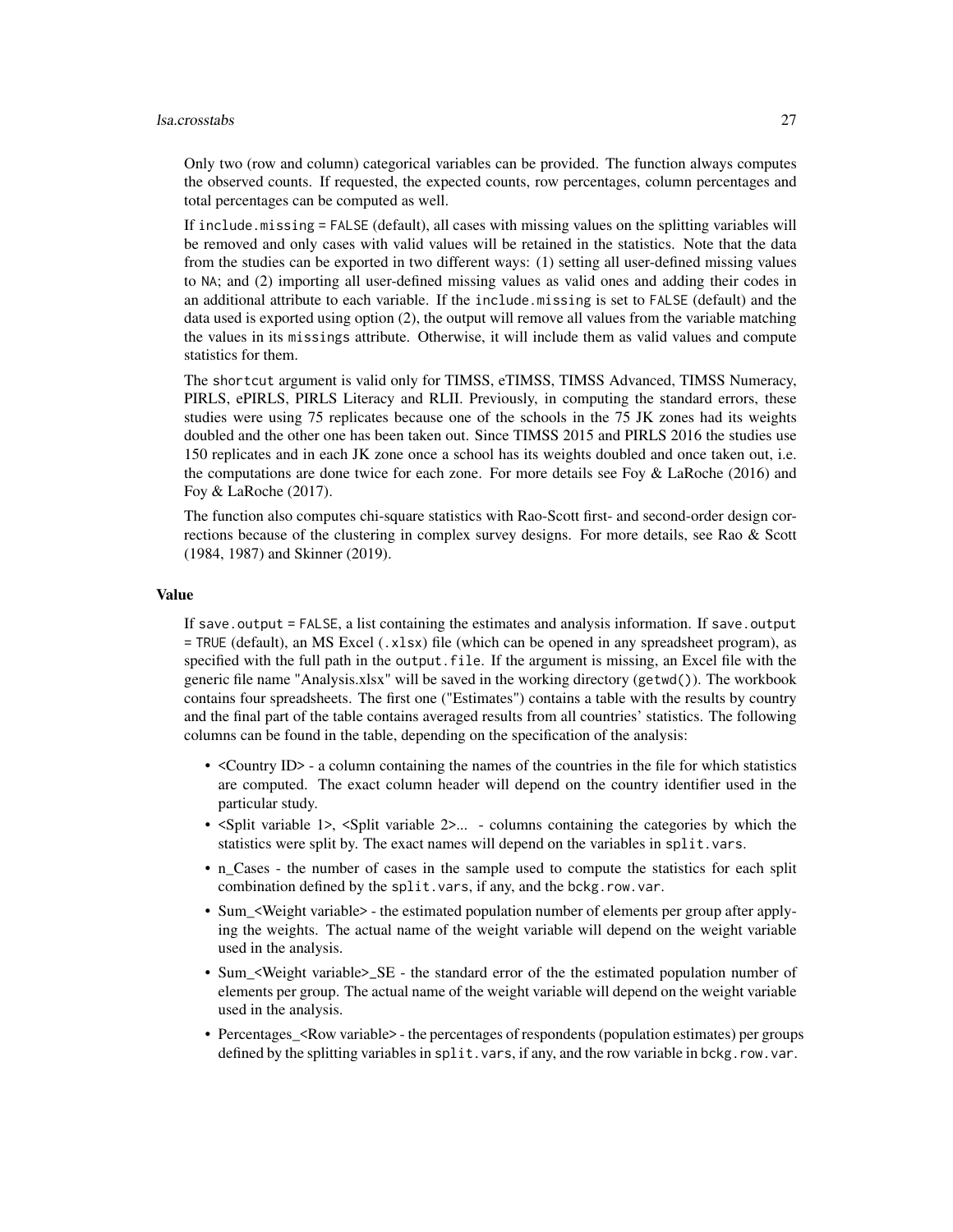The percentages will be for the combination of categories in the last splitting variable and the row variable which define the final groups.

- Percentages\_<Row variable>\_SE the standard errors of the percentages from above.
- Type the type of computed values depending on the logical values passed to the expected.cnts, row.pcts, column.pcts, and total.pcts arguments: "Observed count", "Expected count", "Row percent", "Column percent", and "Percent of total".
- <Column variable name Category 1>, <Column variable name Category 1>,... the estimated values for all combinations between the row and column variables passed to bckg.row.var and bckg.col.var. There will be one column for each category of the column variable.
- <Column variable name Category 1, 2,... n> SE the standard errors of the estimated values from the above.
- Total the grand totals for each of the estimated value types ("Observed count", "Expected count", "Row percent", "Column percent", and "Percent of total") depending on the logical values (TRUE, FALSE) passed to the expected.cnts, row.pcts, column.pcts, and total.pcts arguments.
- Total\_SE the standard errors of the estimated values from the above.

The second sheet contains some additional information related to the analysis per country in the following columns:

- <Country ID> a column containing the names of the countries in the file for which statistics are computed. The exact column header will depend on the country identifier used in the particular study.
- <Split variable 1>, <Split variable 2>... columns containing the categories by which the statistics were split by. The exact names will depend on the variables in split.vars.
- Statistics contains the names of the different statistics types: chi-squares, degrees of freedom (sample and design), and p-values.
- Value the estimated values for the statistics from above.

The third sheet contains some additional information related to the analysis per country in the following columns:

- DATA used data.file or data.object.
- STUDY which study the data comes from.
- CYCLE which cycle of the study the data comes from.
- WEIGHT which weight variable was used.
- DESIGN which resampling technique was used (JRR or BRR).
- SHORTCUT logical, whether the shortcut method was used.
- NREPS how many replication weights were used.
- ANALYSIS\_DATE on which date the analysis was performed.
- START\_TIME at what time the analysis started.
- END\_TIME at what time the analysis finished.
- DURATION how long the analysis took in hours, minutes, seconds and milliseconds.

The fourth sheet contains the call to the function with values for all parameters as it was executed. This is useful if the analysis needs to be replicated later.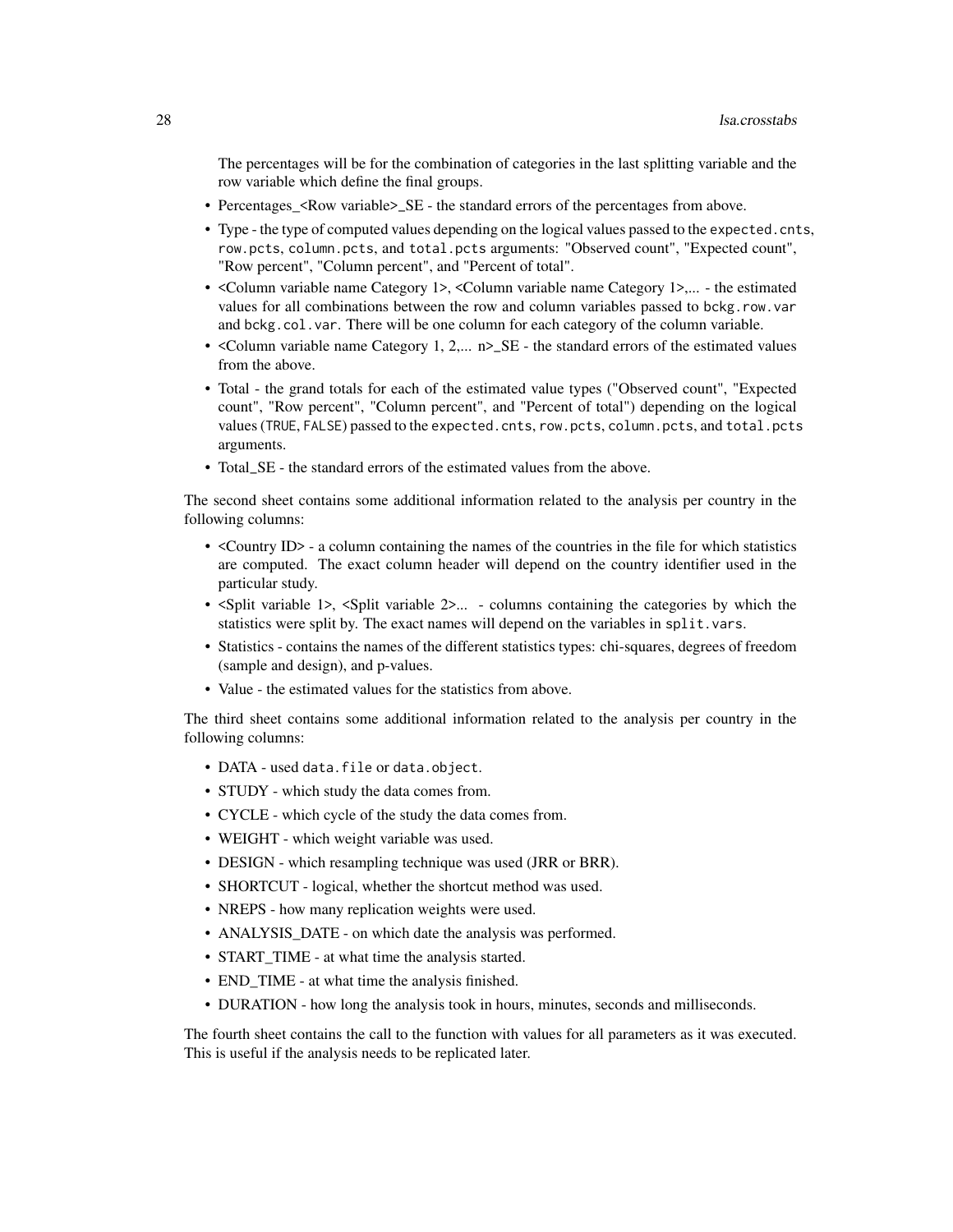#### <span id="page-28-0"></span>lsa.data.diag 29

#### References

LaRoche, S., Joncas, M., & Foy, P. (2016). Sample Design in TIMSS 2015. In M. O. Martin, I. V. S. Mullis, & M. Hooper (Eds.), *Methods and Procedures in TIMSS 2015* (pp. 3.1-3.37). Chestnut Hill, MA: TIMSS & PIRLS International Study Center. LaRoche, S., Joncas, M., & Foy, P. (2017). Sample Design in PIRLS 2016. In M. O. Martin, I. V. S. Mullis, & M. Hooper (Eds.), *Methods and Procedures in PIRLS 2016* (pp. 3.1-3.34). Chestnut Hill, MA: Lynch School of Education, Boston College. Rao, J. N. K., & Scott, A. J. (1984). On Chi-Squared Tests for Multiway Contingency Tables with Cell Proportions Estimated from Survey Data. *The Annals of Statistics*, *12*(1). https://doi.org/10.1214/aos/1176346391 Rao, J. N. K., & Scott, A. J. (1987). On Simple Adjustments to Chi-Square Tests with Sample Survey Data. *The Annals of Statistics*, *15*(1), 385-397. Skinner, C. (2019). Analysis of Categorical Data for Complex Surveys. *International Statistical Review*, *87*(S1), S64-S78. https://doi.org/10.1111/insr.12285

#### See Also

[lsa.convert.data](#page-14-1)

#### Examples

```
# Compute two-way table between student sex and how much they proud they are proud to go to
# school using PIRLS 2016 student data.
## Not run:
lsa.crosstabs(data.file = "C:/Data/PIRLS_2016_G8_Student_Miss_to_NA.RData",
bckg.row.var = "ITSEX", bckg.col.var = "ASBG12E")
## End(Not run)
# Same as the above, this time also computing the expected counts, row percentages, column
# percentages, percentages of total.
## Not run:
lsa.crosstabs(data.file = "C:/Data/PIRLS_2016_G8_Student_Miss_to_NA.RData",
bckg.row.var = "ITSEX", bckg.col.var = "ASBG12E", expected.cnts = TRUE,
row.pcts = TRUE, column.pcts = TRUE, total.pcts = TRUE)
```
## End(Not run)

lsa.data.diag *Produce data diagnostic tables*

#### Description

lsa.data.diag is a utility function which produces diagnostic tables for variables in an lsa.data object available in the memory or saved in an .RData file. The function can be used with regular data. frame or data.table, i.e. it is applicable not only to large-scale assessment data.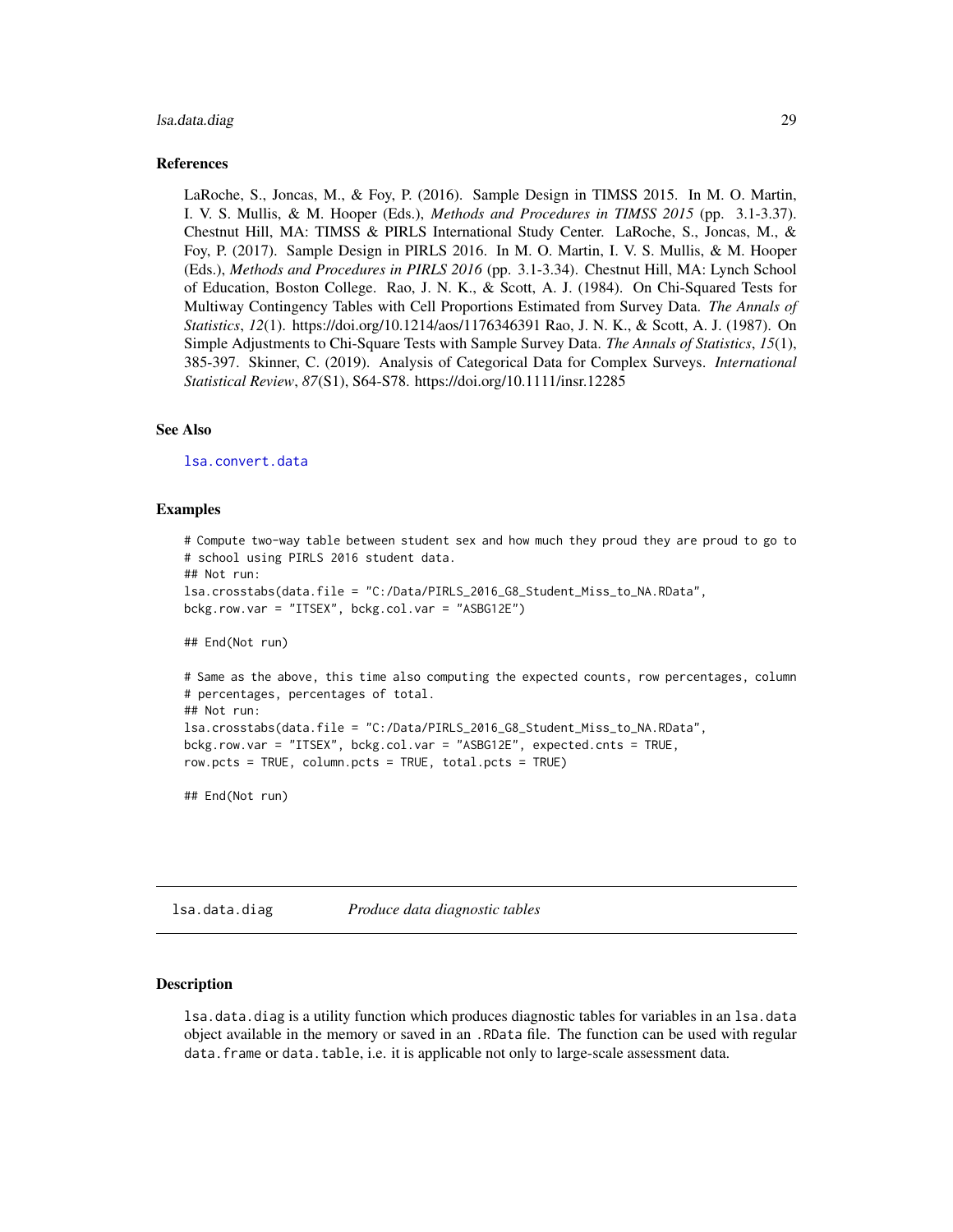# Usage

```
lsa.data.diag(
 data.file,
  data.object,
  split.vars,
  variables,
 weight.var,
  cont.freq = FALSE,
  include.missing = FALSE,
  output.file,
  open.output = TRUE,
  ...
\mathcal{L}
```
# Arguments

| data.file       | The file containing 1sa. data object. Either this or data. object shall be spec-<br>ified, but not both. See details.                                                                                                                                                                                                         |
|-----------------|-------------------------------------------------------------------------------------------------------------------------------------------------------------------------------------------------------------------------------------------------------------------------------------------------------------------------------|
| data.object     | The object in the memory containing 1sa. data object. Either this or data. file<br>shall be specified, but not both. See details.                                                                                                                                                                                             |
| split.vars      | Variable(s) to split the results by. If no split variables are provided, the re-<br>sults will be computed on country level. (if weights are used) or samples (if no<br>weights are used). See details.                                                                                                                       |
| variables       | Names of the variables to compute statistics for. If the variables are factors or<br>character, frequencies will be computed, and if they are numeric, descriptives<br>will be computed, unless cont. freq = TRUE. See details.                                                                                               |
| weight.var      | The name of the variable containing the weights, if weighted statistics are needed.<br>If no name of a weight variable is provided, the function will automatically se-<br>lect the default weight variable for the provided 1sa.data, depending on the<br>respondent type. "none" is for unweighted statistics. See details. |
| cont.freq       | Shall the values of the numeric categories be treated as categorical to compute<br>frequencies for? See details.                                                                                                                                                                                                              |
| include.missing |                                                                                                                                                                                                                                                                                                                               |
|                 | Shall the NA and user-defined missing values (if available) be included as split-<br>ting categories for the variables in split. vars? The default is FALSE. See de-<br>tails.                                                                                                                                                |
| output.file     | Full path to the output file including the file name. If omitted, a file with a default<br>file name "Analysis.xlsx" will be written to the working directory (getwd()).                                                                                                                                                      |
| open.output     | Logical, shall the output be open after it has been written? The default (TRUE)<br>opens the output in the default spreadsheet program installed on the computer.                                                                                                                                                             |
| .               | Further arguments.                                                                                                                                                                                                                                                                                                            |

# Details

The function produces data diagnostic tables for variables in an lsa.data set by the categories of splitting variables. The function is also applicable to data sets which are not of class lsa.data,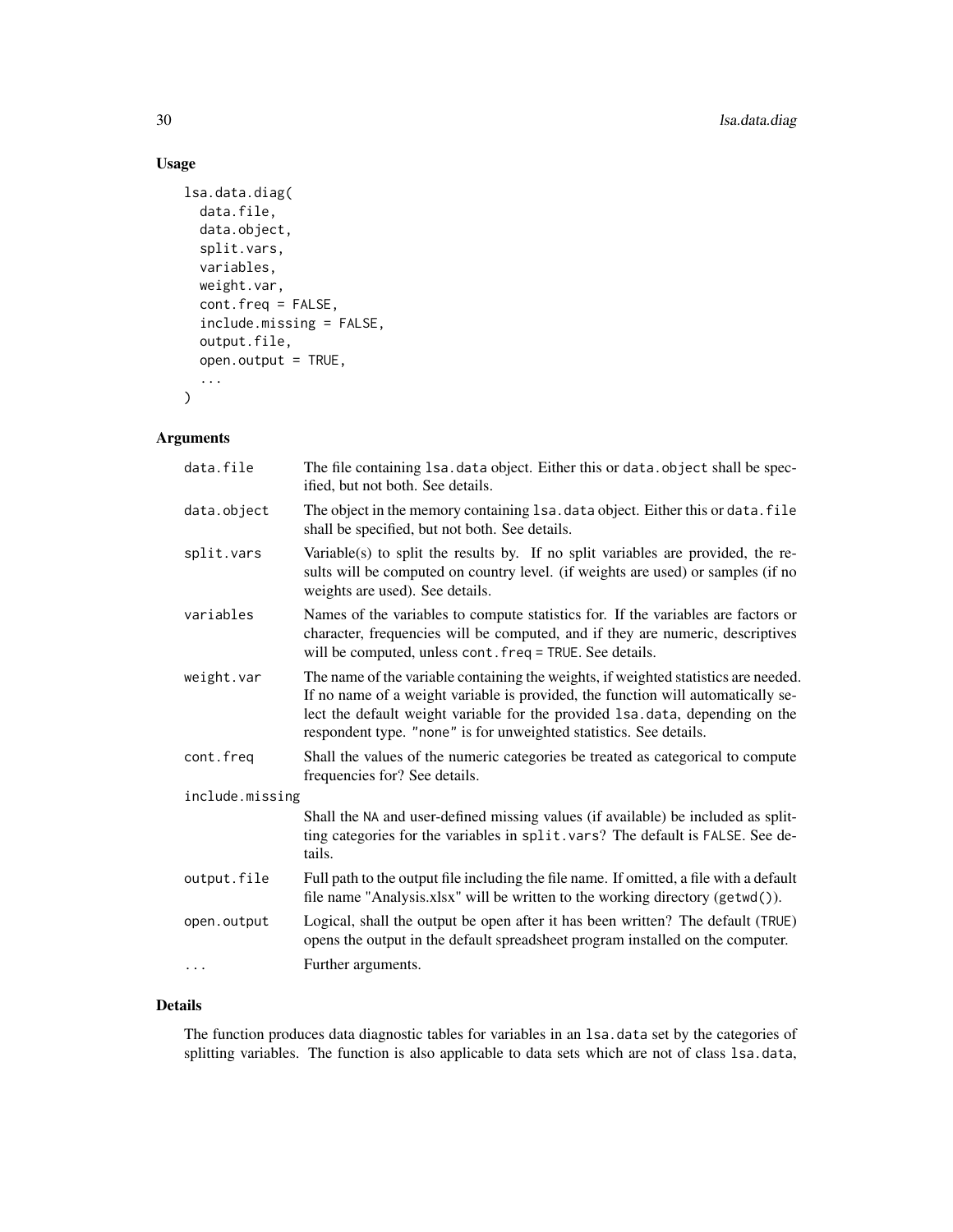#### <span id="page-30-0"></span>lsa.data.diag 31

a regular data.frame or a data.table are accepted as well. If the data is of class lsa.data and no split.vars variables are provided, the results will be automatically split and computed by country. The country ID variable will be added automatically, there is no need to specify it explicitly in split. vars. If the data is not of class  $lsa$ , data and no split. vars variables are provided, the results will be computed without any split.

Either data. file or data. object shall be provided as source of data. If both of them are provided, the function will stop with an error message.

If variables are provided for the split.vars argument and include.missing = TRUE, the function will automatically add the NA and user-defined missing values from the missings attribute (if available) of the split.vars variables to the categories to split by and will compute statistics for the provided variables for these as well. See the documentation on [lsa.convert.data](#page-14-1) for more details on the conversion of data with and without user-defined missing values.

If no variable names are provided to variables all variables available in the data set will be added automatically, except the weighting and splitting variables, and statistics for all of them will be computed.

If the variables provided to the variables argument are factor or character, the function will compute frequencies, percentages, valid percentages, and cumulative percentages. If the variables are numeric, the computed statistics will include the total number of cases, range, minimum, maximum, mean, variance, and standard deviation. If cont.freq = TRUE, then the numeric variables will be treated as factors.

If the data set is of class 1sa.data and no weight variable is provided, the computed statistics will be automatically weighted by the default weight for the respondents' data in the object. If the name of a weight variable is provided, the statistics will be weighted by it. If weight. var  $=$  "none", the computed statistics will be unweighted. If the data is not of class lsa.data and no weight.var is provided, the computed statistics will be unweighted. If a weight variable is provided, the computed statistics will be weighted by it.

# Value

A MS Excel (.xlsx) file (which can be opened in any spreadsheet program), as specified with the full path in the output. file. If the argument is missing, an Excel file with the generic file name "Analysis.xlsx" will be saved in the working directory (getwd()). The first sheet in the workbook is an Index sheet. All other sheets contain the computed statistics for the variables, one sheet per variable. The Index sheet contains columns with the names of the variables for which statistics are computed and their labels, if available. The names are clickable links, if clicked, they switch to the corresponding sheet with statistics for the corresponding variable. If the data is of class 1sa.data, the Index sheet also contains information with the study name, cycle, respondent type and used weight. If the data is not of class lsa.data, the Index sheet contains information only which weight was used. Each sheet with statistics for a variable contains a clickable link to go back to the Index sheet, the variable name and label (if any), and the table with statistics for that variable.

#### **Note**

This function is intended only as utility function for diagnostic purposes, to inspect the variables prior to performing an actual analysis. It is **not** intended for actual analysis of large-scale assessments' data. Reporting statistics from it can and will lead to biased and erroneous conclusions.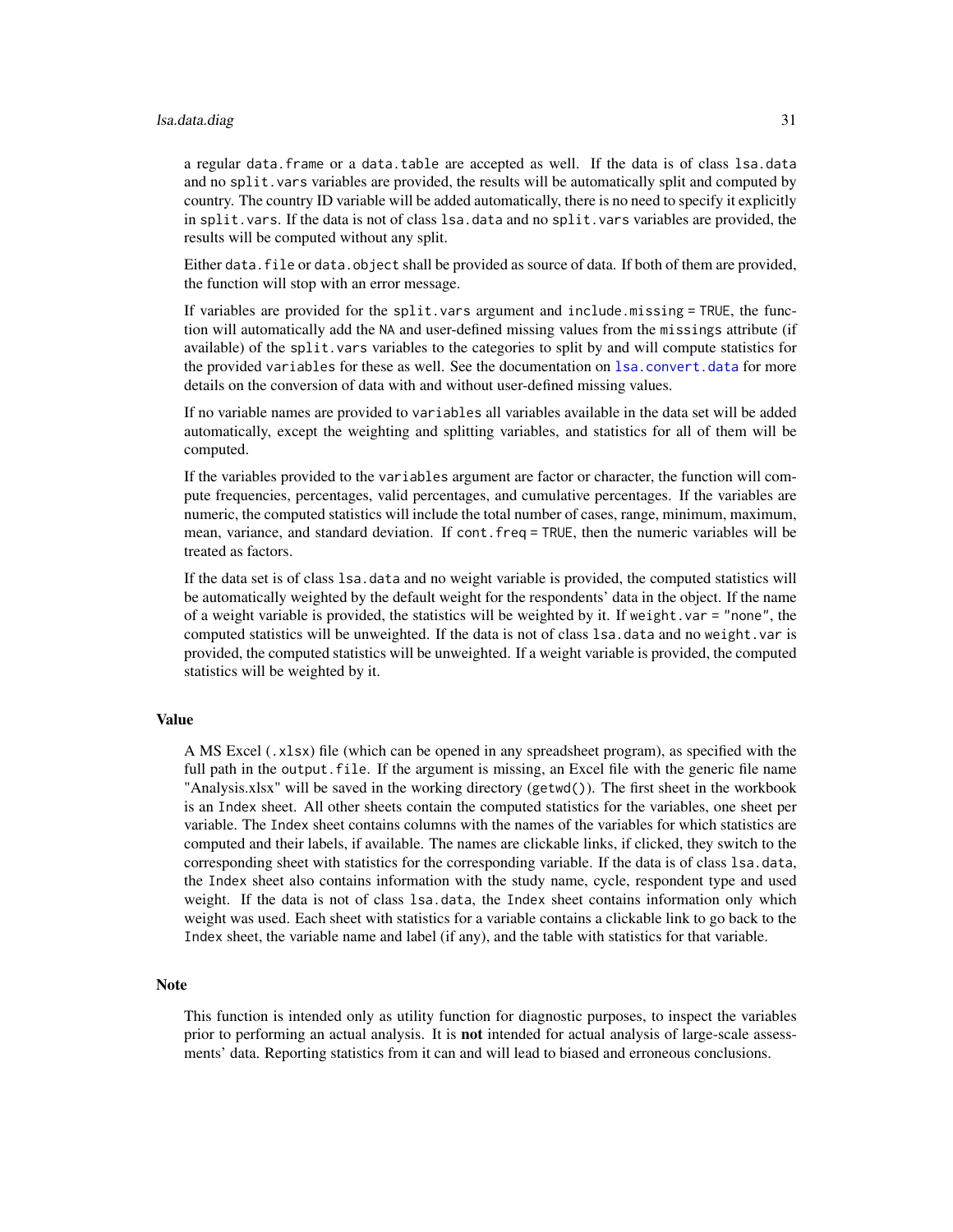#### <span id="page-31-0"></span>See Also

[lsa.convert.data](#page-14-1)

#### Examples

```
# Merge PIRLS 2016 school principal data for all countries
## Not run:
lsa.merge.data(inp.folder = "C:/Data", file.types = list(acg = NULL),
out.file = "C:/Merged/Merged.RData")
```

```
## End(Not run)
```

```
# Produce diagnostic tables for some factor (categorical) and numeric (continuous) variables
# by country
## Not run:
lsa.data.diag(data.file = "C:/Merged/Merged.RData",
variables = c("ACBG05A", "ACBG04", "ACBGELS", "ACBGRRS"),
output.file = "C:/temp/test.xlsx", open.output = TRUE)
## End(Not run)
```

```
# Repeat the above, splitting the results by country and percentage of students at school
# coming from economically affluent homes ("ACBG03B")
## Not run:
lsa.data.diag(data.file = "C:/Merged/Merged.RData",
```

```
split.vars = "ACBG03B", variables = c("ACBG05A", "ACBG04", "ACBGELS", "ACBGRRS"),
output.file = "C:/temp/test.xlsx", open.output = TRUE)
```

```
## End(Not run)
```

```
# Repeat the above, this time treating the numeric variables ("ACBGELS" and "ACBGRRS")
# as categorical
## Not run:
lsa.data.diag(data.file = "C:/Merged/Merged.RData",
split.vars = "ACBG03B, include.missing = TRUE,
variables = c("ACBG05A", "ACBG04", "ACBGELS", "ACBGRRS"),
output.file = "C:/temp/test.xlsx", open.output = TRUE)
```
## End(Not run)

```
# Produce diag for all variables in the data set by country and percentage of students
# coming from economically affluent homes ("ASBG03B")
## Not run:
lsa.data.diag(data.file = "C:/Merged/Merged.RData",
split.vars = "ACBG03B, output.file = "C:/temp/test.xlsx",
open.output = TRUE)
```
## End(Not run)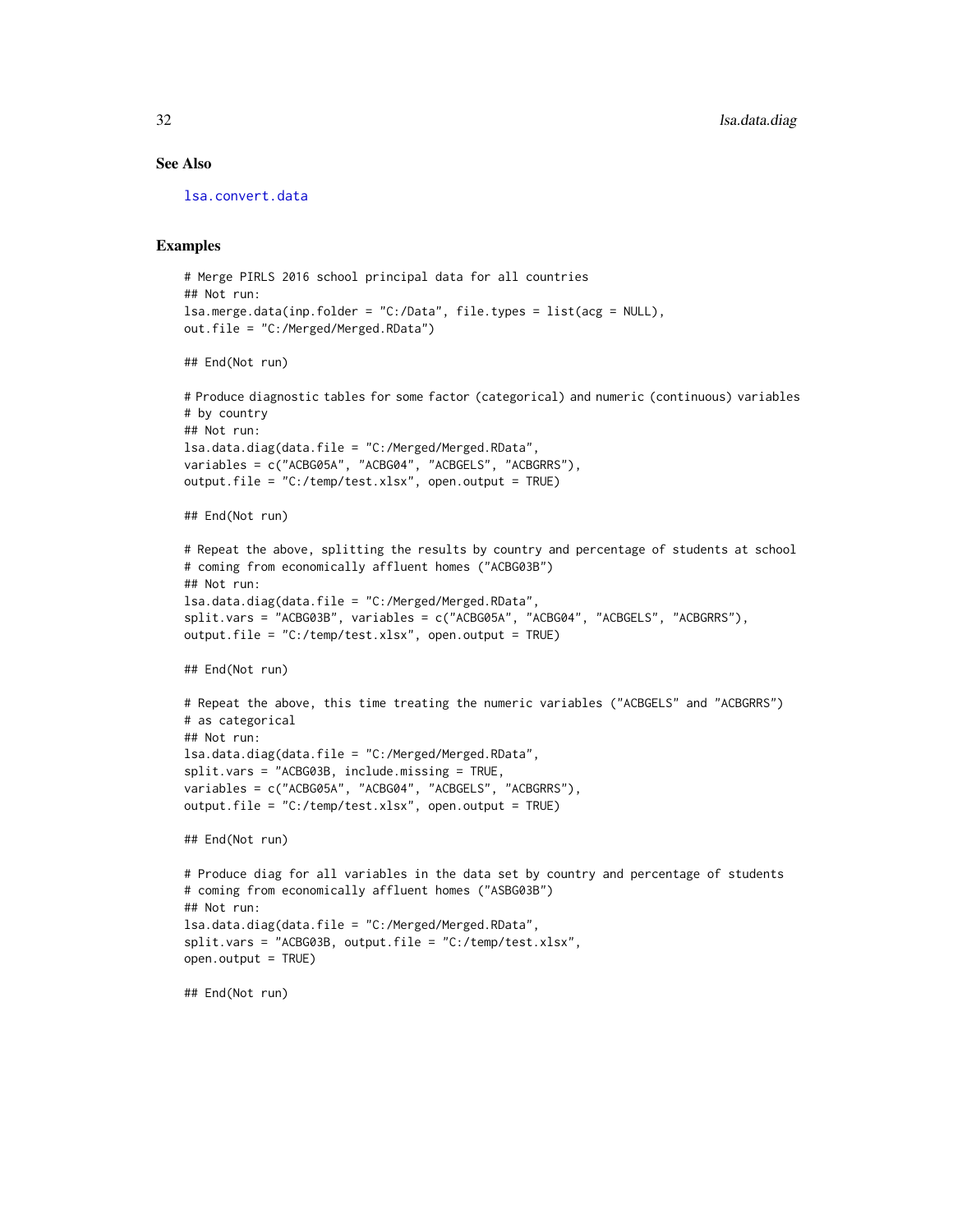<span id="page-32-1"></span><span id="page-32-0"></span>

# Description

lsa.lin.reg computes linear regression coefficients within groups defined by one or more variables.

# Usage

```
lsa.lin.reg(
  data.file,
  data.object,
  split.vars,
  bckg.dep.var,
  PV.root.dep,
 bckg.indep.cont.vars,
  bckg.indep.cat.vars,
 bckg.cat.contrasts,
  bckg.ref.cats,
 PV.root.indep,
  interactions,
  standardize = FALSE,
  weight.var,
  include.missing = FALSE,
  shortcut = FALSE,
  save.output = TRUE,
  output.file,
  open.output = TRUE
\mathcal{L}
```
# Arguments

| data.file    | The file containing 1sa. data object. Either this or data. object shall be spec-<br>ified, but not both. See details.                                                                                                                                                                                                                                                 |
|--------------|-----------------------------------------------------------------------------------------------------------------------------------------------------------------------------------------------------------------------------------------------------------------------------------------------------------------------------------------------------------------------|
| data.object  | The object in the memory containing 1sa. data object. Either this or data. file<br>shall be specified, but not both. See details.                                                                                                                                                                                                                                     |
| split.vars   | Categorical variable(s) to split the results by. If no split variables are provided,<br>the results will be for the overall countries' populations. If one or more variables<br>are provided, the results will be split by all but the last variable and the percent-<br>ages of respondents will be computed by the unique values of the last splitting<br>variable. |
| bckg.dep.var | Name of a continuous background or contextual variable used as a dependent<br>variable in the model. See details.                                                                                                                                                                                                                                                     |
| PV.root.dep  | The root name for a set of plausible values used as a dependent variable in the<br>model. See details.                                                                                                                                                                                                                                                                |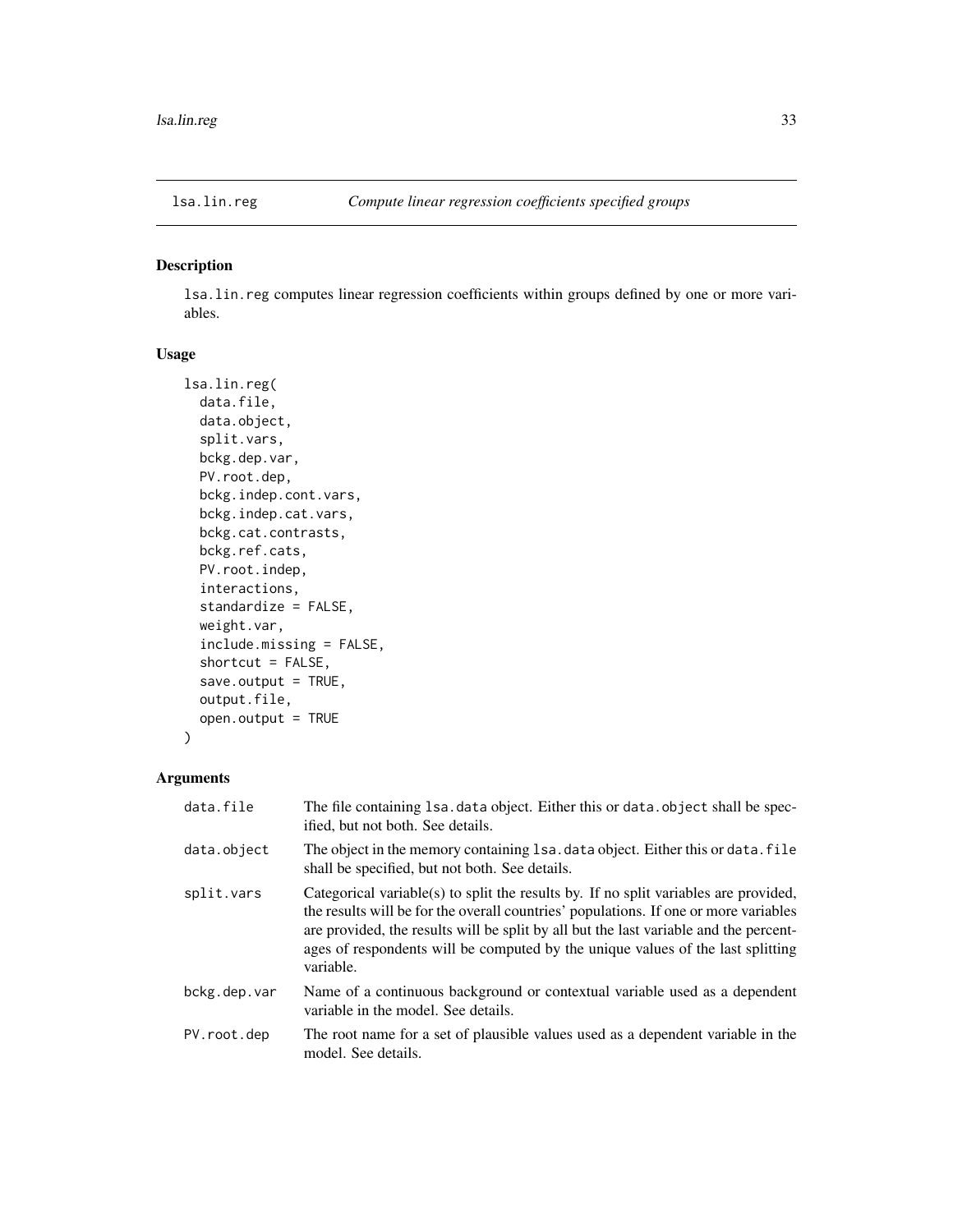| bckg.indep.cont.vars |                                                                                                                                                                                                                                                                                              |  |
|----------------------|----------------------------------------------------------------------------------------------------------------------------------------------------------------------------------------------------------------------------------------------------------------------------------------------|--|
|                      | Names of continuous independent background or contextual variables used as<br>predictors in the model. See details.                                                                                                                                                                          |  |
| bckg.indep.cat.vars  |                                                                                                                                                                                                                                                                                              |  |
|                      | Names of categorical independent background or contextual variables used as<br>predictors in the model to compute contrasts for (see bckg.cat.contrasts and<br>bckg.ref.cats). See details.                                                                                                  |  |
| bckg.cat.contrasts   |                                                                                                                                                                                                                                                                                              |  |
|                      | String vector with the same length as the length of bckg. indep.cat.vars spec-<br>ifying the type of contrasts to compute in case bckg. indep. cat. vars are pro-<br>vided. See details.                                                                                                     |  |
| bckg.ref.cats        | Vector of integers with the same length as the length of bckg. indep.cat.vars<br>and bckg.cat.contrasts specifying the reference categories for the contrasts<br>to compute in case bckg. indep. cat. vars are provided. See details.                                                        |  |
| PV.root.indep        | The root names for a set of plausible values used as a independent variables in<br>the model. See details.                                                                                                                                                                                   |  |
| interactions         | Interaction terms - a list containing vectors of length of two. See details.                                                                                                                                                                                                                 |  |
| standardize          | Shall the dependent and independent variables be standardized to produce beta<br>coefficients? The default is FALSE. See details.                                                                                                                                                            |  |
| weight.var           | The name of the variable containing the weights. If no name of a weight variable<br>is provide, the function will automatically select the default weight variable for<br>the provided data, depending on the respondent type.                                                               |  |
| include.missing      |                                                                                                                                                                                                                                                                                              |  |
|                      | Logical, shall the missing values of the splitting variables be included as cate-<br>gories to split by and all statistics produced for them? The default (FALSE) takes<br>all cases on the splitting variables without missing values before computing any<br>statistics. See details.      |  |
| shortcut             | Logical, shall the "shortcut" method for IEA TIMSS, TIMSS Advanced, TIMSS<br>Numeracy, eTIMSS PSI, PIRLS, ePIRLS, PIRLS Literacy and RLII be applied?<br>The default (FALSE) applies the "full" design when computing the variance com-<br>ponents and the standard errors of the estimates. |  |
| save.output          | Logical, shall the output be saved in MS Excel file (default) or not (printed to<br>the console or assigned to an object).                                                                                                                                                                   |  |
| output.file          | If save output = TRUE (default), full path to the output file including the file<br>name. If omitted, a file with a default file name "Analysis.xlsx" will be written<br>to the working directory (getwd()). Ignored if save.output = FALSE.                                                 |  |
| open.output          | Logical, shall the output be open after it has been written? The default (TRUE)<br>opens the output in the default spreadsheet program installed on the computer.<br>Ignored if save.output = FALSE.                                                                                         |  |

# Details

Either data.file or data.object shall be provided as source of data. If both of them are provided, the function will stop with an error message.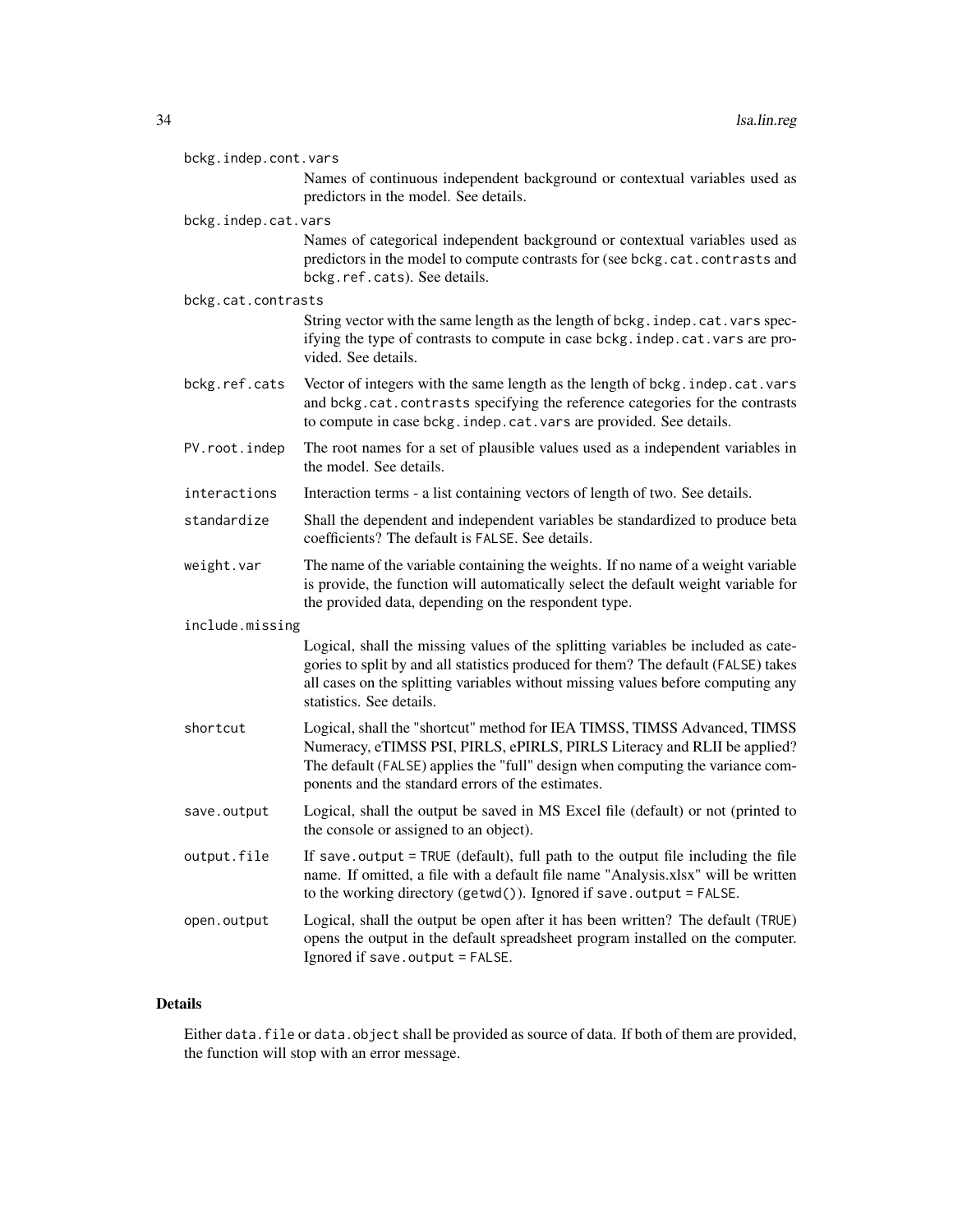#### lsa.lin.reg 35

The function computes linear regression coefficients by the categories of the splitting variables. The percentages of respondents in each group are computed within the groups specified by the last splitting variable. If no splitting variables are added, the results will be computed only by country.

If standardize = TRUE, the variables will be standardized before computing any statistics to provide beta regression coefficients.

Either a background/contextual variable (bckg.dep.var) or a root name of a set of plausible values (PV.root.dep) can be provided as dependent variable but not both.

Background/contextual variables passed to bckg. indep.cont. vars will be treated as numeric variables in the model. Variables with discrete number of categories (i.e. factors) passed to bckg.indep.cat.vars will be used to compute contrasts. In this case the type of contrast has to be passed to bckg.cat.contrasts and the number of the reference categories for each of the bckg.indep.cat.vars. The number of types of contrasts and the reference categories must be the same as the number of bckg. indep.cat.vars. The currently supported contrast coding schemes are:

- dummy the intercept is the average on the dependent variable for the respondents choosing the reference category and the slopes are the differences between intercept and the average of respondents on the dependent variable choosing every other category.
- deviation the intercept is the grand mean on the dependent variable regardless of the group and the slopes are the differences between intercept and the average of respondents on the dependent variable choosing every other category except the reference one.
- simple the same as for the dummy contrast coding, except for the intercept which in this case is the grand mean.

Note that when using standardize = TRUE, the contrast coding of bckg.indep.cat.vars is not standardized. Thus, the regression coefficients may not be comparable to other software solutions for analyzing large-scale assessment data which rely on, for example, SPSS or SAS where the contrast coding of categorical variables (e.g. dummy coding) takes place by default. However, the model statistics will be identical.

Multiple continuous or categorical background variables and/or sets of plausible values can be provided to compute regression coefficients for. Please note that in this case the results will slightly differ compared to using each pair of the same background continuous variables or PVs in separate analysis. This is because the cases with the missing values are removed in advance and the more variables are provided, the more cases are likely to be removed. That is, the function support only listwisie deletion.

Computation of regression coefficients involving plausible values requires providing a root of the plausible values names in PV.root.dep and/or PV.root.indep. All studies (except CivED, TEDS-M, SITES, TALIS and TALIS Starting Strong Survey) have a set of PVs per construct (e.g. in TIMSS five for overall mathematics, five for algebra, five for geometry, etc.). In some studies (say TIMSS and PIRLS) the names of the PVs in a set always start with character string and end with sequential number of the PV. For example, the names of the set of PVs for overall mathematics in TIMSS are BSMMAT01, BSMMAT02, BSMMAT03, BSMMAT04 and BSMMAT05. The root of the PVs for this set to be added to PV.root.dep or PV.root.indep will be "BSMMAT". The function will automatically find all the variables in this set of PVs and include them in the analysis. In other studies like OECD PISA and IEA ICCS and ICILS the sequential number of each PV is included in the middle of the name. For example, in ICCS the names of the set of PVs are PV1CIV, PV2CIV, PV3CIV, PV4CIV and PV5CIV. The root PV name has to be specified in PV.root.dep or PV.root.indep as "PV#CIV". More than one set of PVs can be added in PV.root.indep.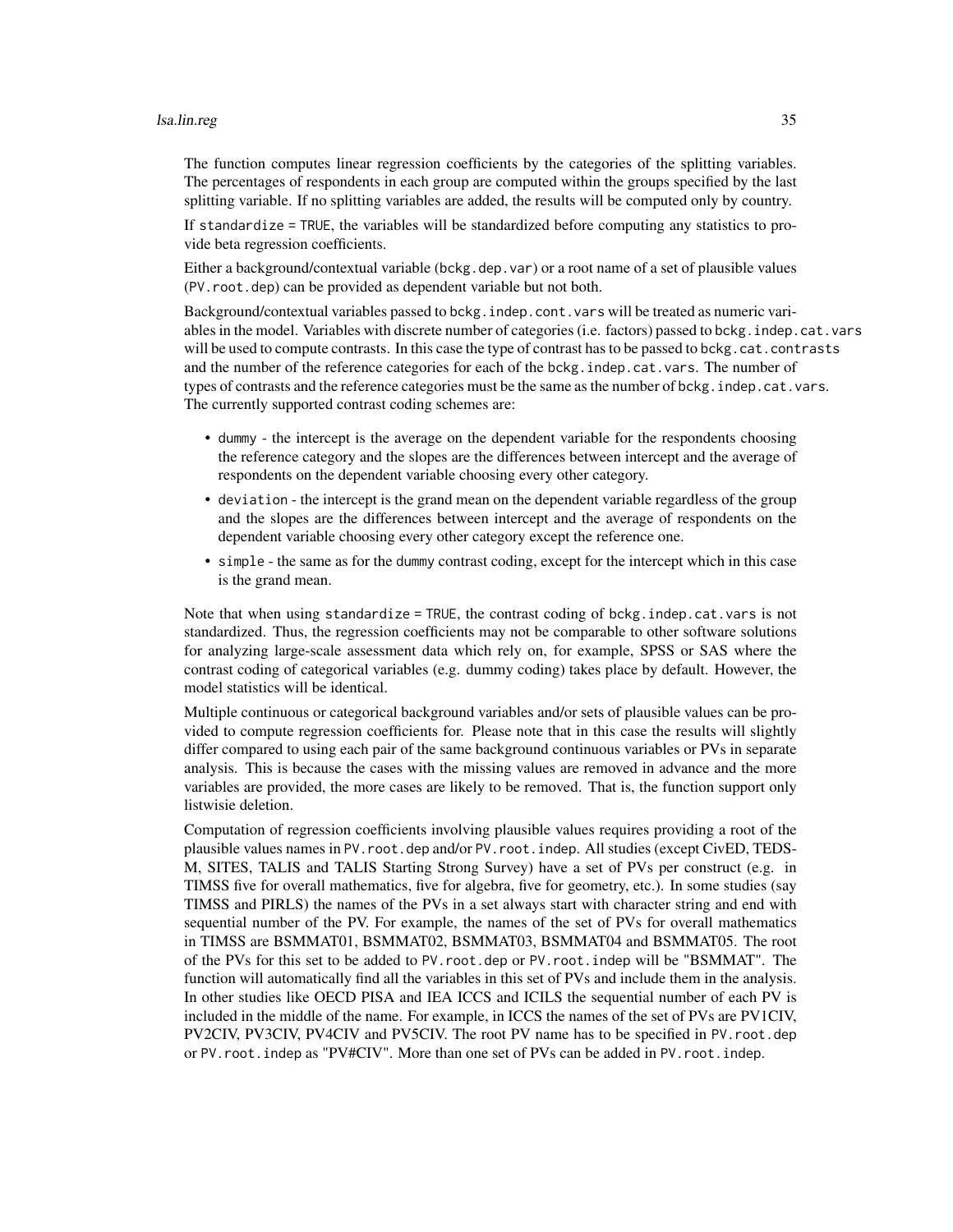The function can also compute two-way interaction effects between independent variables by passing a list to the interactions argument. The list must contain vectors of length two and all variables in these vectors **must also be passed as independent variables** (see the examples). Note the following:

- When an interaction is between two independent background continuous variables (i.e. both are passed to bckg.indep.cont.vars), the interaction effect will be computed between them as they are.
- When the interaction is between two categorical variables (i.e. both are passed to bckg.indep.cat.vars), the interaction effect will be computed between each possible pair of categories of the two variables, except for the reference categories.
- When the interaction is between one continuous (i.e. passed to bckg.indep.cont.vars) and one categorical (i.e. passed to bckg.indep.cat.vars), the interaction effect will be computed between the continuous variable and each category of the categorical variable, except for the reference category.
- When the interaction is between a continuous variable (i.e. passed to bckg. indep.cont.vars) and a set of PVs (i.e. passed to PV.root.indep), the interaction effect is computed between the continuous variable and each PV in the set and the results are aggregated.
- When the interaction is between a categorical variable (i.e. passed to bckg.indep.cat.vars) and a set of PVs (i.e. passed to PV.root.indep), the interaction effect is computed between each category of the categorical variable (except the reference category) and each PV in the set. The results are aggregated for each of the categories of the categorical variables and the set of PVs.
- When the interaction is between two sets of PVs (*i.e.* passed to PV. root. indep), the interaction effect is computed between the first PV in the first set and the first PV in the second set, the second PV in the first set and the second PV in the second set, and so on. The results are then aggregated.

If include.missing = FALSE (default), all cases with missing values on the splitting variables will be removed and only cases with valid values will be retained in the statistics. Note that the data from the studies can be exported in two different ways: (1) setting all user-defined missing values to NA; and (2) importing all user-defined missing values as valid ones and adding their codes in an additional attribute to each variable. If the include.missing is set to FALSE (default) and the data used is exported using option (2), the output will remove all values from the variable matching the values in its missings attribute. Otherwise, it will include them as valid values and compute statistics for them.

The shortcut argument is valid only for TIMSS, eTIMSS, TIMSS Advanced, TIMSS Numeracy, eTIMSS PSI, PIRLS, ePIRLS, PIRLS Literacy and RLII. Previously, in computing the standard errors, these studies were using 75 replicates because one of the schools in the 75 JK zones had its weights doubled and the other one has been taken out. Since TIMSS 2015 and PIRLS 2016 the studies use 150 replicates and in each JK zone once a school has its weights doubled and once taken out, i.e. the computations are done twice for each zone. For more details see Foy & LaRoche (2016) and Foy & LaRoche (2017). If replication of the tables and figures is needed, the shortcut argument has to be changed to TRUE. The function provides two-tailed *t*-test and *p*-values for the regression coefficients.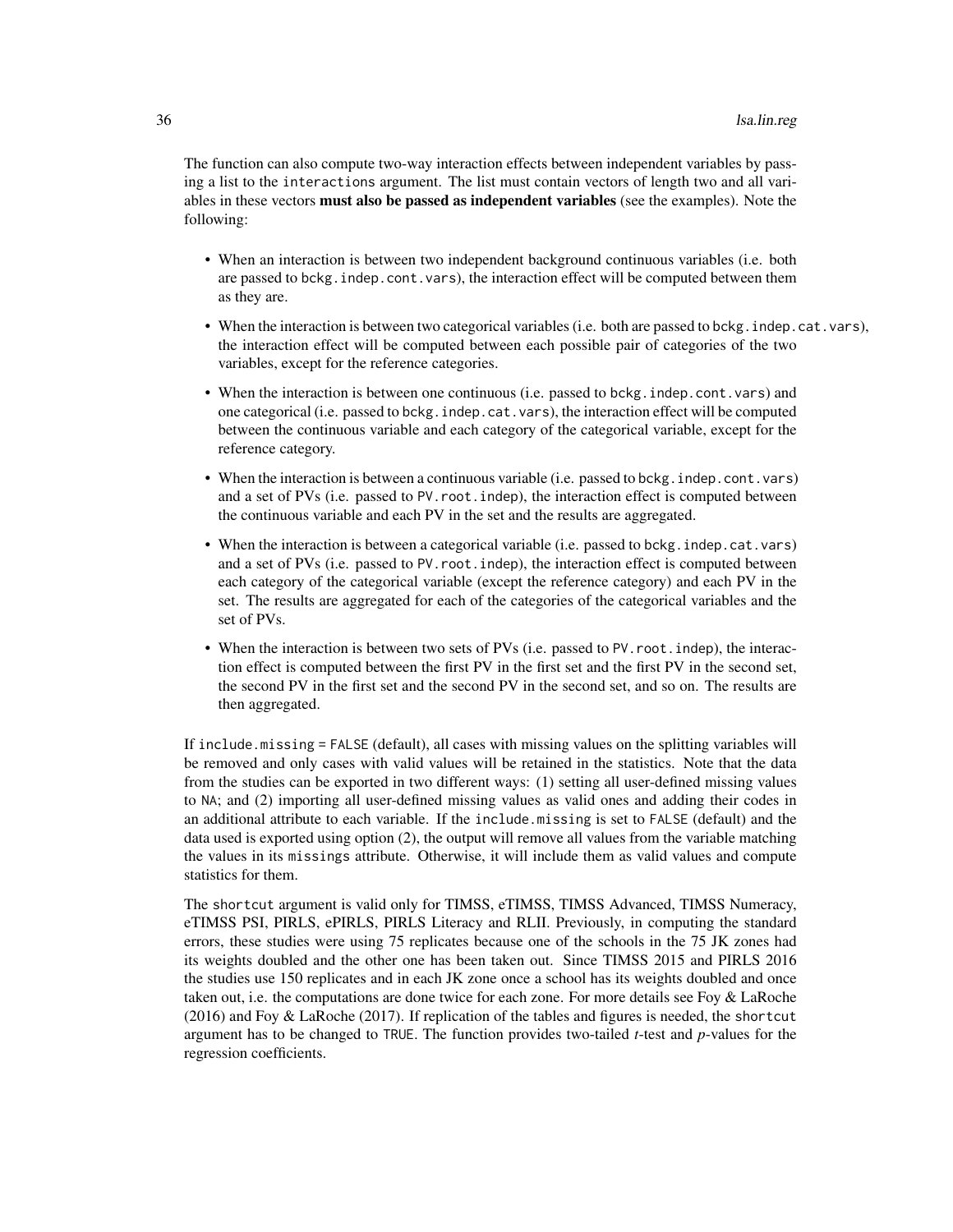#### lsa.lin.reg 37

#### Value

If save.output = FALSE, a list containing the estimates and analysis information. If save.output = TRUE (default), an MS Excel (.xlsx) file (which can be opened in any spreadsheet program), as specified with the full path in the output.file. If the argument is missing, an Excel file with the generic file name "Analysis.xlsx" will be saved in the working directory (getwd()). The workbook contains four spreadsheets. The first one ("Estimates") contains a table with the results by country and the final part of the table contains averaged results from all countries' statistics. The following columns can be found in the table, depending on the specification of the analysis:

- <Country ID> a column containing the names of the countries in the file for which statistics are computed. The exact column header will depend on the country identifier used in the particular study.
- <Split variable 1>, <Split variable 2>... columns containing the categories by which the statistics were split by. The exact names will depend on the variables in split.vars.
- n\_Cases the number of cases in the sample used to compute the statistics.
- Sum\_<Weight variable> the estimated population number of elements per group after applying the weights. The actual name of the weight variable will depend on the weight variable used in the analysis.
- Sum <Weight variable>\_SE the standard error of the the estimated population number of elements per group. The actual name of the weight variable will depend on the weight variable used in the analysis.
- Percentages <Last split variable> the percentages of respondents (population estimates) per groups defined by the splitting variables in split. vars. The percentages will be for the last splitting variable which defines the final groups.
- Percentages\_<Last split variable>\_SE the standard errors of the percentages from above.
- Variable the variable names (background/contextual or PV root names, or contrast coded variable names).
- Coefficients the regression coefficients (intercept and slopes).
- Coefficients\_SE the standard error of the regression coefficients (intercepts and slopes) for each independent variable (background/contextual or PV root names, or contrast coded variable names) in the model.
- Coefficients\_SVR the sampling variance component for the regression coefficients if root PVs are specified either as dependent or independent variables.
- Coefficients\_<root PV>\_MVR the measurement variance component for the regression coefficients if root PVs are specified either as dependent or independent variables.
- t\_value the *t*-test value for the regression coefficients.
- p\_value the *p*-value for the regression coefficients.

When interaction terms are included, the cells with the interactions in the Variables column will contain the names of the two variables in each of the interaction terms, divided by colon, e.g. ASBGSSB:ASBGHRL.

The second sheet contains the model statistics:

• <Country ID> - a column containing the names of the countries in the file for which statistics are computed. The exact column header will depend on the country identifier used in the particular study.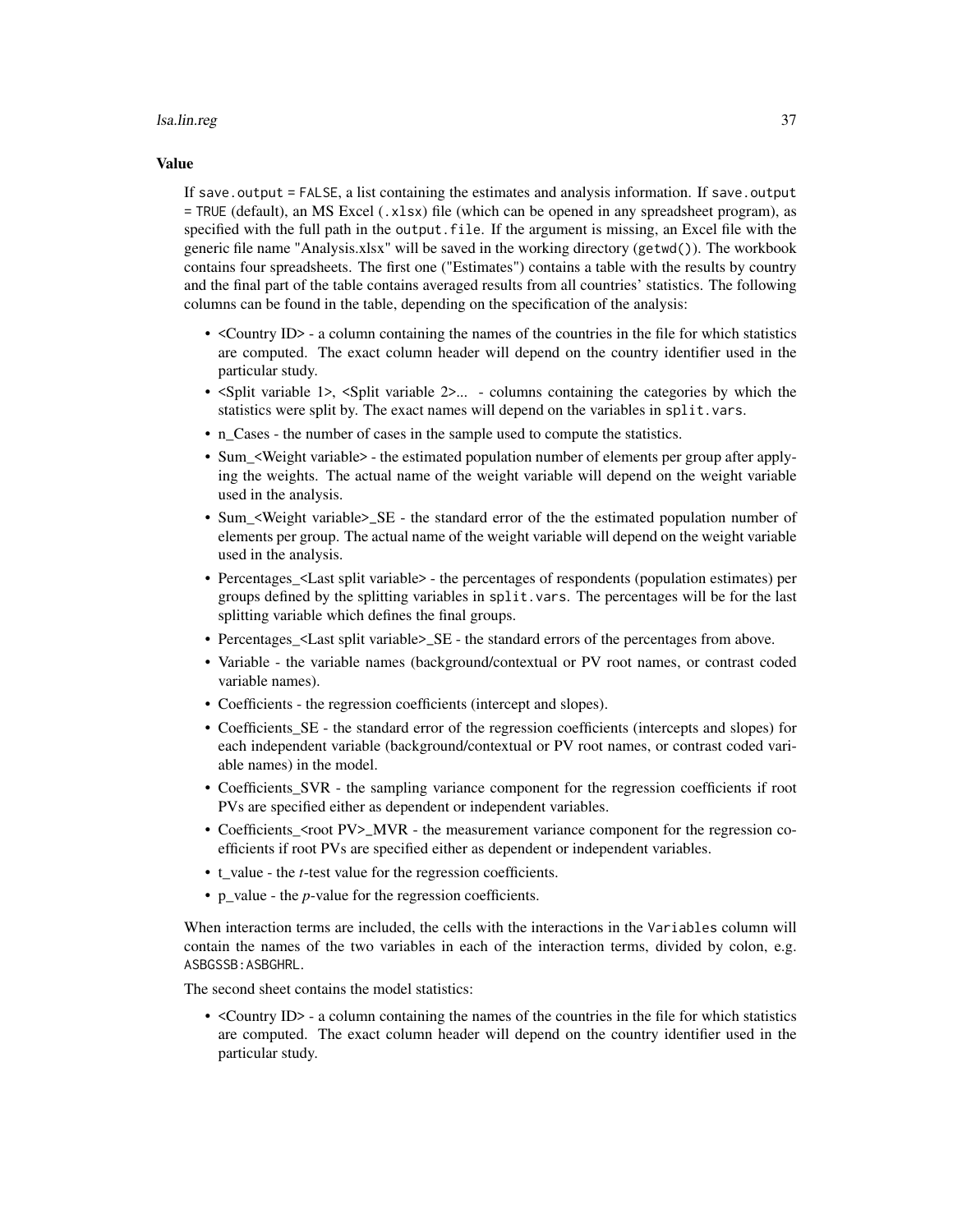- <span id="page-37-0"></span>• <Split variable 1>, <Split variable 2>... - columns containing the categories by which the statistics were split by. The exact names will depend on the variables in split.vars.
- Statistic a column containing the R-Squared, adjusted R-Squared, F-Statistic and degrees of freedom estimates.
- Estimate the numerical estimates for each of the above.
- Estimate SE the standard errors of the estimates from above.
- Estimate\_SVR the sampling variance component if PVs were included in the model.
- Estimate MVR the measurement variance component if PVs were included in the model.
- t\_value the *t*-test value for the regression coefficients, value only for the F-Statistic is provided.
- p\_value the *p*-value for the regression coefficients, value only for the F-Statistic is provided.

The third sheet contains some additional information related to the analysis per country in columns:

- DATA used data.file or data.object.
- STUDY which study the data comes from.
- CYCLE which cycle of the study the data comes from.
- WEIGHT which weight variable was used.
- DESIGN which resampling technique was used (JRR or BRR).
- SHORTCUT logical, whether the shortcut method was used.
- NREPS how many replication weights were used.
- ANALYSIS DATE on which date the analysis was performed.
- START TIME at what time the analysis started.
- END\_TIME at what time the analysis finished.
- DURATION how long the analysis took in hours, minutes, seconds and milliseconds.

The fourth sheet contains the call to the function with values for all parameters as it was executed. This is useful if the analysis needs to be replicated later.

#### References

LaRoche, S., Joncas, M., & Foy, P. (2016). Sample Design in TIMSS 2015. In M. O. Martin, I. V. S. Mullis, & M. Hooper (Eds.), *Methods and Procedures in TIMSS 2015* (pp. 3.1-3.37). Chestnut Hill, MA: TIMSS & PIRLS International Study Center. LaRoche, S., Joncas, M., & Foy, P. (2017). Sample Design in PIRLS 2016. In M. O. Martin, I. V. S. Mullis, & M. Hooper (Eds.), *Methods and Procedures in PIRLS 2016* (pp. 3.1-3.34). Chestnut Hill, MA: Lynch School of Education, Boston College. UCLA: Statistical Consulting Group. 2020. "R LIBRARY CONTRAST CODING SYS-TEMS FOR CATEGORICAL VARIABLES." *IDRE Stats - Statistical Consulting Web Resources*. Retrieved June 16, 2020 (https://stats.idre.ucla.edu/r/library/r-library-contrast-coding-systems-forcategorical-variables/).

#### See Also

[lsa.convert.data](#page-14-1)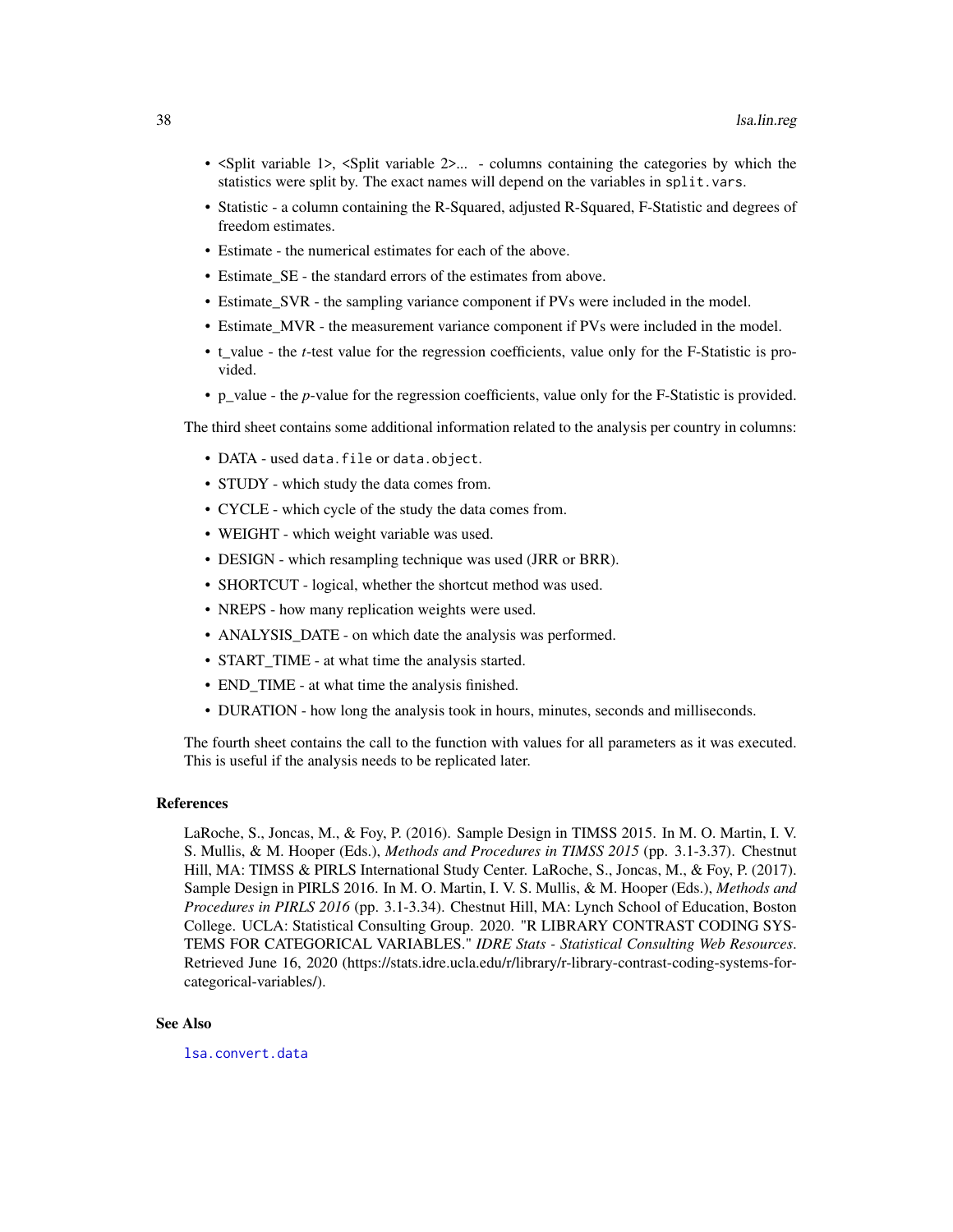#### lsa.lin.reg 39

#### Examples

# Compute linear regression coefficients with the complex student background scale "Student # Sense of School Belonging/SCL" as dependent variable, and "Home Educational Resources/SCL" # and "Students Value Science/SCL" as independent variables, by sex of students in TIMSS 2015 # grade 8 using data file, omit missing from the splitting variable (female and male as answered # by the students), without shortcut, and open the output after the computations are done ## Not run:

lsa.lin.reg(data.file = "C:/temp/test.RData", split.vars = "BSBG01", bckg.dep.var = "BSBGSSB", bckg.indep.cont.vars = c("BSBGHER", "BSBGSVS"))

## End(Not run)

```
# Compute linear regression coefficients with the set of PVs on overall mathematics achievement
# as dependent variable, and "Home Educational Resources/SCL" and "Students Value Science/SCL"
# independent variables, by sex of students in TIMSS 2015 grade 8 using data file, omit missing
# from the splitting variable (female and male as answered by the students), with shortcut, and
# without opening the output after the computations are done
## Not run:
lsa.lin.reg(data.file = "C:/temp/test.RData", split.vars = "BSBG01", PV.root.dep = "BSMMAT",
bckg.indep.cont.vars = c("BSBGHER", "BSBGSVS"), shortcut = TRUE, open.output = FALSE)
## End(Not run)
# Same as above, standardizing the coefficients
## Not run:
lsa.lin.reg(data.file = "C:/temp/test.RData", split.vars = "BSBG01", PV.root.dep = "BSMMAT",
bckg.indep.cont.vars = c("BSBGHER", "BSBGSVS"), standardize = TRUE, shortcut = TRUE,
open.output = FALSE)
## End(Not run)
# Compute linear regression with contrast coded categorical variables, using student sex as
# splitting variable, the set of five PVs on overall mathematics achievement as dependent
# variable, and the frequency of speaking the language of test at home and the number of
# books at home as contrast (dummy and simple) coded variables where the second and the third
# categories, respectively, are the reference, without shortcut, saving the output in the home
# directory and opening it after the computations are done
## Not run:
lsa.lin.reg(data.object = merged.TIMSS.2015, split.vars = "BSBG01", PV.root.dep = "BSMMAT",
bckg.indep.cat.vars = c("BSBG03", "BSBG04"), bckg.cat.contrasts = c("dummy", "simple"),
bckg.ref.cats = c(2, 3))
## End(Not run)
# Compute linear regression with interaction terms using PIRLS 2016 student data.
## Not run:
```

```
lsa.lin.reg(data.file = "C:/temp/test.RData", bckg.dep.var = "ASBGSB",
bckg.indep.cont.vars = c("ASBGSSB", "ASBGHRL"), bckg.indep.cat.vars = "ASBG01",
interactions = list(c("ASBG01", "ASBGSSB"), c("ASBGHRL", "ASBGSSB")))
```
## End(Not run)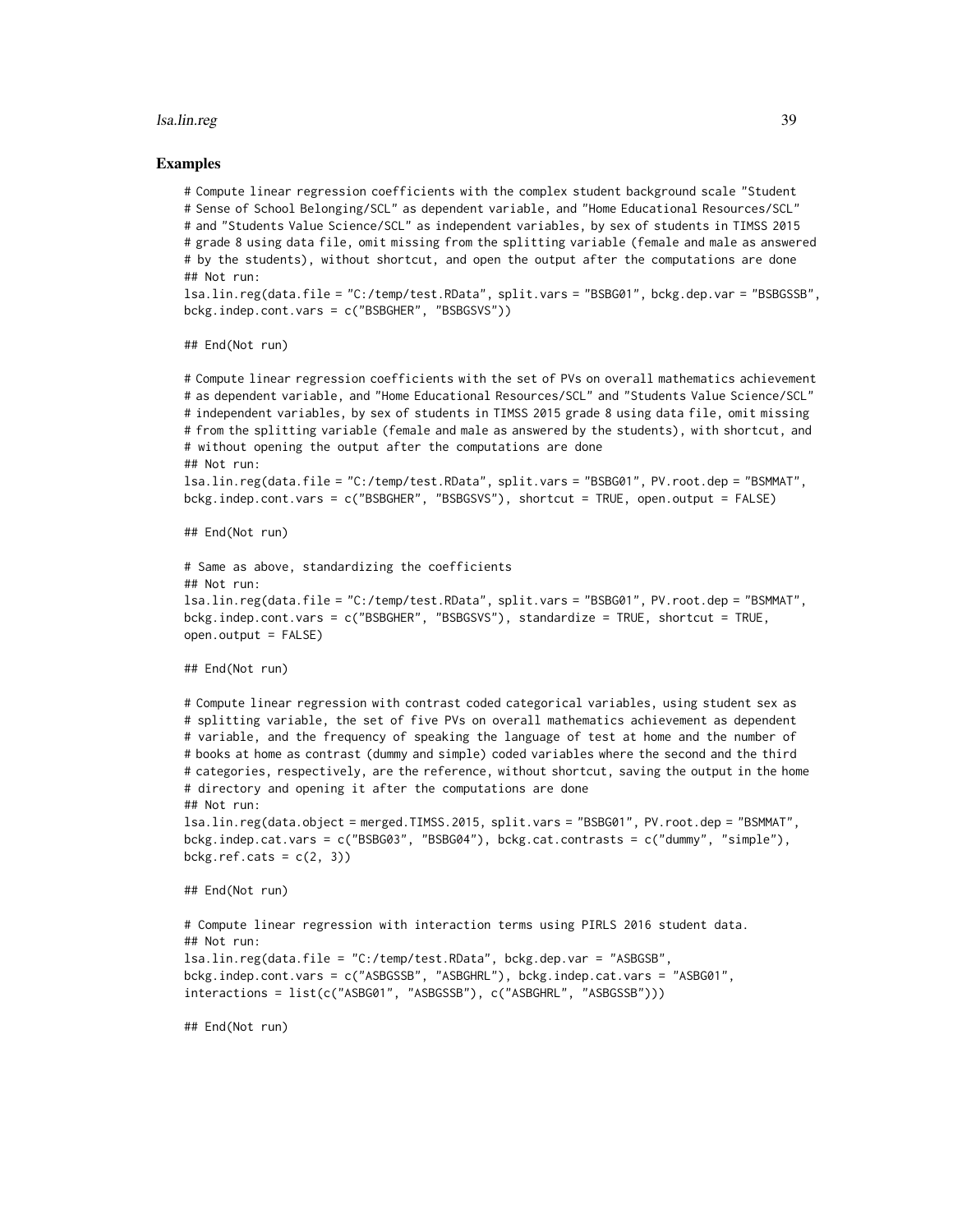<span id="page-39-0"></span>

#### Description

lsa.merge.data combines data from different countries and/or different respondents (e.g. students and teachers, or students and schools).

#### Usage

lsa.merge.data(inp.folder, file.types, ISO, out.file)

#### Arguments

| inp.folder | Folder containing the data sets. The data sets must be . RData, produced by<br>lsa.convert.data. See details.             |
|------------|---------------------------------------------------------------------------------------------------------------------------|
| file.types | What file types ( <i>i.e.</i> respondents) shall be merged? See details.                                                  |
| ISO        | Vector containing character ISO codes of the countries' data files to include in<br>the merged file. See details.         |
| out.file   | Full path to the file the data shall be stored in. The object stored in the file will<br>have the same name. See details. |

#### Details

The function merges files from studies where the files are per country and respondent type (e.g. student, school, teacher). That is, all studies except PISA.

The inp.folder specifies the path to the folder containing the .RData files produced by lsa.convert.data. The folder must contain only files for a single study, single cycle and single population (e.g. TIMSS 2015, grade 4). All files in the input folder must be exported with the same option (TRUE or FALSE) of the missing.to.NA argument of the lsa.convert.data function. If input folder is not provided to the argument, the working folder (getwd()) will be used.

The file.types is a list of the respondent types as component names and their variables as elements to be merged. The file type names are three-character codes, the first three characters of the corresponding file names. The elements are vectors of upper case variable names, NULL takes all variables in the corresponding file. For example, in TIMSS asg will merge only student-level data from grade 4, c(asg, atg) will merge the student-level and teacher-level data from grade 4, c(bsg, btm) will merge student-level and mathematics teacher-level data from grade 8. If a merge is not possible by the study design, the function will stop with an error. See the examples.

The ISO is a character vector specifying the countries whose data shall be merged. The elements of the vector are the fourth, fifth and sixth characters in the file names. For example, c("aus", "swe", "svn") will merge the data from Australia, Sweden and Slovenia for the file types specified in file.types. If file for specific country does not exist in the inp.folder, a warning will be issued. If missing, the files for all countries in the folder will be merged for the specified file. types.

The out. file must contain full path (including the .RData extension, if missing, it will be added) to the output file (i.e. the file containing merged data). The file contains object with the same name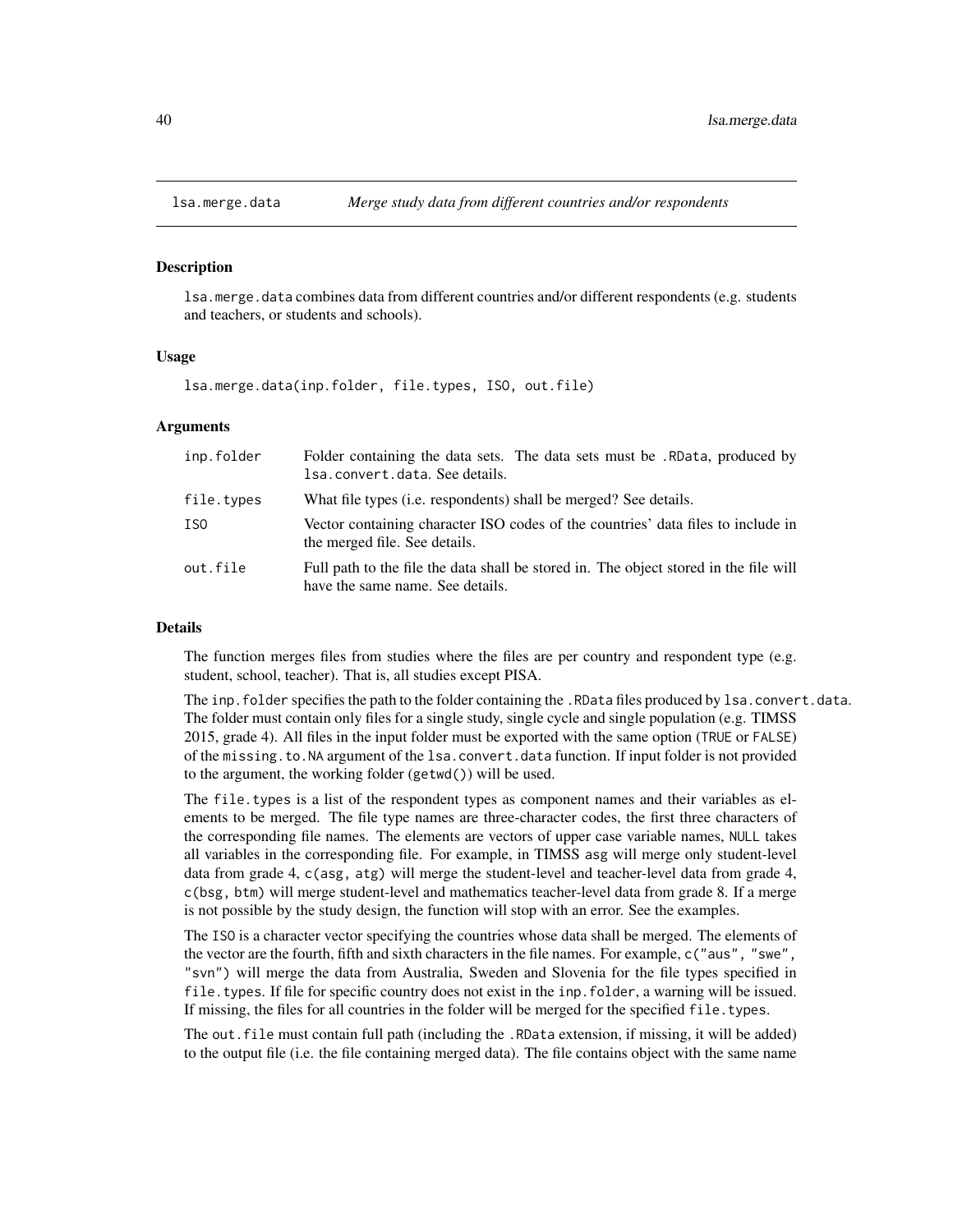#### <span id="page-40-0"></span>lsa.pcts.means 41

and has a class extension 1sa.data. It has additional attribute file.type showing data from which respondents is available after the merging has been done. For example, merging the student-level data with teacher-level data in TIMSS grade 4 will assign "std.bckg.tch.bckg" to this attribute. The object has two additional attributes: study name (study) and study cycle (cycle). The object in the .RData file is keyed on the country ID variable. If output folder is not provided, the merged file will be saved in the working folder (getwd()) as merged\_data.RData.

#### Value

.RData data file containing an object with class lsa.data, an extension of the data.table class. The data.table object has the same name as the .RData file it is saved in. The object contains the data from different respondents and/or countries merged and has additional attributes: study name (study), study cycle (cycle), and respondent file type (file.type). Each variable has its own additional attributes: its own label attached to it, if it existed in the source SPSS file. If the missing.to.NA in the source file was set to TRUE, each variable has an attribute missings, containing the user-defined missing values.

#### See Also

[lsa.convert.data](#page-14-1)

#### Examples

```
# Merge TIMSS 2015 grade 4 student and teacher variables for Australia, Chinese Taipei and
# Slovenia taking all variables in both files
## Not run:
lsa.merge.data(inp.folder = "C:/Data", file.types = list(asg = NULL, atg = NULL),
ISO = c("aus", "twn", "svnn"), out.file = "C:/Merged/Merged.RData")
## End(Not run)
# Same as the above, taking just few variables from each file
## Not run:
```

```
lsa.merge.data(inp.folder = "C:/Data",
file.types = list(asg = c("ASBG01", "ASBG02A", "ASBG02B"),
atg = c("ATBG01", "ATBG02", "ATBG03")), ISO = c("aus", "twn", "svnn"),
out.file = "C:/Merged/Merged.RData")
```
## End(Not run)

lsa.pcts.means *Compute percentages of respondents in groups and/or means (arithmetic average, median or mode) on continuous variables within specified groups*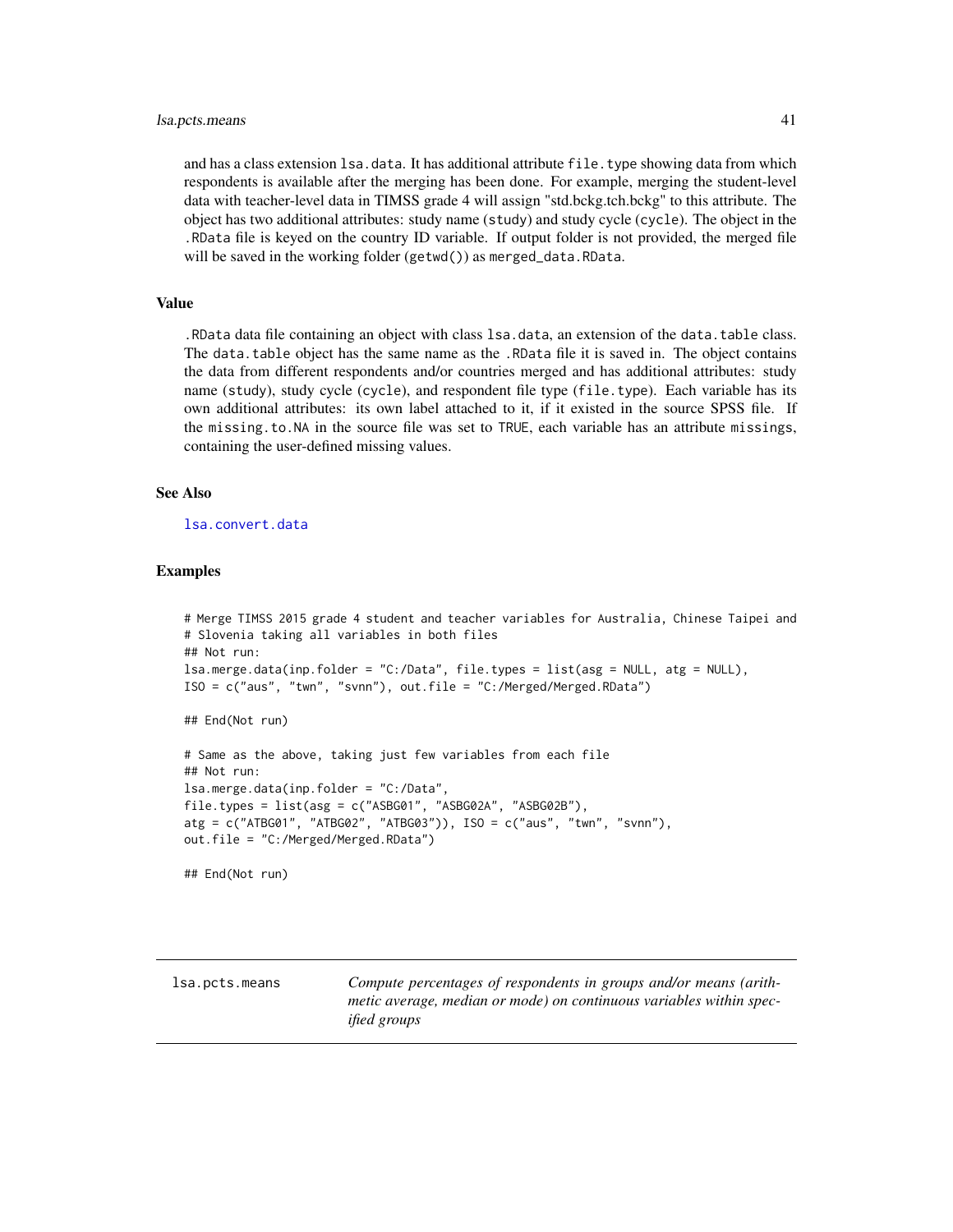# Description

lsa.pcts.means computes percentages of respondents within groups defined by one or more variables and the means for one or more variables.

# Usage

```
lsa.pcts.means(
  data.file,
 data.object,
  split.vars,
 bckg.avg.vars,
 PV.root.avg,
  central.tendency,
 weight.var,
  include.missing = FALSE,
  shortcut = FALSE,graphs = FALSE,
  save.output = TRUE,
 output.file,
  open.output = TRUE
\mathcal{L}
```
# Arguments

| data.file        | The file containing 1sa. data object. Either this or data. object shall be spec-<br>ified, but not both. See details.                                                                                                                                                                                                                                                 |  |
|------------------|-----------------------------------------------------------------------------------------------------------------------------------------------------------------------------------------------------------------------------------------------------------------------------------------------------------------------------------------------------------------------|--|
| data.object      | The object in the memory containing 1sa. data object. Either this or data. file<br>shall be specified, but not both. See details.                                                                                                                                                                                                                                     |  |
| split.vars       | Categorical variable(s) to split the results by. If no split variables are provided,<br>the results will be for the overall countries' populations. If one or more variables<br>are provided, the results will be split by all but the last variable and the percent-<br>ages of respondents will be computed by the unique values of the last splitting<br>variable. |  |
| bckg.avg.vars    | $Name(s)$ of continuous background or contextual variable(s) to compute the<br>means for. The results will be computed by all groups specified by the split-<br>ting variables. See details.                                                                                                                                                                          |  |
| PV.root.avg      | The root name(s) for the set(s) of plausible values. See details.                                                                                                                                                                                                                                                                                                     |  |
| central.tendency |                                                                                                                                                                                                                                                                                                                                                                       |  |
|                  | Which measure of central tendency shall be computed - mean (default) median<br>or mode. See details.                                                                                                                                                                                                                                                                  |  |
| weight.var       | The name of the variable containing the weights. If no name of a weight variable<br>is provided, the function will automatically select the default weight variable for<br>the provided data, depending on the respondent type.                                                                                                                                       |  |
| include.missing  |                                                                                                                                                                                                                                                                                                                                                                       |  |
|                  | Logical, shall the missing values of the splitting variables be included as cate-<br>gories to split by and all statistics produced for them? The default (FALSE) takes                                                                                                                                                                                               |  |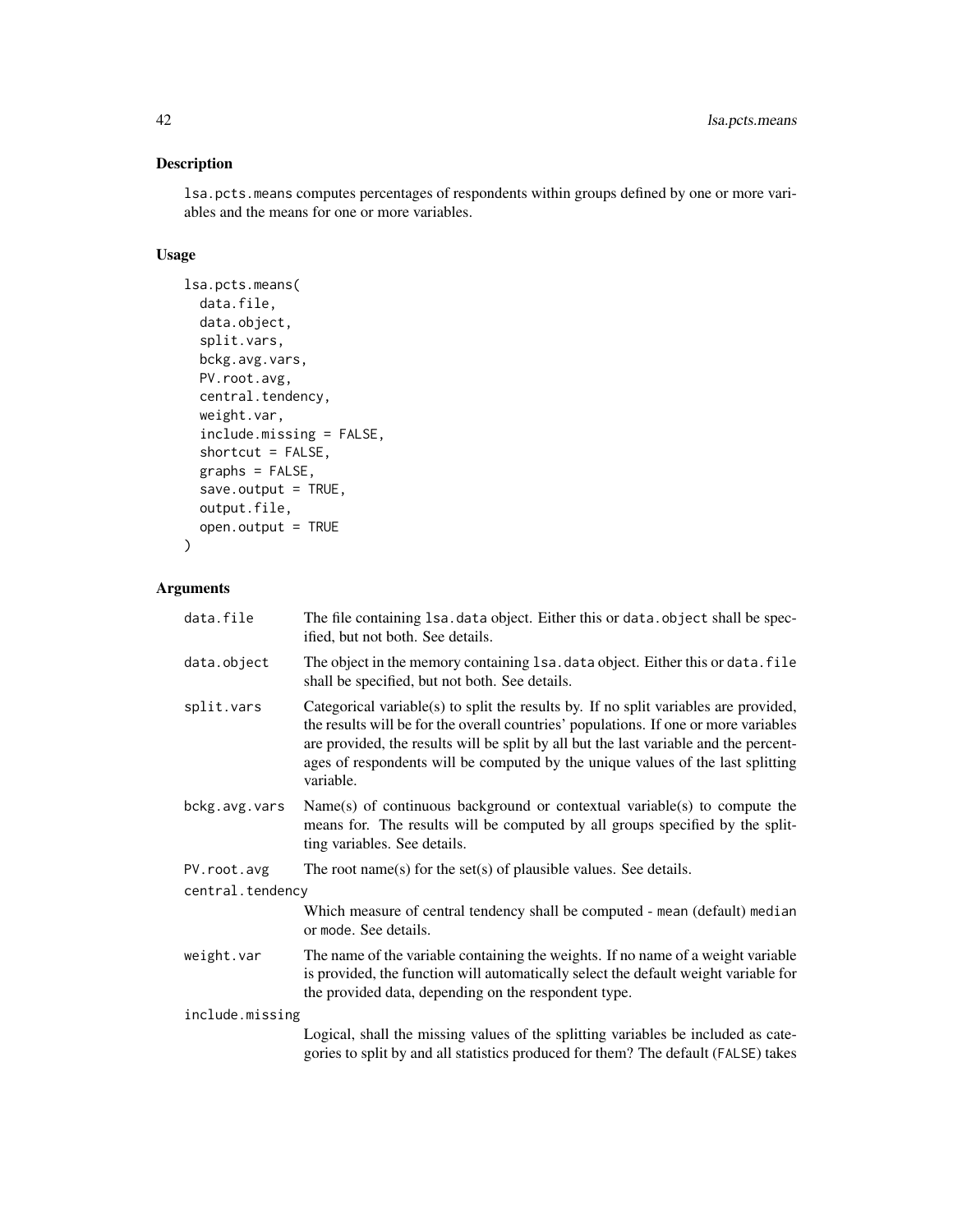|             | all cases on the splitting variables without missing values before computing any<br>statistics. See details.                                                                                                                                                                                 |
|-------------|----------------------------------------------------------------------------------------------------------------------------------------------------------------------------------------------------------------------------------------------------------------------------------------------|
| shortcut    | Logical, shall the "shortcut" method for IEA TIMSS, TIMSS Advanced, TIMSS<br>Numeracy, eTIMSS PSI, PIRLS, ePIRLS, PIRLS Literacy and RLII be applied?<br>The default (FALSE) applies the "full" design when computing the variance com-<br>ponents and the standard errors of the estimates. |
| graphs      | Logical, shall graphs be produced? Default is FALSE. See details.                                                                                                                                                                                                                            |
| save.output | Logical, shall the output be saved in MS Excel file (default) or not (printed to<br>the console or assigned to an object).                                                                                                                                                                   |
| output.file | If save output = TRUE (default), full path to the output file including the file<br>name. If omitted, a file with a default file name "Analysis.xlsx" will be written<br>to the working directory ( $getwd()$ ). Ignored if save output = $FALSE.$                                           |
| open.output | Logical, shall the output be open after it has been written? The default (TRUE)<br>opens the output in the default spreadsheet program installed on the computer.<br>Ignored if save.output = FALSE.                                                                                         |

#### Details

The function computes percentages of respondents specified by the categories of splitting variables. The percentages are computed within the groups specified by the last splitting variable. If a continuous variable(s) are provided (background or sets of plausible values), their means (as arithmetic means, medians or modes) will be computed by groups defined by one or more splitting variables. If no splitting variables are added, the results will be computed only by country.

Either data. file or data. object shall be provided as source of data. If both of them are provided, the function will stop with an error message.

Multiple continuous background variables can be provided to compute their means (as arithmetic means, medians or modes). Please note that in this case the results will slightly differ compared to using each of the same background continuous variables in separate analyses. This is because the cases with the missing values on bckg.avg.vars are removed in advance and the more variables are provided to bckg. avg. vars, the more cases are likely to be removed.

Computation of means involving plausible values requires providing a root of the plausible values names in PV.root.avg. All studies (except CivED, TEDS-M, SITES, TALIS and TALIS Starting Strong Survey) have a set of PVs per construct (e.g. in TIMSS five for overall mathematics, five for algebra, five for geometry, etc.). In some studies (say TIMSS and PIRLS) the names of the PVs in a set always start with character string and end with sequential number of the PV. For example, the names of the set of PVs for overall mathematics in TIMSS are BSMMAT01, BSM-MAT02, BSMMAT03, BSMMAT04 and BSMMAT05. The root of the PVs for this set to be added to PV.root.avg will be "BSMMAT". The function will automatically find all the variables in this set of PVs and include them in the analysis. In other studies like OECD PISA and IEA ICCS and ICILS the sequential number of each PV is included in the middle of the name. For example, in ICCS the names of the set of PVs are PV1CIV, PV2CIV, PV3CIV, PV4CIV and PV5CIV. The root PV name has to be specified in PV.root.avg as "PV#CIV". More than one set of PVs can be added. Note, however, that providing continuous variable(s) for the bckg.avg.vars argument and root PV for the PV, root, avg argument will affect the results for the PVs because the cases with missing on bckg.avg.vars will be removed and this will also affect the results from the PVs. On the other hand, using more than one set of PVs at the same time should not affect the results on any PV estimates because PVs shall not have any missing values.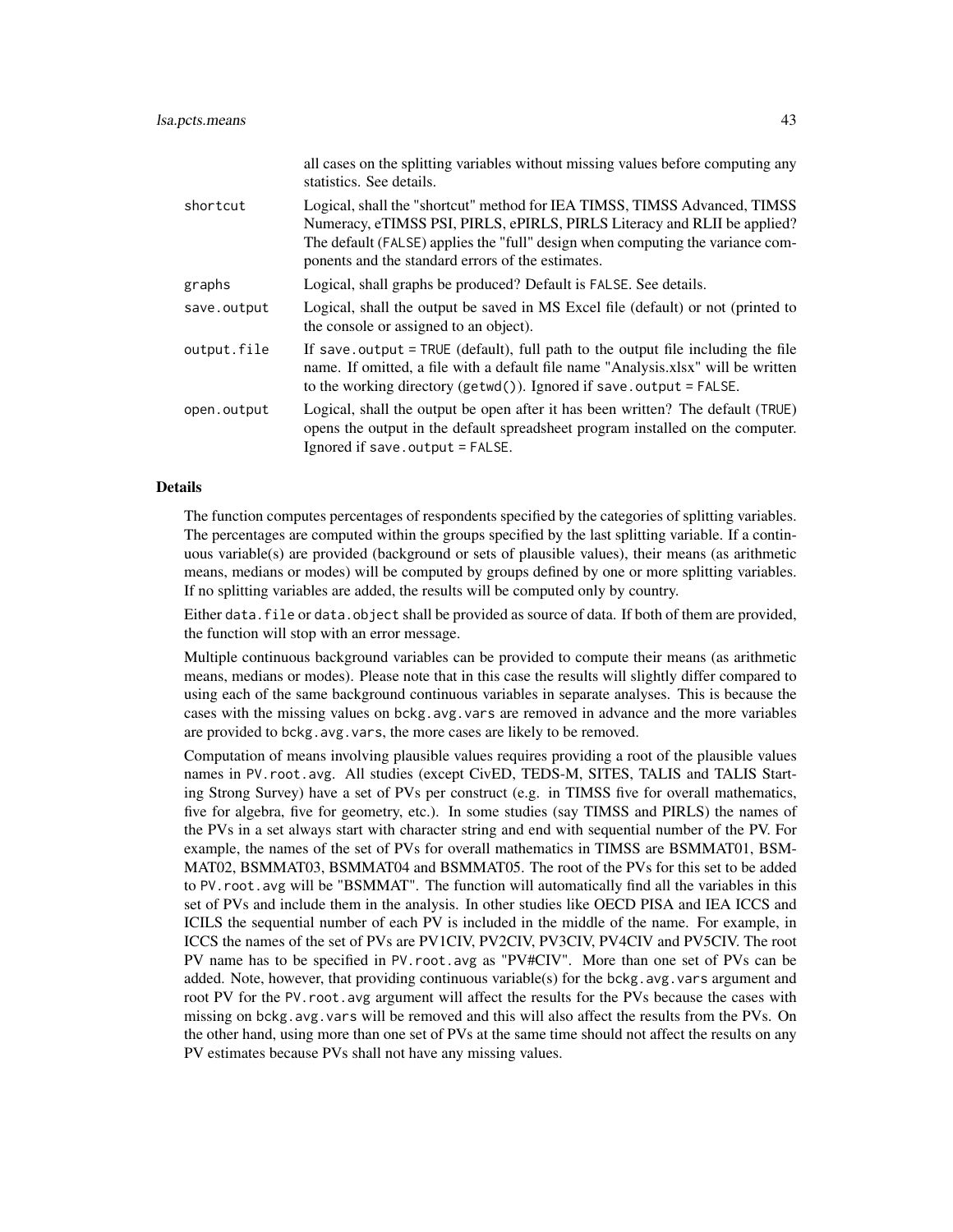If no variables are specified for bckg.avg.vars, and no PV root names for PV.root.avg, the output will contain only percentages of cases in groups specified by the splitting variables, if any. If they are, their means will be computed either as arithmetic means, medians or modes. This can be controlled by setting the central.tendency argument to mean (default), median or mode. Note that if central. tendency = "mode" and the variables passed to bckg.avg.vars or the sets of PVs passed to PV.root.avg have more than one mode, the value for the lowest value will be included in the output. As a conseequence, the standard errors may be inflated.

If include.missing = FALSE (default), all cases with missing values on the splitting variables will be removed and only cases with valid values will be retained in the statistics. Note that the data from the studies can be exported in two different ways: (1) setting all user-defined missing values to NA; and (2) importing all user-defined missing values as valid ones and adding their codes in an additional attribute to each variable. If the include.missing is set to FALSE (default) and the data used is exported using option (2), the output will remove all values from the variable matching the values in its missings attribute. Otherwise, it will include them as valid values and compute statistics for them.

The shortcut argument is valid only for TIMSS, eTIMSS PSI, TIMSS Advanced, TIMSS Numeracy, PIRLS, ePIRLS, PIRLS Literacy and RLII. Previously, in computing the standard errors, these studies were using 75 replicates because one of the schools in the 75 JK zones had its weights doubled and the other one has been taken out. Since TIMSS 2015 and PIRLS 2016 the studies use 150 replicates and in each JK zone once a school has its weights doubled and once taken out, i.e. the computations are done twice for each zone. For more details see Foy  $\&$  LaRoche (2016) and Foy & LaRoche (2017). If replication of the tables and figures is needed, the shortcut argument has to be changed to TRUE.

If graphs = TRUE, the function will produce graphs. If only split.vars are specified, bar plots of percentages of respondents (population estimates) per group will be produced with error bars (95% confidence) for these percentages. If bckg.avg.vars and/or PV.root.avg are specified, plots with 95% confidence intervals of the averages (means, medians or modes) will be produced for each average analysis variable. All plots are produced per country. If bckg.avg.vars and/or PV. root. avg are specified, but no split. vars at the end there will be plots for each of the analysis average variables for all countries together.

#### Value

If save.output = FALSE, a list containing the estimates and analysis information. If graphs = TRUE, the plots will be added to the list of estimates.

If save.output = TRUE (default), an MS Excel  $(.xlsx)$  file (which can be opened in any spreadsheet program), as specified with the full path in the output.file. If the argument is missing, an Excel file with the generic file name "Analysis.xlsx" will be saved in the working directory (getwd()). The workbook contains three spreadsheets. The first one ("Estimates") contains a table with the results by country and the final part of the table contains averaged results from all countries' statistics. The following columns can be found in the table, depending on the specification of the analysis:

- <Country ID> a column containing the names of the countries in the file for which statistics are computed. The exact column header will depend on the country identifier used in the particular study.
- <Split variable 1>, <Split variable 2>... columns containing the categories by which the statistics were split by. The exact names will depend on the variables in split.vars.
- n\_Cases the number of cases in the sample used to compute the statistics.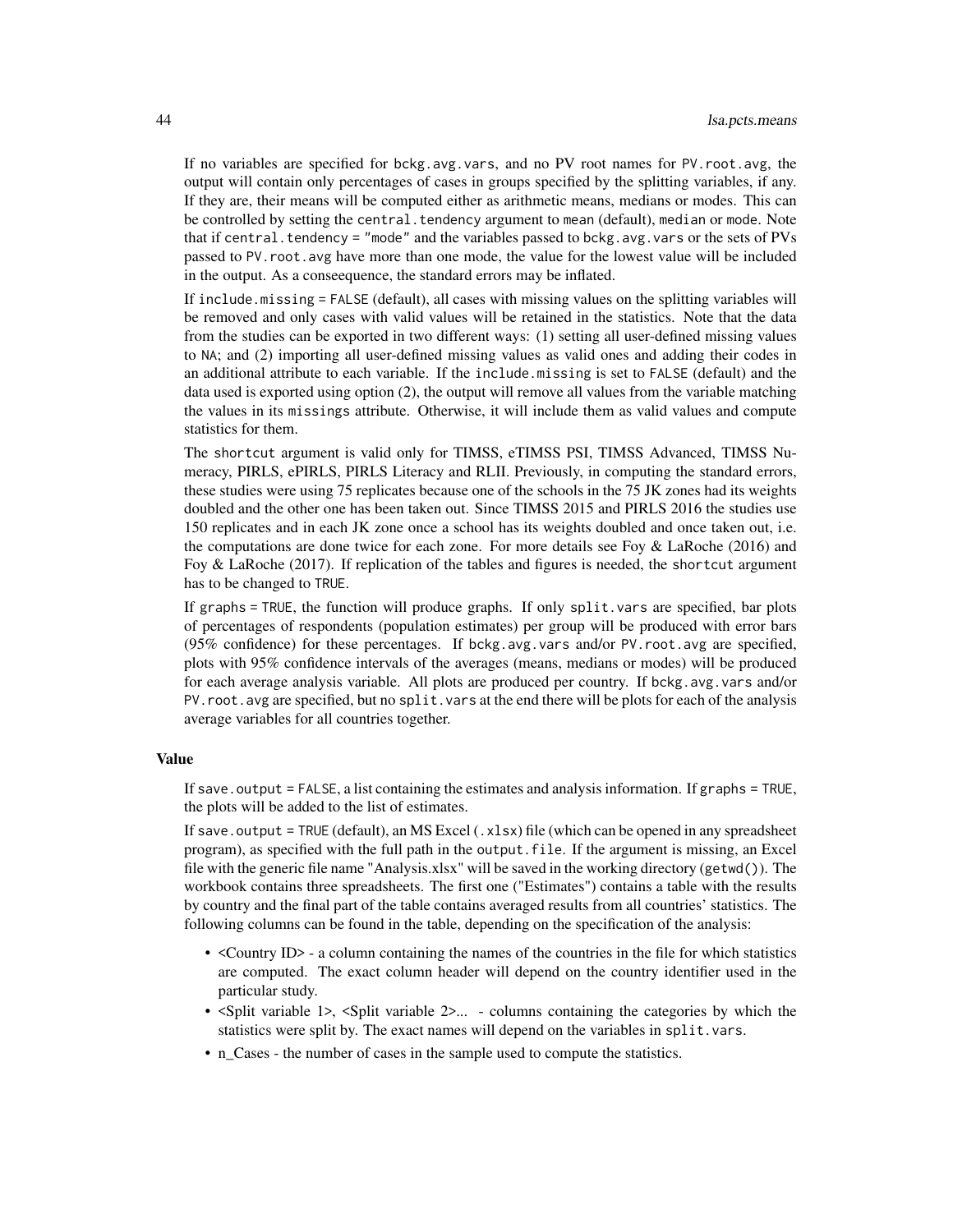- Sum\_<Weight variable> the estimated population number of elements per group after applying the weights. The actual name of the weight variable will depend on the weight variable used in the analysis.
- Sum <Weight variable>\_SE the standard error of the the estimated population number of elements per group. The actual name of the weight variable will depend on the weight variable used in the analysis.
- Percentages\_<Last split variable> the percentages of respondents (population estimates) per groups defined by the splitting variables in split. vars. The percentages will be for the last splitting variable which defines the final groups.
- Percentages\_<Last split variable>\_SE the standard errors of the percentages from above.
- Mean\_<Background variable> returned if central.tendency = "mean", the arithmetic average of the continuous <Background variable> specified in bckg.avg.vars. There will be one column with the arithmetic average estimate for each variable specified in bckg.avg.vars.
- Mean <Background variable>\_SE returned if central.tendency = "mean", the standard error of the arithmetic average of the continuous <Background variable> specified in bckg.avg.vars. There will be one column with the SE of the average estimate for each variable specified in bckg.avg.vars.
- Variance <Background variable> returned if central.tendency = "mean", the variance for the continuous <Background variable> specified in bckg. avg. vars. There will be one column with the variance estimate for each variable specified in bckg.avg.vars.
- Variance <Background variable>\_SE returned if central.tendency = "mean", the error of the variance for the continuous <Background variable> specified in bckg.avg.vars. There will be one column with the error of the variance estimate for each variable specified in bckg.avg.vars.
- SD\_<Background variable> returned if central.tendency = "mean", the standard deviation for the continuous <Background variable> specified in bckg.avg.vars. There will be one column with the standard deviation estimate for each variable specified in bckg.avg.vars.
- SD\_<Background variable>\_SE returned if central.tendency = "mean", the error of the standard deviation for the continuous <Background variable> specified in bckg.avg.vars. There will be one column with the error of the standard deviation estimate for each variable specified in bckg.avg.vars.
- Median <Background variable> returned if central.tendency = "median", the median of the continuous <Background variable> specified in bckg. avg. vars. There will be one column with the median estimate for each variable specified in bckg.avg.vars.
- Median\_<Background variable>\_SE returned if central.tendency = "median", the standard error of the median of the continuous <Background variable> specified in bckg.avg.vars. There will be one column with the SE of the median estimate for each variable specified in bckg.avg.vars.
- MAD <Background variable> returned if central.tendency = "median", the Median Absolute Deviation (MAD) for the continuous <Background variable> specified in bckg.avg.vars. There will be one column with the MAD estimate for each variable specified in bckg.avg.vars.
- MAD\_<Background variable>\_SE returned if central.tendency = "median", the standard error of MAD for the continuous <Background variable> specified in bckg.avg.vars. There will be one column with the MAD SE estimate for each variable specified in bckg.avg.vars.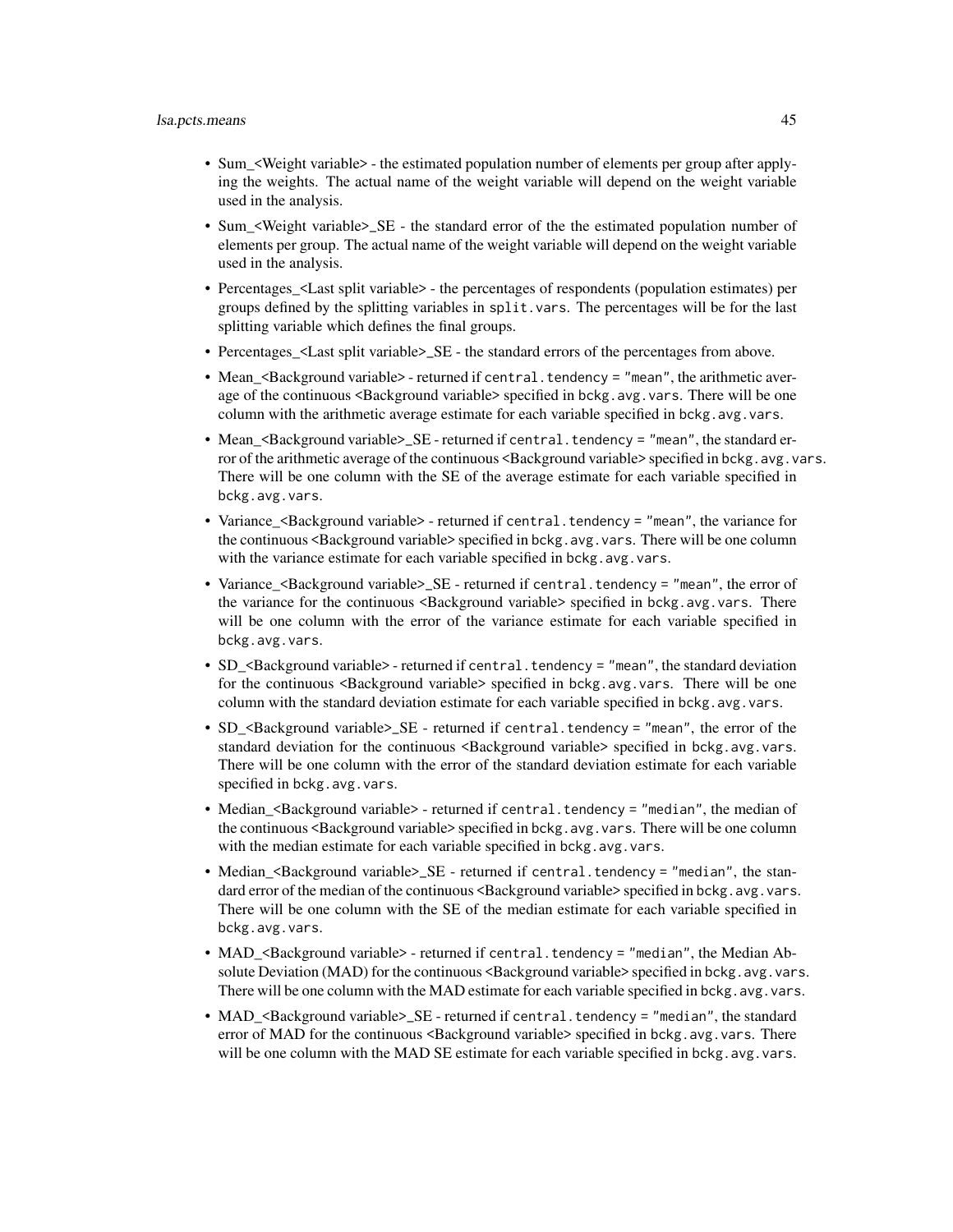- Mode\_<Background variable> returned if central.tendency = "mode", the mode of the continuous <Background variable> specified in bckg.avg.vars. There will be one column with the mode estimate for each variable specified in bckg.avg.vars.
- Mode <Background variable>\_SE returned if central.tendency = "mode", the standard error of the mode of the continuous <Background variable> specified in bckg.avg.vars. There will be one column with the SE of the mode estimate for each variable specified in bckg.avg.vars.
- Percent\_Missings\_<Background variable> the percentage of missing values for the <Background variable> specified in bckg.avg.vars. There will be one column with the percentage of missing values for each variable specified in bckg.avg.vars.
- Mean\_<root PV> returned if central.tendency = "mean", the arithmetic average of the PVs with the same <root PV> specified in PV.root.avg. There will be one column with the arithmetic average estimate for each set of PVs specified in PV.root.avg.
- Mean\_<root PV>\_SE returned if central.tendency = "mean", the standard error of the arithmetic average of the PVs with the same <root PV> specified in PV.root.avg. There will be one column with the standard error of arithmetic average estimate for each set of PVs specified in PV.root.avg.
- Mean\_<root PV>\_SVR returned if central.tendency = "mean", the sampling variance component for the arithmetic average of the PVs with the same <root PV> specified in PV. root. avg. There will be one column with the sampling variance component for the arithmetic average estimate for each set of PVs specified in PV.root.avg.
- Mean\_<root PV>\_MVR returned if central.tendency = "mean", the measurement variance component for the arithmetic average of the PVs with the same <root PV> specified in PV.root.avg. There will be one column with the measurement variance component for the arithmetic average estimate for each set of PVs specified in PV.root.avg.
- Variance\_<root PV> returned if central.tendency = "mean", the total variance of the PVs with the same <root PV> specified in PV. root. avg. There will be one column with the total variance of each set of PVs specified in PV.root.avg.
- Variance\_<root PV>\_SE returned if central.tendency = "mean", the standard error of the total variance of the PVs with the same <root PV> specified in PV.root.avg. There will be one column with the standard error of the total variance of each set of PVs specified in PV.root.avg.
- Variance\_<root PV>\_SVR returned if central.tendency = "mean", the sampling component of the variance of the PVs with the same <root PV> specified in PV. root. avg. There will be one column with the sampling component of the variance of each set of PVs specified in PV.root.avg.
- Variance  $<$ root PV $>_{\sim}$ MVR returned if central.tendency = "mean", the measurement component of the variance of the PVs with the same <root PV> specified in PV.root.avg. There will be one column with the measurement component of the variance of each set of PVs specified in PV.root.avg.
- SD <root PV> returned if central.tendency = "mean", the standard deviation of the PVs with the same <root PV> specified in PV.root.avg. There will be one column with the standard deviation of each set of PVs specified in PV. root. avg.
- SD  $\leq$ root PV>\_SE returned if central.tendency = "mean", the standard error of the standard deviation of the PVs with the same <root PV> specified in PV. root. avg. There will be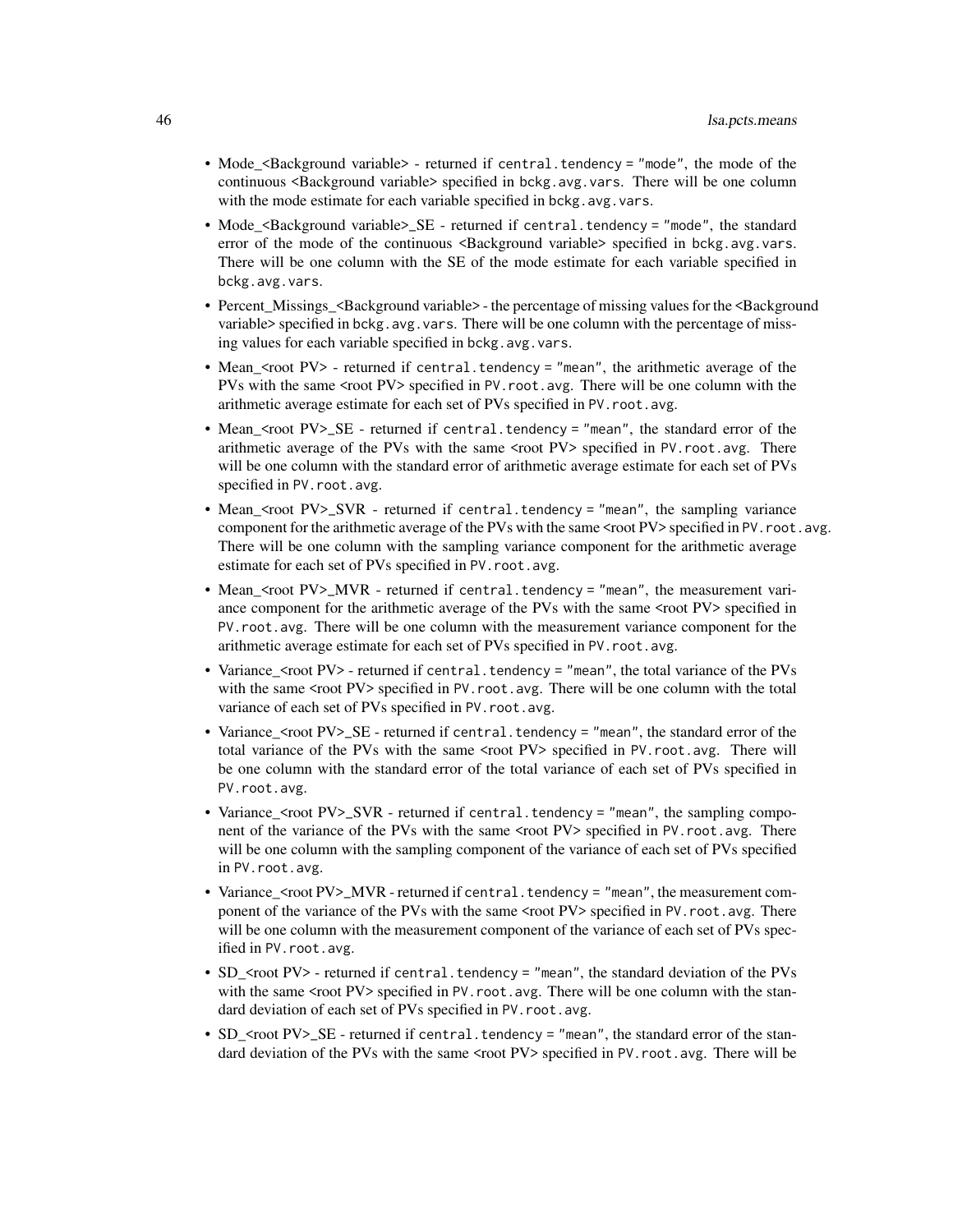one column with the standard error of the standard deviation of each set of PVs specified in PV.root.avg.

- SD\_<root PV>\_SVR returned if central.tendency = "mean", the sampling component of the standard deviation of the PVs with the same <root PV> specified in PV. root. avg. There will be one column with the sampling component of the standard deviation of each set of PVs specified in PV.root.avg.
- SD  $\leq$ root PV>\_MVR returned if central.tendency = "mean", the measurement component of the standard deviation of the PVs with the same <root PV> specified in PV.root.avg. There will be one column with the measurement component of the standard deviation of each set of PVs specified in PV. root. avg.
- Median\_<root PV> returned if central.tendency = "median", the median of the PVs with the same <root PV> specified in PV. root. avg. There will be one column with the median estimate for each set of PVs specified in PV.root.avg.
- Median\_<root PV>\_SE returned if central.tendency = "median", the standard error of the median of the PVs with the same <root PV> specified in PV.root.avg. There will be one column with the standard error of median estimate for each set of PVs specified in PV. root. avg.
- MAD\_<root PV> returned if central.tendency = "median", the Median Absolute Deviation (MAD) for a set of PVs specified in PV. root. avg. There will be one column with the MAD estimate for each set of PVs specified in PV.root.avg.
- MAD\_<root PV>\_SE returned if central.tendency = "median", the standard error of MAD for a set of PVs specified in PV.root.avg. There will be one column with the SE estimate of the MAD for each set of PVs specified in PV. root.avg.
- Mode\_<root PV> returned if central.tendency = "mode", the mode of the PVs with the same <root PV> specified in PV. root. avg. There will be one column with the mode estimate for each set of PVs specified in PV.root.avg.
- Mode\_<root PV>\_SE returned if central.tendency = "mode", the standard error of the mode of the PVs with the same <root PV> specified in PV.root.avg. There will be one column with the standard error of mode estimate for each set of PVs specified in PV. root. avg.
- Percent\_Missings\_<root PV> the percentage of missing values for the <root PV> specified in PV. root. avg. There will be one column with the percentage of missing values for each set of PVs specified in PV.root.avg.

The second sheet contains some additional information related to the analysis per country in the following columns:

- DATA used data.file or data.object.
- STUDY which study the data comes from.
- CYCLE which cycle of the study the data comes from.
- WEIGHT which weight variable was used.
- DESIGN which resampling technique was used (JRR or BRR).
- SHORTCUT logical, whether the shortcut method was used.
- NREPS how many replication weights were used.
- ANALYSIS DATE on which date the analysis was performed.
- START\_TIME at what time the analysis started.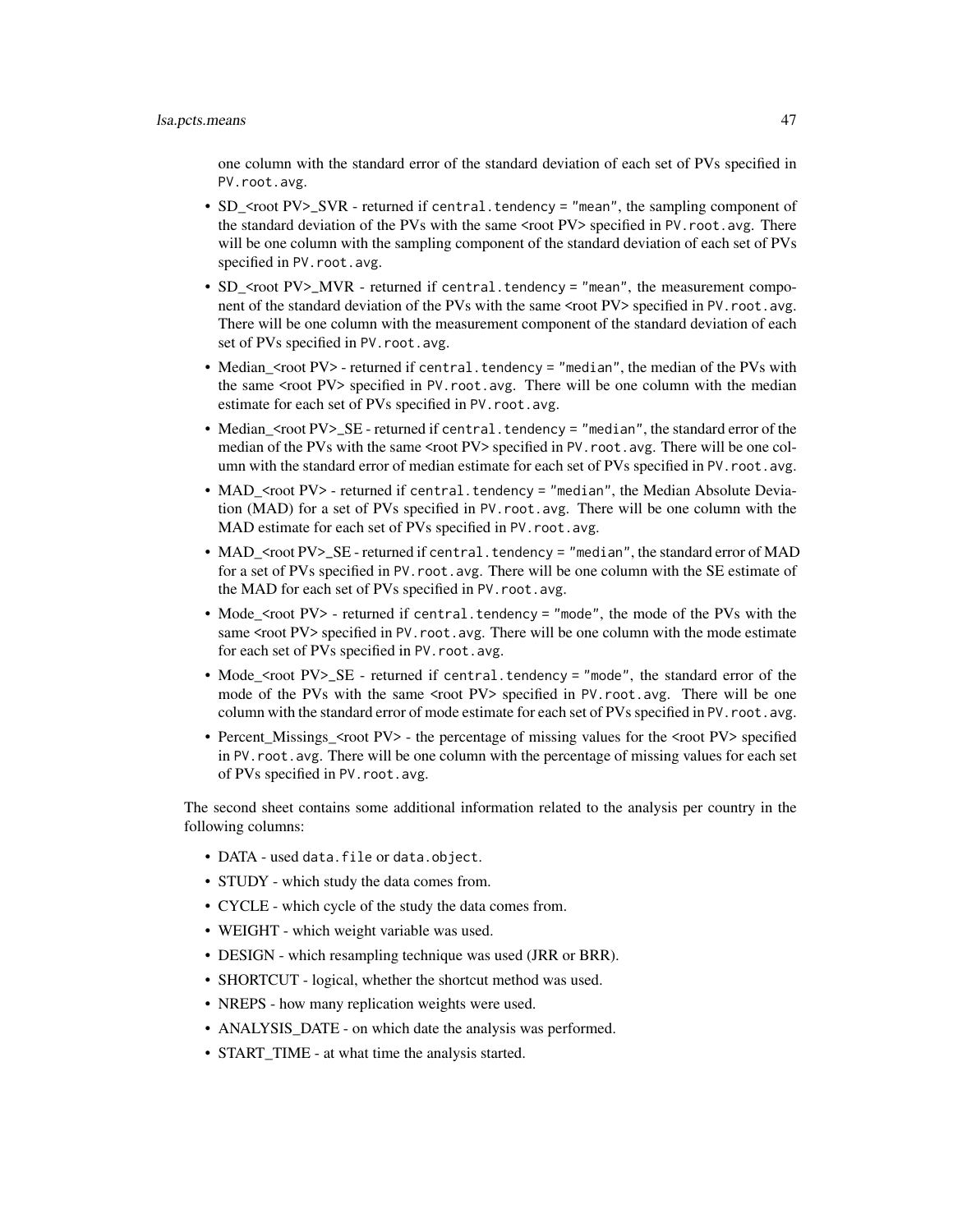- <span id="page-47-0"></span>• END\_TIME - at what time the analysis finished.
- DURATION how long the analysis took in hours, minutes, seconds and milliseconds.

The third sheet contains the call to the function with values for all parameters as it was executed. This is useful if the analysis needs to be replicated later.

If graphs = TRUE there will be an additional "Graphs" sheet containing all plots.

If any warnings resulting from the computations are issued, these will be included in an additional "Warnings" sheet in the workbook as well.

#### References

LaRoche, S., Joncas, M., & Foy, P. (2016). Sample Design in TIMSS 2015. In M. O. Martin, I. V. S. Mullis, & M. Hooper (Eds.), *Methods and Procedures in TIMSS 2015* (pp. 3.1-3.37). Chestnut Hill, MA: TIMSS & PIRLS International Study Center. LaRoche, S., Joncas, M., & Foy, P. (2017). Sample Design in PIRLS 2016. In M. O. Martin, I. V. S. Mullis, & M. Hooper (Eds.), *Methods and Procedures in PIRLS 2016* (pp. 3.1-3.34). Chestnut Hill, MA: Lynch School of Education, Boston College.

#### See Also

[lsa.convert.data](#page-14-1)

#### Examples

```
# Compute percentages of female and male students in TIMSS 2015 grade 8 using data file, omit
# missing from the splitting variable (female and male as answered by the students), without
# shortcut, and open the output after the computations are done
## Not run:
lsa.pcts.means(data.file = "C:/Data/TIMSS_2015_G8_Student_Miss_to_NA.RData",
split.vars = "BSBG01", include.missing = FALSE,
output.file = "C:/temp/test.xlsx", open.output = TRUE)
```
## End(Not run)

```
# Compute the arithmetic average of the complex background scale "Students like learning
# mathematics" by student sex and frequency of using computer or tablet at home using TIMSS
# 2015 grade 8 data loaded in memory, using the shortcut, include the missing values in
# the splitting variables, and use the senate weights
## Not run:
lsa.pcts.means(data.object = T15_G8_student_data, split.vars = c("BSBG01", "BSBG13A"),
bckg.avg.vars = "BSBGSLM", weight.var = "SENWGT", include.missing = FALSE, shortcut = TRUE,
output.file = "C:/temp/test.xlsx", open.output = TRUE)
```

```
## End(Not run)
```

```
# Repeat the analysis from above, adding a second continuous variable to compute the arithmetic
# average for, the "Students Like Learning Science" complex scale
## Not run:
lsa.pcts.means(data.object = T15_G8_student_data, split.vars = c("BSBG01", "BSBG13A"),
bckg.avg.vars = c("BSBGSLM", "BSBGSLS"), weight.var = "SENWGT", include.missing = FALSE,
shortcut = TRUE, output.file = "C:/temp/test.xlsx", open.output = TRUE)
```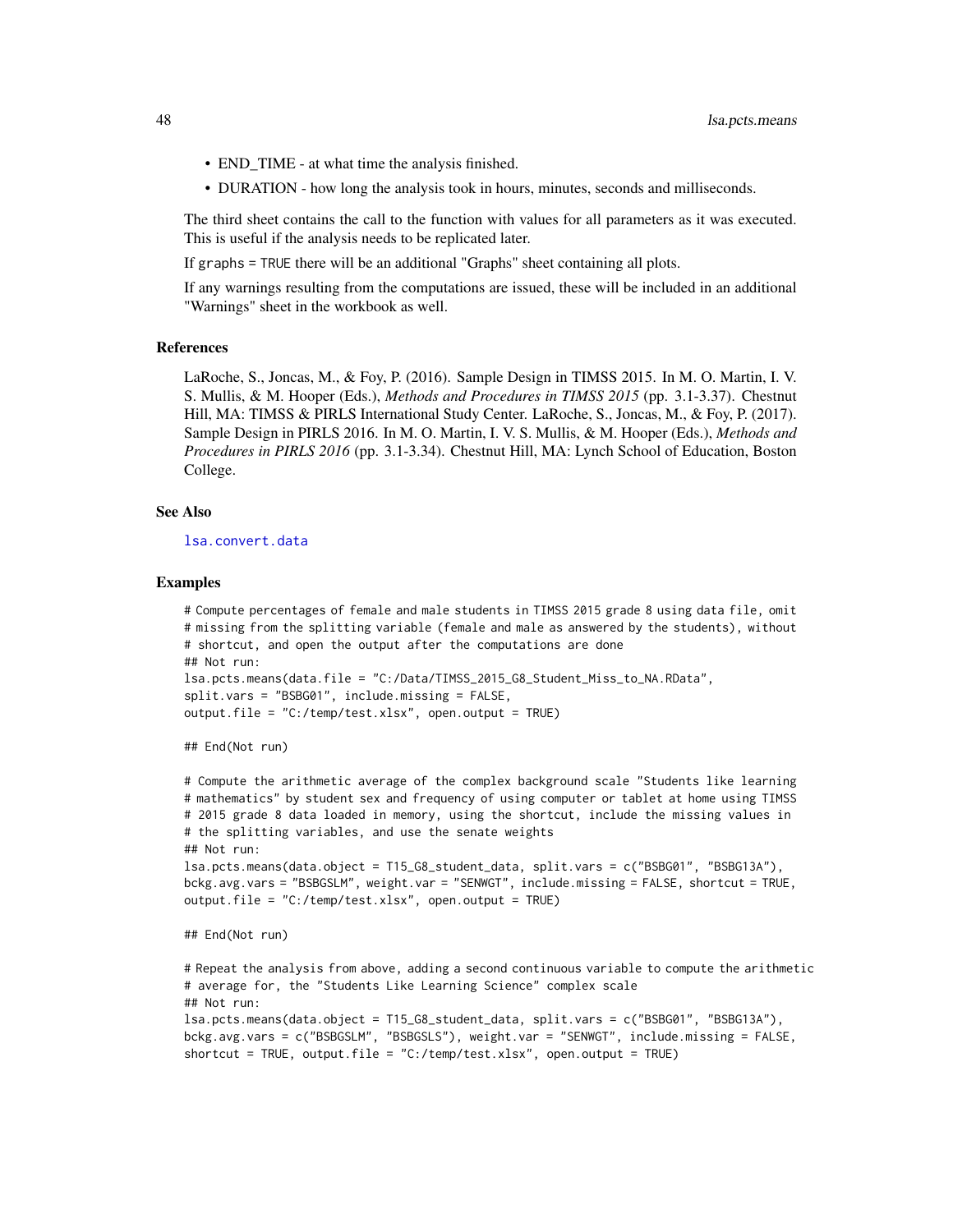#### <span id="page-48-0"></span>lsa.prctls 49

## End(Not run)

```
# Compute the arithmetic average of student overall reading achievement scores
# (i.e. using a set of PVs), using PIRLS 2016 student data file, split the output by student
# sex, use the full design, include the missing values od the splitting variable
# (i.e. student sex), and do not open the output after the computations are finished
## Not run:
lsa.pcts.means(data.file = "C:/Data/PIRLS_2016_Student_Miss_to_NA.RData", split.vars = "ASBG01",
PV.root.avg = "ASRREA", include.missing = TRUE,
output.file = "C:/temp/test.xlsx", open.output = FALSE)
## End(Not run)
# Same as above, this time compute the median instead of the arithmetic average
## Not run:
lsa.pcts.means(data.file = "C:/Data/PIRLS_2016_Student_Miss_to_NA.RData", split.vars = "ASBG01",
PV.root.avg = "ASRREA", include.missing = TRUE,
central.tendency = "median",
output.file = "C:/temp/test.xlsx", open.output = FALSE)
## End(Not run)
```

```
lsa.prctls Compute percentiles of continuous variables within groups
```
## **Description**

lsa.prctls computes percentiles of continuous variables within groups defined by one or more variables.

#### Usage

```
lsa.prctls(
  data.file,
  data.object,
  split.vars,
  bckg.prctls.vars,
  PV.root.prctls,
  prctls = c(5, 25, 50, 75, 95),
  weight.var,
  include.missing = FALSE,
  shortcut = FALSE,
  graphs = FALSE,
  save.output = TRUE,output.file,
  open.output = TRUE
)
```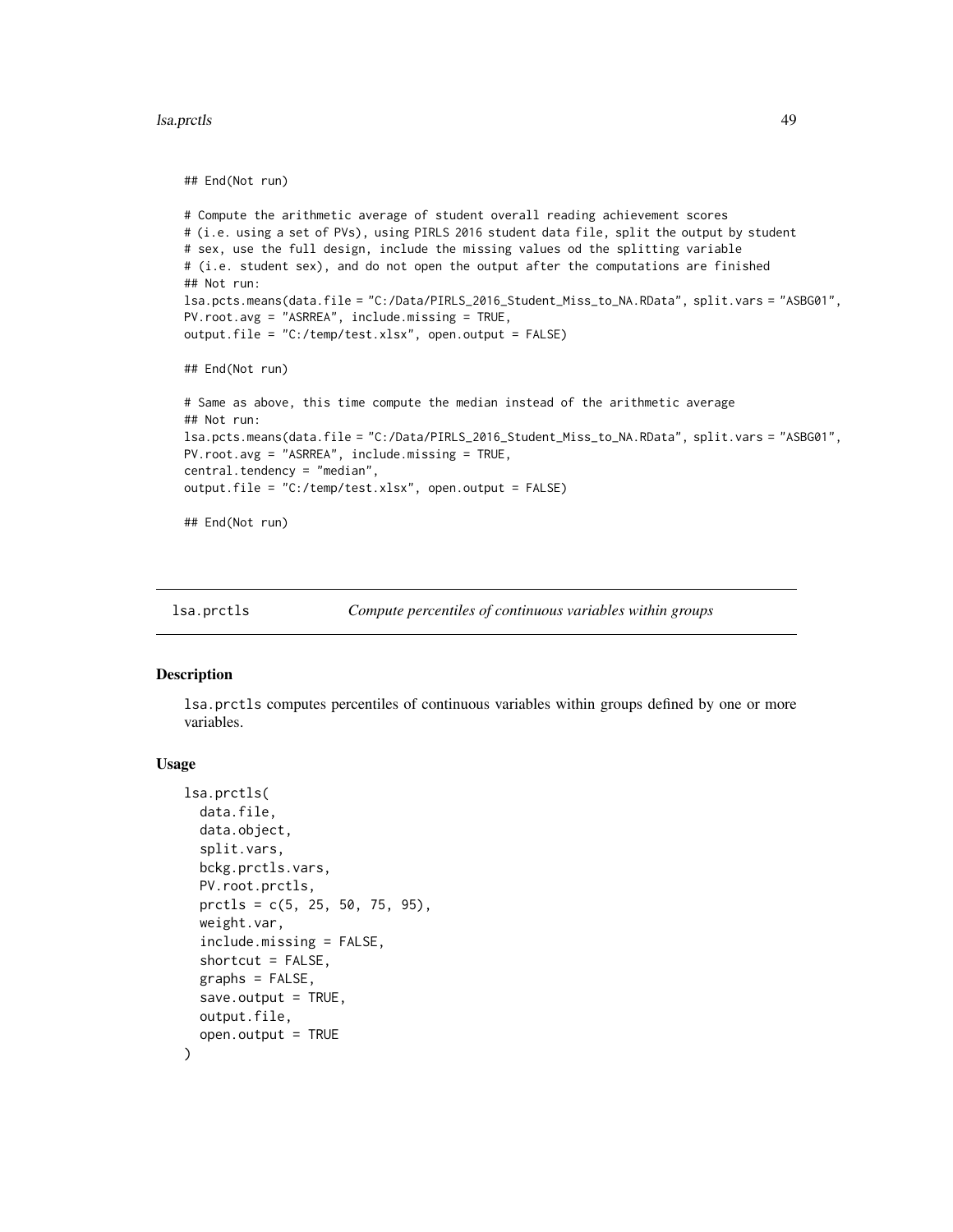# Arguments

| data.file        | The file containing 1sa. data object. Either this or data. object shall be spec-<br>ified, but not both. See details.                                                                                                                                                                                                                                                 |
|------------------|-----------------------------------------------------------------------------------------------------------------------------------------------------------------------------------------------------------------------------------------------------------------------------------------------------------------------------------------------------------------------|
| data.object      | The object in the memory containing 1sa. data object. Either this or data. file<br>shall be specified, but not both. See details.                                                                                                                                                                                                                                     |
| split.vars       | Categorical variable(s) to split the results by. If no split variables are provided,<br>the results will be for the overall countries' populations. If one or more variables<br>are provided, the results will be split by all but the last variable and the percent-<br>ages of respondents will be computed by the unique values of the last splitting<br>variable. |
| bckg.prctls.vars |                                                                                                                                                                                                                                                                                                                                                                       |
|                  | Name(s) of continuous background or contextual variable(s) to compute the per-<br>centiles for. The results will be computed by all groups specified by the splitting<br>variables. See details.                                                                                                                                                                      |
| PV.root.prctls   | The root name(s) for the set(s) of plausible values. See details.                                                                                                                                                                                                                                                                                                     |
| prctls           | Vector of integers specifying the percentiles to be computed, the default is $c(5, 1)$<br>25, 50, 75, 95). See examples.                                                                                                                                                                                                                                              |
| weight.var       | The name of the variable containing the weights. If no name of a weight variable<br>is provide, the function will automatically select the default weight variable for<br>the provided data, depending on the respondent type.                                                                                                                                        |
| include.missing  |                                                                                                                                                                                                                                                                                                                                                                       |
|                  | Logical, shall the missing values of the splitting variables be included as cate-<br>gories to split by and all statistics produced for them? The default (FALSE) takes<br>all cases on the splitting variables without missing values before computing any<br>statistics. See details.                                                                               |
| shortcut         | Logical, shall the "shortcut" method for IEA TIMSS, TIMSS Advanced, TIMSS<br>Numeracy, eTIMSS PSI, PIRLS, ePIRLS, PIRLS Literacy and RLII be applied<br>when using PVs? The default (FALSE) applies the "full" design when computing<br>the variance components and the standard errors of the PV estimates.                                                          |
| graphs           | Logical, shall graphs be produced? Default is FALSE. See details.                                                                                                                                                                                                                                                                                                     |
| save.output      | Logical, shall the output be saved in MS Excel file (default) or not (printed to<br>the console or assigned to an object).                                                                                                                                                                                                                                            |
| output.file      | If save output = TRUE (default), full path to the output file including the file<br>name. If omitted, a file with a default file name "Analysis.xlsx" will be written<br>to the working directory (getwd()). Ignored if save.output = FALSE.                                                                                                                          |
| open.output      | Logical, shall the output be open after it has been written? The default (TRUE)<br>opens the output in the default spreadsheet program installed on the computer.<br>Ignored if save.output = FALSE.                                                                                                                                                                  |

# Details

Either data.file or data.object shall be provided as source of data. If both of them are provided, the function will stop with an error message.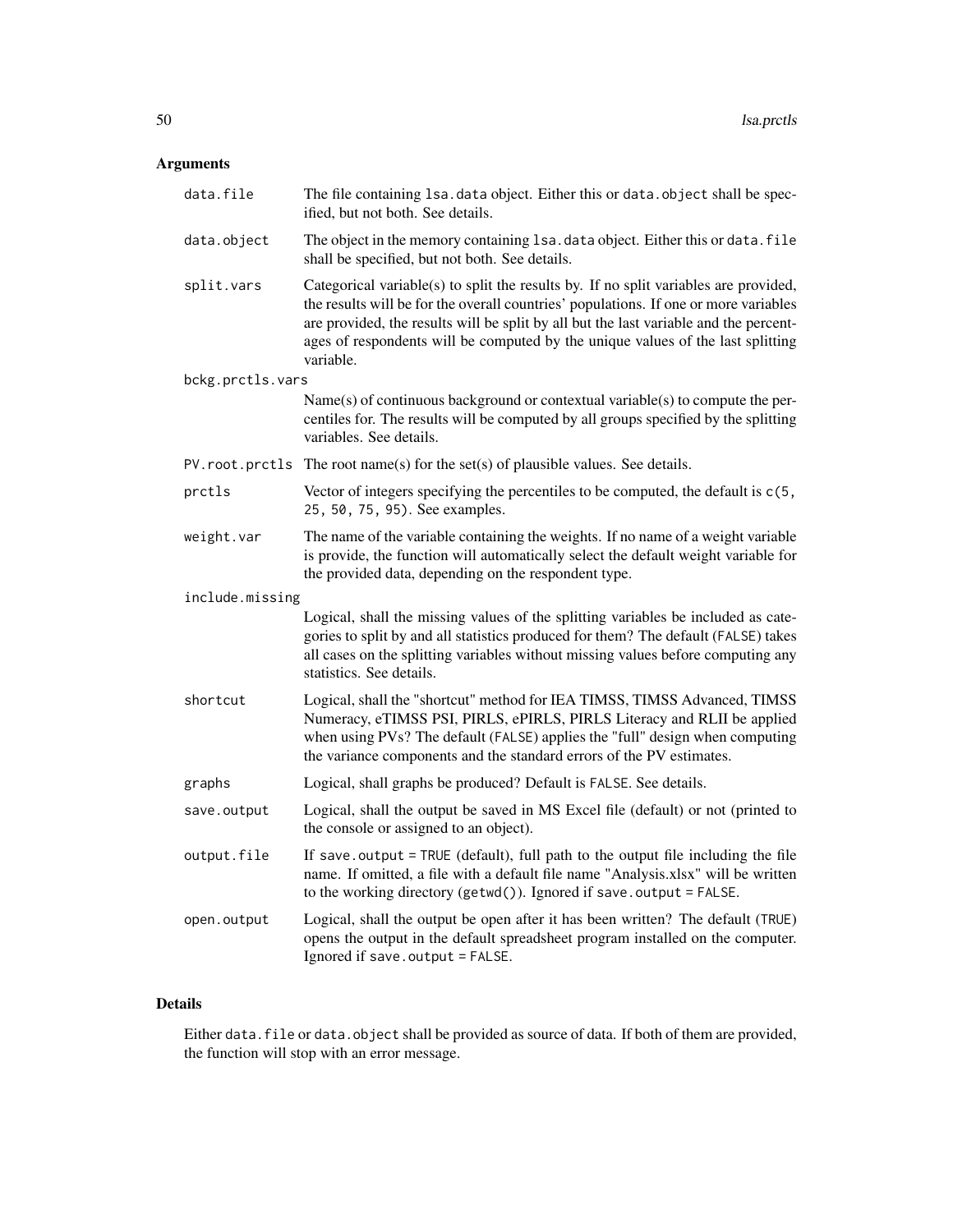#### lsa.prctls 51

The function computes percentiles of variables (background/contextual or sets of plausible values) by groups defined by one or more categorical variables (splitting variables). Multiple splitting variables can be added, the function will compute the percentages for all formed groups and their percentiles on the continuous variables. If no splitting variables are added, the results will be computed only by country.

Multiple continuous background variables can be provided to compute the specified percentiles for them. Please note that in this case the results will slightly differ compared to using each of the same background continuous variables in separate analyses. This is because the cases with the missing values on bckg.prctls.vars are removed in advance and the more variables are provided to bckg.prctls.vars, the more cases are likely to be removed.

Computation of percentiles involving plausible values requires providing a root of the plausible values names in PV.root.prctls. All studies (except CivED, TEDS-M, SITES, TALIS and TALIS Starting Strong Survey) have a set of PVs per construct (e.g. in TIMSS five for overall mathematics, five for algebra, five for geometry, etc.). In some studies (say TIMSS and PIRLS) the names of the PVs in a set always start with character string and end with sequential number of the PV. For example, the names of the set of PVs for overall mathematics in TIMSS are BSMMAT01, BSM-MAT02, BSMMAT03, BSMMAT04 and BSMMAT05. The root of the PVs for this set to be added to PV.root.prctls will be "BSMMAT". The function will automatically find all the variables in this set of PVs and include them in the analysis. In other studies like OECD PISA and IEA ICCS and ICILS the sequential number of each PV is included in the middle of the name. For example, in ICCS the names of the set of PVs are PV1CIV, PV2CIV, PV3CIV, PV4CIV and PV5CIV. The root PV name has to be specified in PV.root.prctls as "PV#CIV". More than one set of PVs can be added. Note, however, that providing continuous variable(s) for the bckg.prctls.vars argument and root PV for the PV.root.prctls argument will affect the results for the PVs because the cases with missing on bckg.prctls.vars will be removed and this will also affect the results from the PVs. On the other hand, using more than one set of PVs at the same time should not affect the results on any PV estimates because PVs shall not have any missing values.

If include.missing = FALSE (default), all cases with missing values on the splitting variables will be removed and only cases with valid values will be retained in the statistics. Note that the data from the studies can be exported in two different ways using the lsa.convert.data: (1) setting all user-defined missing values to NA; and (2) importing all user-defined missing values as valid ones and adding their codes in an additional attribute to each variable. If the include.missing in lsa.prctls is set to FALSE (default) and the data used is exported using option (2), the output will remove all values from the variable matching the values in its missings attribute. Otherwise, it will include them as valid values and compute statistics for them.

The shortcut argument is valid only for TIMSS, eTIMSS PSI, TIMSS Advanced, TIMSS Numeracy, PIRLS, ePIRLS, PIRLS Literacy and RLII. Previously, in computing the standard errors, these studies were using 75 replicates because one of the schools in the 75 JK zones had its weights doubled and the other one has been taken out. Since TIMSS 2015 and PIRLS 2016 the studies use 150 replicates and in each JK zone once a school has its weights doubled and once taken out, i.e. the computations are done twice for each zone. For more details see Foy  $\&$  LaRoche (2016) and Foy & LaRoche (2017). If replication of the tables and figures is needed, the shortcut argument has to be changed to TRUE.

If graphs = TRUE, the function will produce graphs. Bar plots of percentages of respondents (population estimates) per group will be produced with error bars (95% confidence) for these percentages. Line plots for the percentiles per group defined by the split. vars will be created with 95% confidence intervals for the percentile values. All plots are produced per country. If no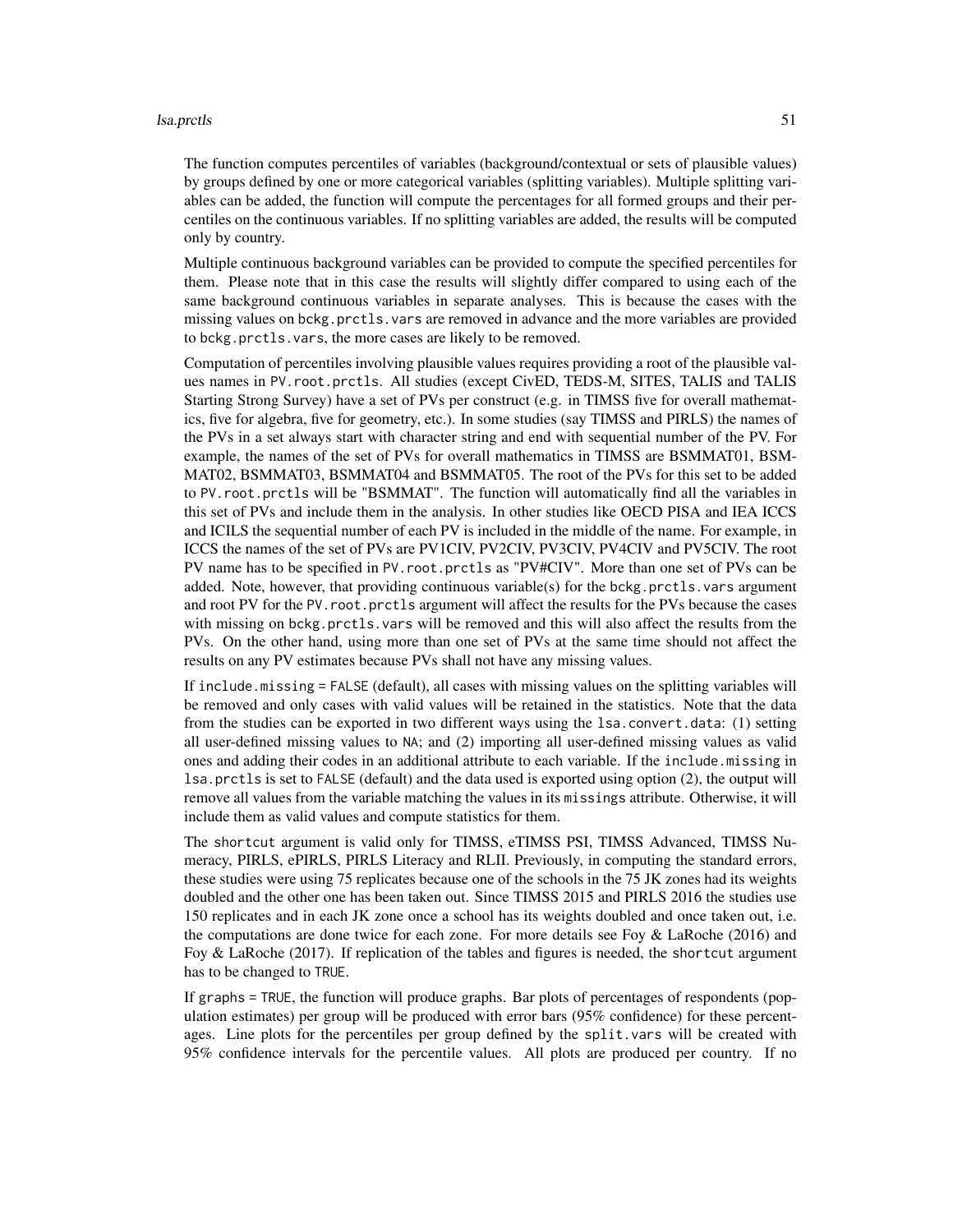split.vars are specified, at the end there will be percentile plots for each of the variables specified in bckg.prctls.vars and/or PV.root.prctls for all countries together.

#### Value

If save. output = FALSE, a list containing the estimates and analysis information. If graphs = TRUE, the plots will be added to the list of estimates.

If save. output = TRUE (default), an MS Excel  $(.x1sx)$  file (which can be opened in any spreadsheet program), as specified with the full path in the output.file. If the argument is missing, an Excel file with the generic file name "Analysis.xlsx" will be saved in the working directory (getwd()). The workbook contains three spreadsheets. The first one ("Estimates") contains a table with the results by country and the final part of the table contains averaged results from all countries' statistics. The following columns can be found in the table, depending on the specification of the analysis:

- <Country ID> a column containing the names of the countries in the file for which statistics are computed. The exact column header will depend on the country identifier used in the particular study.
- <Split variable 1>, <Split variable 2>... columns containing the categories by which the statistics were split by. The exact names will depend on the variables in split.vars.
- n\_Cases the number of cases in the sample used to compute the statistics.
- Sum\_<Weight variable> the estimated population number of elements per group after applying the weights. The actual name of the weight variable will depend on the weight variable used in the analysis.
- Sum\_<Weight variable>\_SE the standard error of the the estimated population number of elements per group. The actual name of the weight variable will depend on the weight variable used in the analysis.
- Percentages <Last split variable> the percentages of respondents (population estimates) per groups defined by the splitting variables in split.vars. The percentages will be for the last splitting variable which defines the final groups.
- Percentages\_<Last split variable>\_SE the standard errors of the percentages from above.
- Prctl\_<Percentile value>\_<Background variable> the percentile of the continuous <Background variable> specified in bckg.prctls.vars. There will be one column for each percentile estimate for each variable specified in bckg.prctls.vars.
- Prctl\_<Percentile value>\_<Background variable>\_SE the standard error of the percentile of the continuous <Background variable> specified in bckg.prctls.vars. There will be one column with the SE per percentile estimate for each variable specified in bckg.prctls.vars.
- Percent\_Missings\_<Background variable> the percentage of missing values for the <Background variable> specified in bckg.prctls.vars. There will be one column with the percentage of missing values for each variable specified in bckg.prctls.vars.
- Prctl\_<Percentile value>\_<root PV> the percentile of the PVs with the same <root PV> specified in PV.root.prctls. There will be one column per percentile value estimate for each set of PVs specified in PV.root.prctls.
- Prctl\_<Percentile value>\_<root PV>\_SE the standard error per percentile per set of PVs with the same <root PV> specified in PV. root.prctls. There will be one column with the standard error of estimate per percentile per set of PVs specified in PV.root.prctls.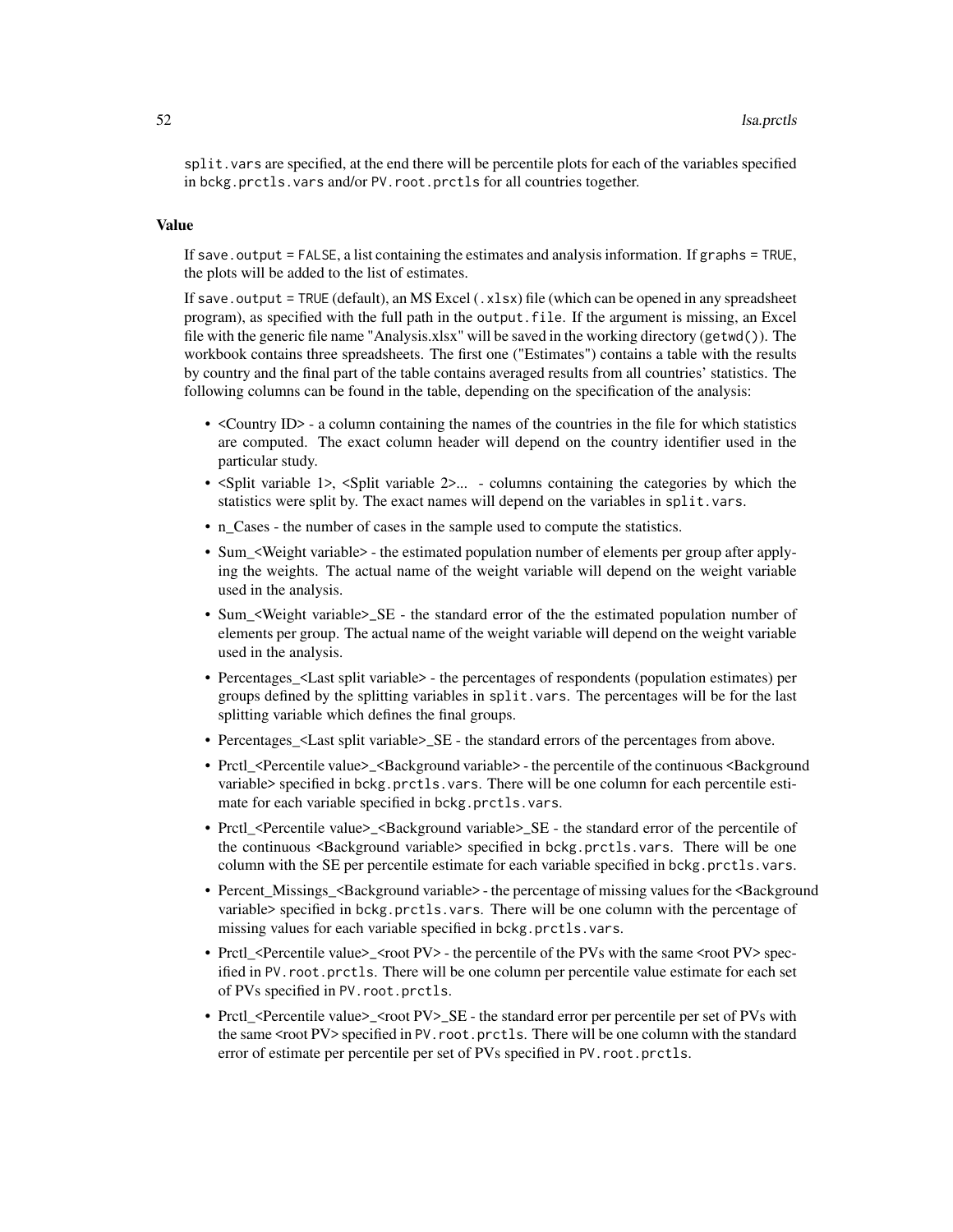#### <span id="page-52-0"></span>lsa.prctls 53

- Prctl\_<Percentile value>\_<root PV>\_SVR the sampling variance component per percentile per set of PVs with the same <root PV> specified in PV. root.prctls. There will be one column with the sampling variance component percentile estimate for each set of PVs specified in PV.root.prctls.
- Prctl\_<Percentile value>\_<root PV>\_MVR the measurement variance component per percentiles per set of PVs with the same <root PV> specified in PV.root.prctls. There will be one column with the measurement variance component per percentile per set of PVs specified in PV.root.prctls.
- Percent\_Missings\_<root PV> the percentage of missing values for the <root PV> specified in PV. root. prctls. There will be one column with the percentage of missing values for each set of PVs specified in PV.root.prctls.

The second sheet contains some additional information related to the analysis per country in columns:

- DATA used data.file or data.object.
- STUDY which study the data comes from.
- CYCLE which cycle of the study the data comes from.
- WEIGHT which weight variable was used.
- DESIGN which resampling technique was used (JRR or BRR).
- SHORTCUT logical, whether the shortcut method was used.
- NREPS how many replication weights were used.
- ANALYSIS\_DATE on which date the analysis was performed.
- START\_TIME at what time the analysis started.
- END TIME at what time the analysis finished.
- DURATION how long the analysis took in hours, minutes, seconds and milliseconds.

The third sheet contains the call to the function with values for all parameters as it was executed. This is useful if the analysis needs to be replicated later.

If graphs = TRUE there will be an additional "Graphs" sheet containing all plots.

If any warnings resulting from the computations are issued, these will be included in an additional "Warnings" sheet in the workbook as well.

# References

LaRoche, S., Joncas, M., & Foy, P. (2016). Sample Design in TIMSS 2015. In M. O. Martin, I. V. S. Mullis, & M. Hooper (Eds.), *Methods and Procedures in TIMSS 2015* (pp. 3.1-3.37). Chestnut Hill, MA: TIMSS & PIRLS International Study Center. LaRoche, S., Joncas, M., & Foy, P. (2017). Sample Design in PIRLS 2016. In M. O. Martin, I. V. S. Mullis, & M. Hooper (Eds.), *Methods and Procedures in PIRLS 2016* (pp. 3.1-3.34). Chestnut Hill, MA: Lynch School of Education, Boston College.

## See Also

[lsa.convert.data](#page-14-1)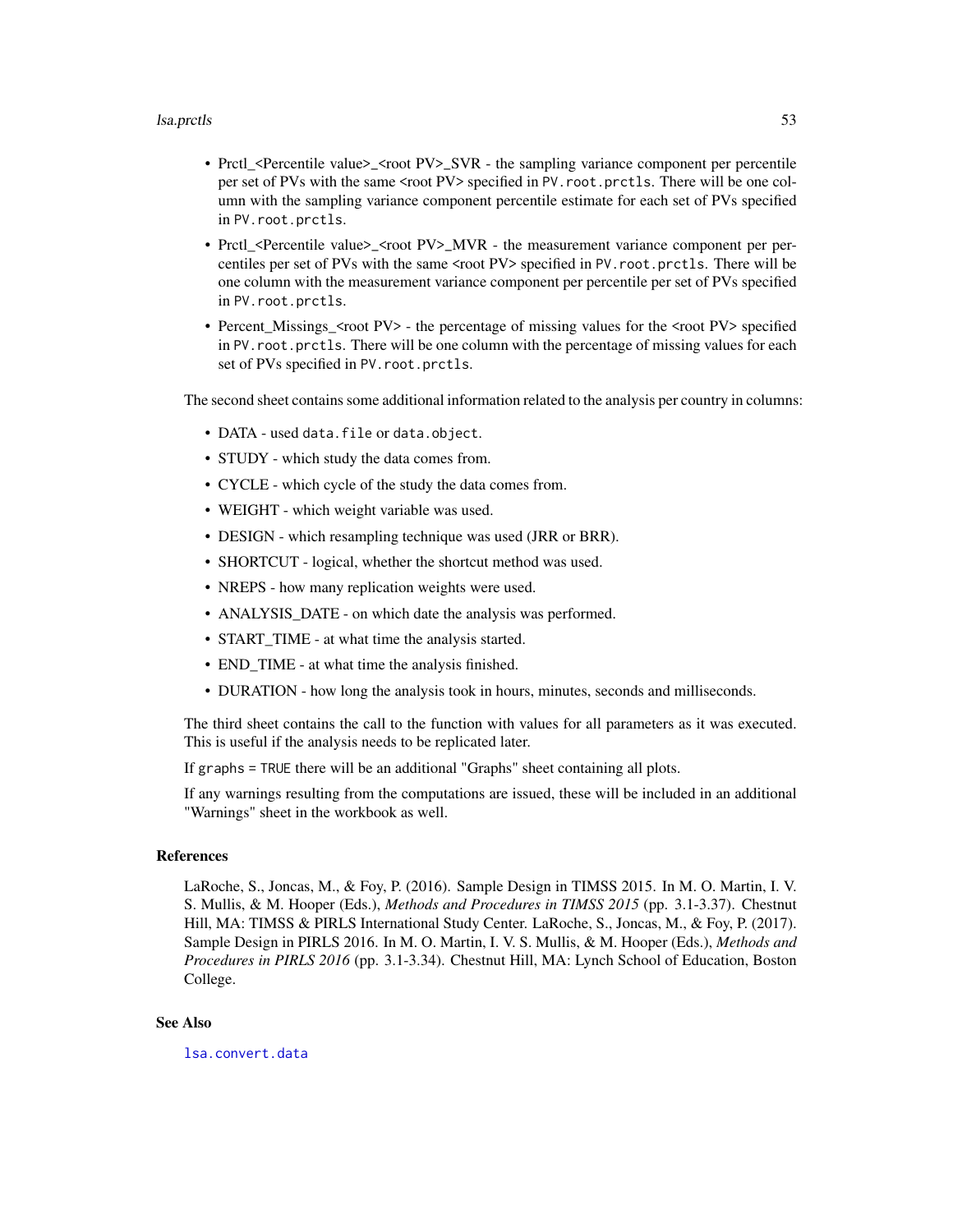#### Examples

```
# Compute the 5th, 25th and 50th percentiles of the complex background scale "Students like
# learning mathematics" by student sex and frequency of using computer or tablet at home using
# TIMSS 2015 grade 8 data loaded in memory, without shortcut, exclude the cases with missing
# values in the splitting variables, and use the default (TOTWGT) weights
## Not run:
lsa.pcts.prctls(data.object = T15_G8_student_data, split.vars = c("BSBG01", "BSBG13A"),
bckg.prctls.vars = "BSBGSLM", prctls = c(5, 25, 50),
output.file = "C://temp/test.xlsx", open.output = TRUE)## End(Not run)
# Repeat the analysis from above, this time with shortcut, include the cases with missing
# values in the splitting variables, and use the senate weights
## Not run:
lsa.pcts.prctls(data.object = T15_G8_student_data, split.vars = c("BSBG01", "BSBG13A"),
bckg.prctls.vars = "BSBGSLM", prctls = c(5, 25, 50), weight.var = "SENWGT",
include.missing = TRUE, shortcut = TRUE, output.file = "C:/temp/test.xlsx",
open.output = TRUE)
## End(Not run)
# Repeat the analysis from above, adding a second continuous variable to compute the
# percentiles for, the "Students Like Learning Science" complex scale
## Not run:
lsa.pcts.prctls(data.object = T15_G8_student_data, split.vars = c("BSBG01", "BSBG13A"),
bckg.prctls.vars = c("BSBGSLM", "BSBGSLS"), prctls = c(5, 25, 50), weight.var = "SENWGT",
include.missing = FALSE, shortcut = TRUE,
output.file = "C:/temp/test.xlsx", open.output = TRUE)
## End(Not run)
# Compute the 5th, 25th and 50th percentiles for the student overall reading achievement
# scores (i.e. using a set of PVs), using PIRLS 2016 student data file, split the output
# by student sex, use the full design, include the missing values od the splitting variable
# (i.e. student sex), and do not open the output after the computations are finished
## Not run:
lsa.pcts.prctls(data.file = "C:/Data/PIRLS_2016_Student_Miss_to_NA.RData",
split.vars = "ASBG01", PV(root.prctls = "ASRREA", pretls = c(5, 25, 50),include.missing = TRUE, output.file = "C:/temp/test.xlsx", open.output = FALSE)
## End(Not run)
```
<span id="page-53-1"></span>lsa.recode.vars *Recode variables in large-scale assessments' data sets*

#### **Description**

Utility function to recode variables in objects or data sets containing objects of class lsa.data, taking care of user-defined missing values, if specified.

<span id="page-53-0"></span>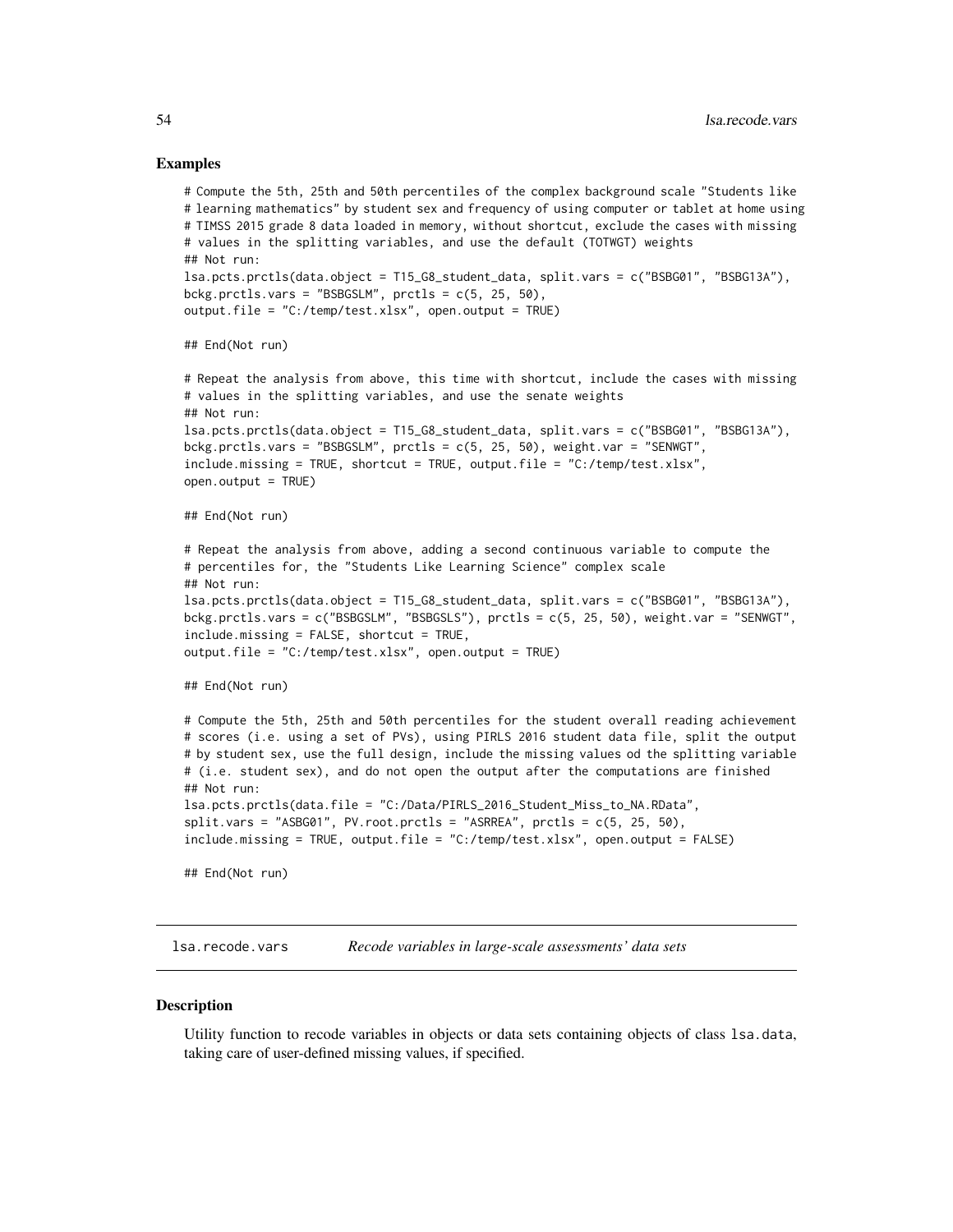lsa.recode.vars 55

# Usage

```
lsa.recode.vars(
 data.file,
  data.object,
  src.variables,
  new.variables,
 old.new,
  new.labels,
 missings.attr,
 variable.labels,
  out.file
)
```
# Arguments

| data.file       | Full path to the . RData file containing 1sa. data object. Either this or data. object<br>shall be specified, but not both. See details.                                                                                                                    |
|-----------------|-------------------------------------------------------------------------------------------------------------------------------------------------------------------------------------------------------------------------------------------------------------|
| data.object     | The object in the memory containing 1sa. data object. Either this or data. file<br>shall be specified, but not both. See details.                                                                                                                           |
| src.variables   | Names of the source variables with the same class whose values shall be re-<br>coded. See details.                                                                                                                                                          |
| new.variables   | Optional, vector of variable names to be created with the recoded values with<br>the same length as src. variables. If missing, the src. variables will be<br>overwritten.                                                                                  |
| old.new         | String with the recoding instructions matching the length of the factor levels (or<br>unique values in case of numeric or character variables) in the variables. See<br>details and examples.                                                               |
| new.labels      | The new labels if the src. variables variables are of class factor or labels<br>to be assigned to the recoded values (i.e. turning variables of class numeric or<br>character into factors) with the same length as the new desired values. See<br>details. |
| missings.attr   | Optional, list of character vectors to assign user-defined missing values for each<br>recoded variable. See details and examples.                                                                                                                           |
| variable.labels |                                                                                                                                                                                                                                                             |
|                 | Optional, string vector with the new variable labels to be assigned. See details.                                                                                                                                                                           |
| out.file        | Full path to the .RData file to be written. If missing, the object will be written<br>to memory. See examples.                                                                                                                                              |

#### Details

Before recoding variables of interest, it is worth running the lsa.vars.dict to check their properties.

Either data.file or data.object shall be provided as source of data. If both of them are provided, the function will stop with an error message.

The variable names passed to src.variables must be with the same class and structure, i.e. same number of levels and same labels in case of factor variables, or the same unique values in case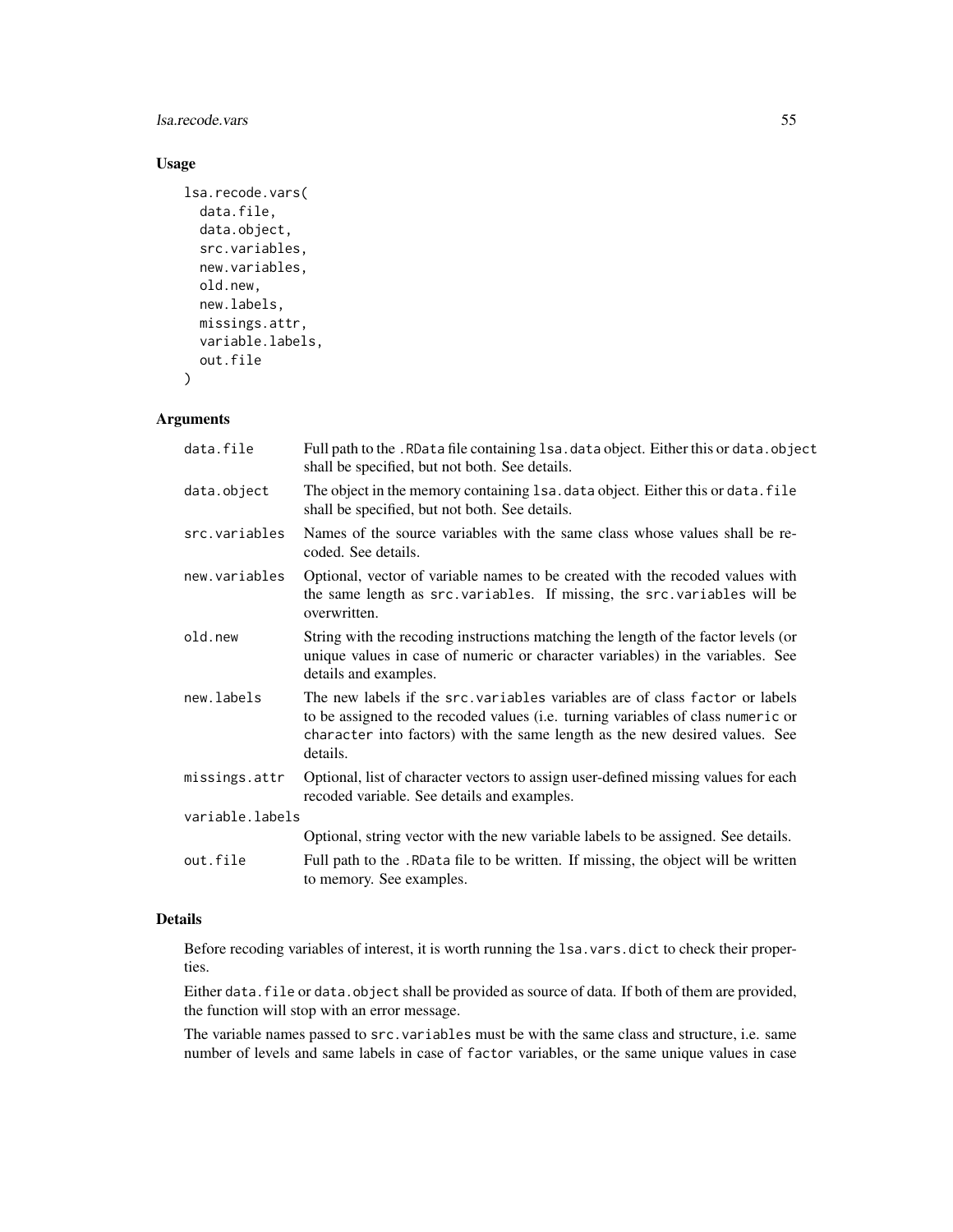of numeric or character variables. If the classes differ, the function will stop with an error. If the unique values and/or labels differ, the function would execute the recodings, but will drop a warning.

The new.variables is optional. If provided, the recoded values will be saved under the provided new variable names and the src.variables will remain unchanged. If missing, the variables passed in src.variables will be overwritten. Note that the number of names passed to src.variables and new.variables must be the same.

The old.new (old values to new values) is the recoding scheme to be evaluated and executed provided as a characters string in the form of  $"1=1;2=1;3=2;4=3"$ . In this example it means "recode 1 into 1, 2 into one, 3 into 2, and 4 into 3". Note that all available values have to be included in the recoding statement, even if they are not to be changed. In this example, if we omit recoding 1 into 1, 1 will be set to NA during the recoding. This recoding definition works with factor and numeric variables. For character variables the individual values have to be defined in full, e.g. "'No time'='30 minutes or less';'30 minutes or less'='30 minutes or less';'More than 30 minutes'='More than 30 minutes';'Omitted or invalid'='Omitted or invalid'" because these cannot be reliably referred to by position (as for factors) or actual number (as for numeric).

The new.labels assigns new labels to factor variables. Their length must be the same as for the newly recoded values. If the variables passed to src.variabes are character or numeric, and new.labels are provided, the recoded variables will be converted to factors. If, on the other hand, the src.variables are factors and no new.labels are provided, the variables will be converted to numeric.

Note that the lsa.convert.data has two options: keep the user-defined missing values (missing.to.NA = FALSE) and set the user-defined missing values to NA (missing.to.NA = TRUE). The former option will provide an attribute with user-defined missing values attached to each variable they have been defined for, the latter will not (i.e. will assign all user-defined missing values to NA). In case variables from data converted with the former option are recoded, user-defined missing values have to be supplied to missings.attr, otherwise (if all available values are recoded) the user-defined missing values will appear as valid codes. Not recoding the user-defined missing codes available in the data will automatically set them to NA. In either case, the function will drop a warning. On the other hand, if the data was exported with missing.to.NA = TRUE, there will be no attributes with user-defined missing codes and omitting missings.attr will issue no warning. User-defined missing codes can, however, be added in this case too, if necessary. The missings.attr has to be provided as a list where each component is a vector with the values for the missing codes. See the examples.

The variable.labels argument provides the variable labels to be assigned to the recoded variables. If omitted and new.variables are provided the newly created variables will have no variable labels. If provided, and new.variables are not provided, they will be ignored. If full path to .RData file is provided to out.file, the data.set will be written to that file. If no, the data will remain in the memory.

#### Value

A lsa.data object in memory (if out.file is missing) or .RData file containing lsa.data object with the recoded values for the specified variables. In addition, the function will print tables for the specified variables before and after recoding them to check if all recodings were done as intended. In addition, it will print warnings if different issues have been encountered.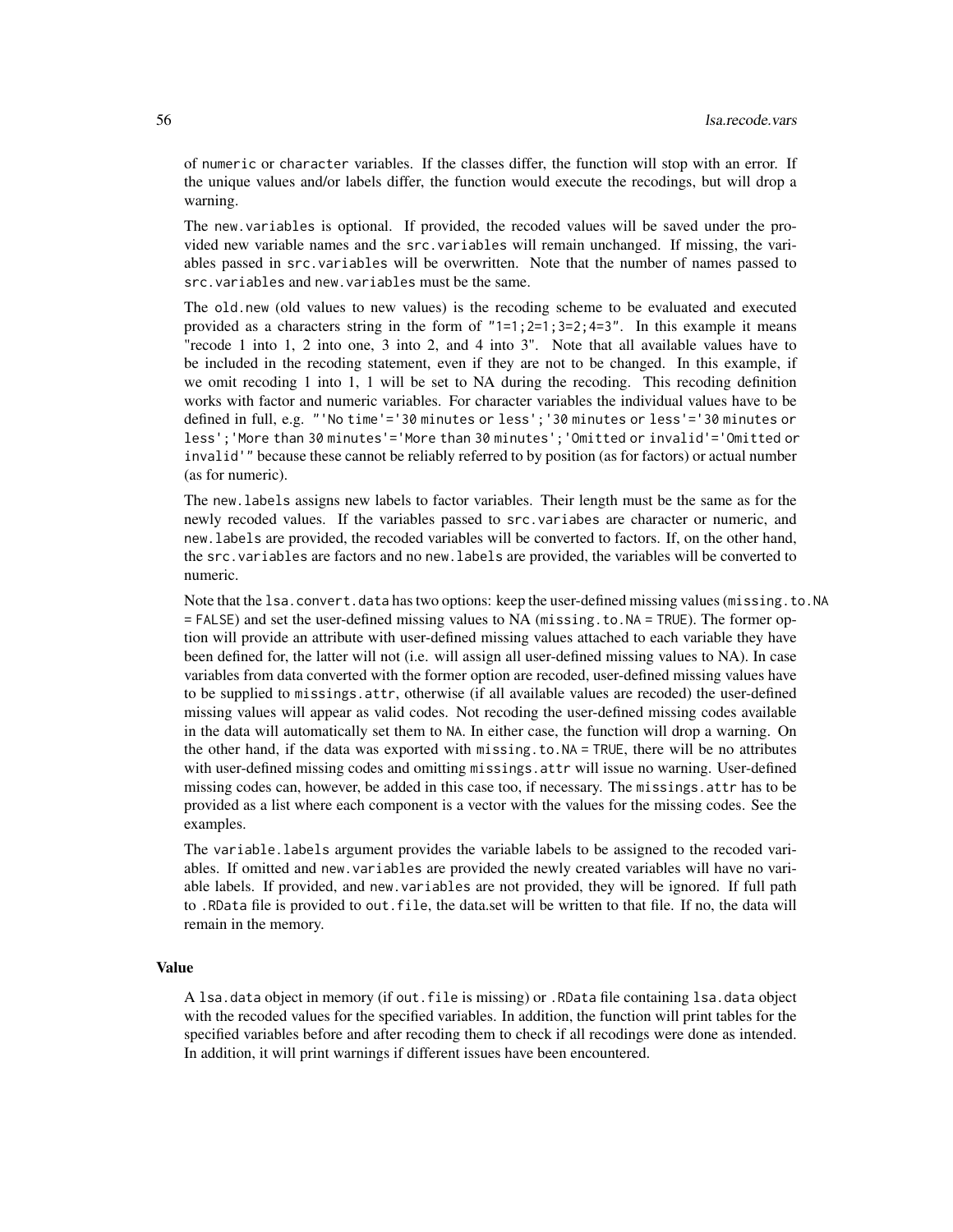#### <span id="page-56-0"></span>lsa.recode.vars 57

#### See Also

[lsa.convert.data](#page-14-1), [lsa.vars.dict](#page-57-1)

## Examples

```
# Recode PIRLS 2016 student variables "ASBG10A" (How much time do you spend using a computer or
# tablet to do these activities for your schoolwork on a normal school day? Finding and reading
# information) and "ASBG10B" (How much time do you spend using a computer or tablet to do these
# activities for your schoolwork on a normal school day? Preparing reports and presentations).
# Both variables are factors, the original valid values (1 - "No time",
# 2 - "30 minutes or less", 3 - "More than 30 minutes") are recoded to
# 1 - "No time or 30 minutes" and 2 - "More than 30 minutes", collapsing the first two.
# The missing value "Omitted or invalid" which originally appears as 4th has to be recoded to
# 3rd. The "Omitted or invalid" is assigned as user-defined missing value for both variables.
# The data is saved on disk as a new data set.
## Not run:
lsa.recode.vars(data.file = "C:/temp/test.RData", src.variables = c("ASBG10A", "ASBG10B"),
new.variables = c("ASBG10A_rec", "ASBG10B_rec"),
variable.labels = c("Recoded ASBG10A", "Recoded ASBG10B"),
old.new = "1=1;2=1;3=2;4=3",
new.labels = c("No time or 30 minutes", "More than 30 minutes", "Omitted or invalid"),
missings.attr = list("Omitted or invalid", "Omitted or invalid"),
out.file = "C:/temp/test_new.RData")
```

```
## End(Not run)
```

```
# Similar to the above, recode PIRLS 2016 student variables "ASBG10A" and "ASBG10B", this time
# leaving the original categories (1 - "No time", 2 - "30 minutes or less",
# 3 - "More than 30 minutes") as they are, but changing the user-defined missing values
# definition (1 - "No time" becomes user-defined missing).
# The recoded data remains in the memory.
## Not run:
lsa.recode.vars(data.file = "C:/temp/test.RData", src.variables = c("ASBG10A", "ASBG10B"),
new.variables = c("ASBG10A_rec", "ASBG10B_rec"),
variable.labels = c("Recoded ASBG10A", "Recoded ASBG10B"), old.new = "1=1;2=2;3=3;4=4",
new.labels = c("No time", "30 minutes or less", "More than 30 minutes", "Omitted or invalid"),
missings.attr = list(c("No time", "Omitted or invalid"), c("No time", "Omitted or invalid")))
```

```
## End(Not run)
```

```
# Similar to the first example, this time overwriting the original variables. The first valid
# value (1 - "No time") is set to NA (note that no new value and factor level is provided for
# it in "new.labels"), the rest of the values are redefined, so the factor starts from 1,
# as it always does in R.
## Not run:
lsa.recode.vars(data.file = "C:/temp/test.RData", src.variables = c("ASBG10A", "ASBG10B"),
variable.labels = c("Recoded ASBG10A", "Recoded ASBG10B"), old.new = "2=1;3=2;4=3",
new.labels = c("30 minutes or less", "More than 30 minutes", "Omitted or invalid"),
missings.attr = list("Omitted or invalid"),
out.file = "C:/temp/test_new.RData")
```
## End(Not run)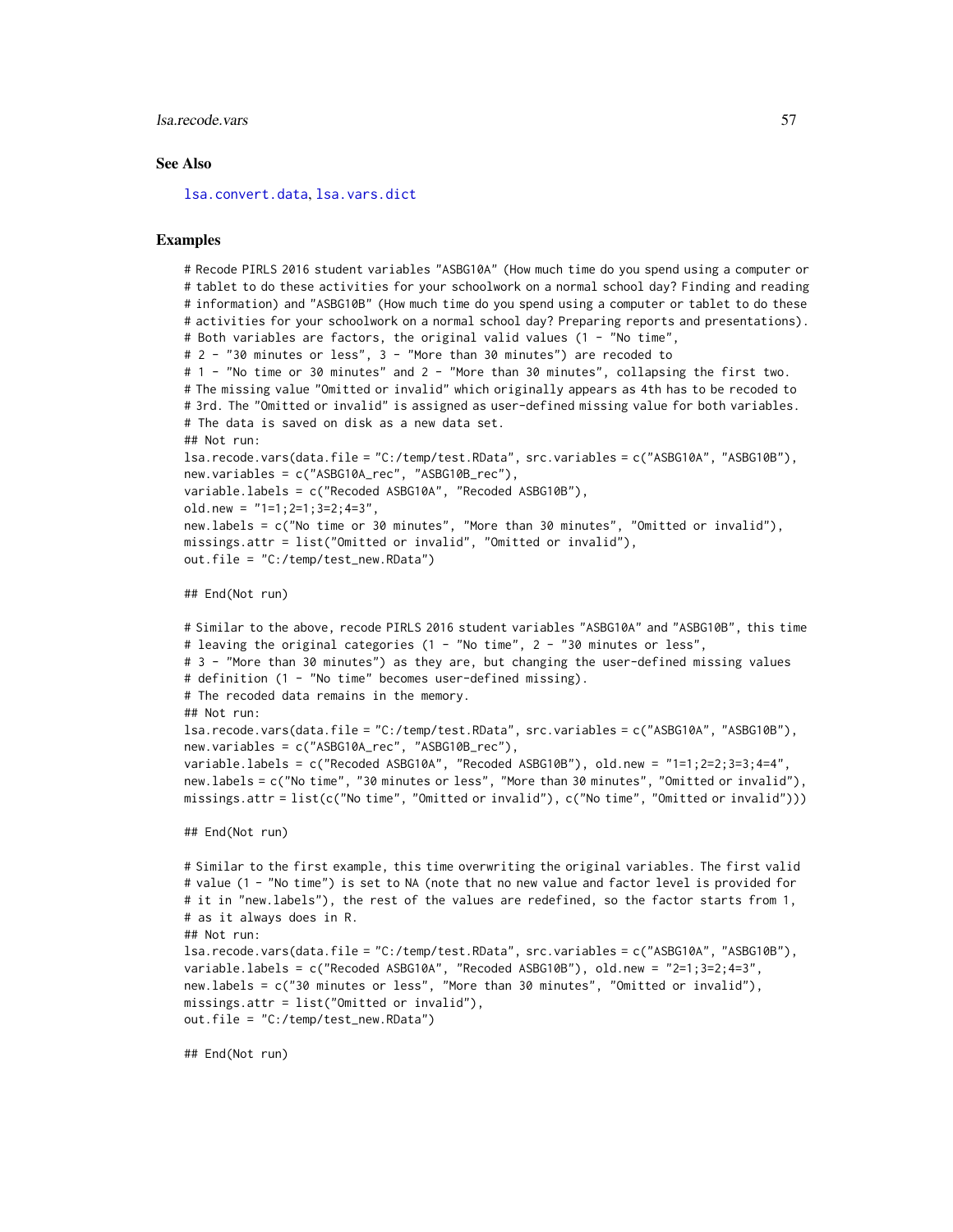# The databases rarely contain character variables and the numeric variables have too many # unique values to be recoded using the function. The following two examples are just for # demonstration purpose on how to recode character and numeric variables.

```
# Convert the "ASBG04" (number of books at home) from ePIRLS 2016 to numeric and recode the
# values of the new variable, collapsing the first two and the last two valid values.
# The data remains in the memory.
## Not run:
load("/tmp/test.RData")
test[ , ASBG04NUM := as.numeric(ASBG04)]
table(test[ , ASBG04NUM])
lsa.recode.vars(data.object = test, src.variables = "ASBG04NUM",
old.new = "1=1;2=1;3=2;4=3;5=3;6=4",
missings.attr = list("Omitted or invalid" = 4))
```

```
# Similar to the above, this time converting "ASBG03" to character, collapsing its categories
# of frequency of using the test language at home to two ("Always or almost always" and
# "Sometimes or never").
\dontrun{
load("/tmp/test.RData")
test[ , ASBG03CHAR := as.character(ASBG03)]
table(test[ , ASBG03CHAR])
# Add the lines together to be able to run the following
lsa.recode.vars(data.object = test, src.variables = "ASBG03CHAR",
old.new = "'I always speak <language of test> at home'='Always or almost always';
'I almost always speak <language of test> at home'='Always or almost always';
'I sometimes speak <language of test> and sometimes speak another language at home'=
'Sometimes or never';'I never speak <language of test> at home'='Sometimes or never';
'Omitted or invalid'='Omitted or invalid'",
missings.attr = list("Omitted or invalid"))
}
```
## End(Not run)

<span id="page-57-1"></span>lsa.vars.dict *Produce dictionary for large-scale assessments data variables*

#### **Description**

Utility function to display dictionaries of variables from data sets containing objects of class 1sa.data.

#### Usage

```
lsa.vars.dict(
  data.file,
  data.object,
  var.names,
 out.file,
  open.out.file = FALSE
)
```
<span id="page-57-0"></span>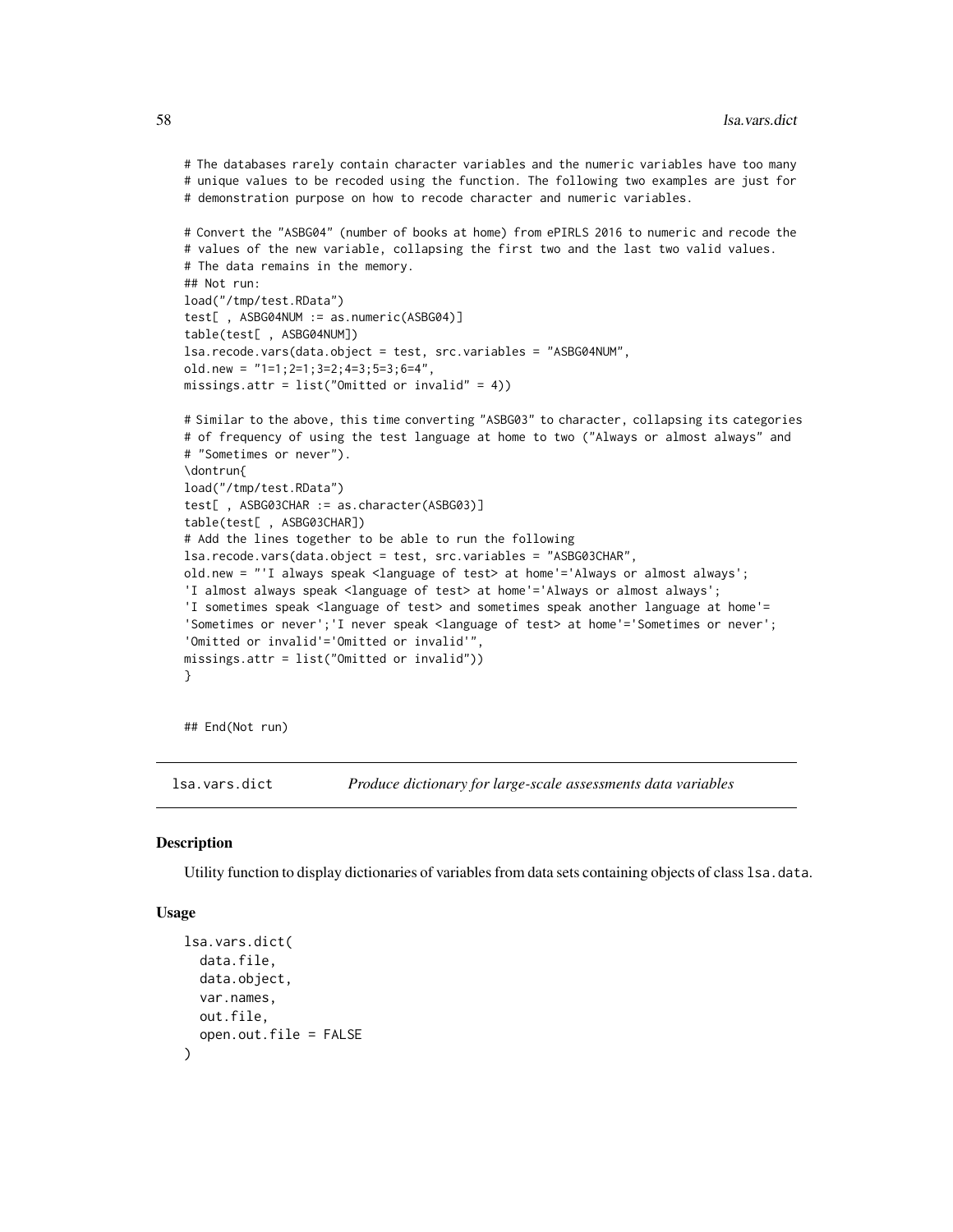#### <span id="page-58-0"></span>lsa.vars.dict 59

#### **Arguments**

| data.file     | Full path to the . RData file containing 1sa. data object. Either this or data. object<br>shall be specified, but not both. See details. |
|---------------|------------------------------------------------------------------------------------------------------------------------------------------|
| data.object   | The object in the memory containing 1sa. data object. Either this or data. file<br>shall be specified, but not both. See details.        |
| var.names     | Vector of variable names whose dictionaries shall be produced. See details.                                                              |
| out.file      | Optional, full path to a . txt file where the dictionaries shall be saved, if needed.<br>See details.                                    |
| open.out.file | Optional, if file path is provided to out file shall the produced file be open<br>after the file is written?                             |

# Details

Either data. file or data. object shall be provided as source of data. If both of them are provided, the function will stop with an error message.

If var.names are not provided, then the function will produce dictionaries for all variables in the file/object.

The function will print the dictionaries on the screen. If these need to be saved to a file for further reference as well, a full path to the . txt file shall be provided. If the file exists, it will be overwritten. If the file name is provided to out.  $file$  and open.out.  $file = TRUE$ , it will be automatically open in the default text editor after being written.

#### Value

The dictionaries for the variables in var.names will be printed as tables on the screen. For each variable the dictionaries contain the variable name, the variable class, the variable label, unique variable values (see below) and the user-defined missing values (if any).

The unique values' representation will depend on the variable class. If the variable is a factor, the factor levels will be displayed. If the variable is numeric or character, the unique values will be printed up to the sixth one.

The user-defined missing values for factor variables will be as text strings. For the numeric variables these will be integers, followed by their labels in brackets.

If a full file path is provided to the out.file, the same output will be written to a .txt file with a text on top which data file/object was used.

#### See Also

[lsa.convert.data](#page-14-1), [lsa.recode.vars](#page-53-1)

# Examples

# Display and write to file the dictionaries for multiple factor and numeric variables using # PIRLS 2016 file with teacher and student data from several countries and open the file after # it has been written to the disk. ## Not run: lsa.vars.dict(data.file = "C:/temp/test.RData", var.names = c("ASBG10A", "ASBG10B", "ASBG05A",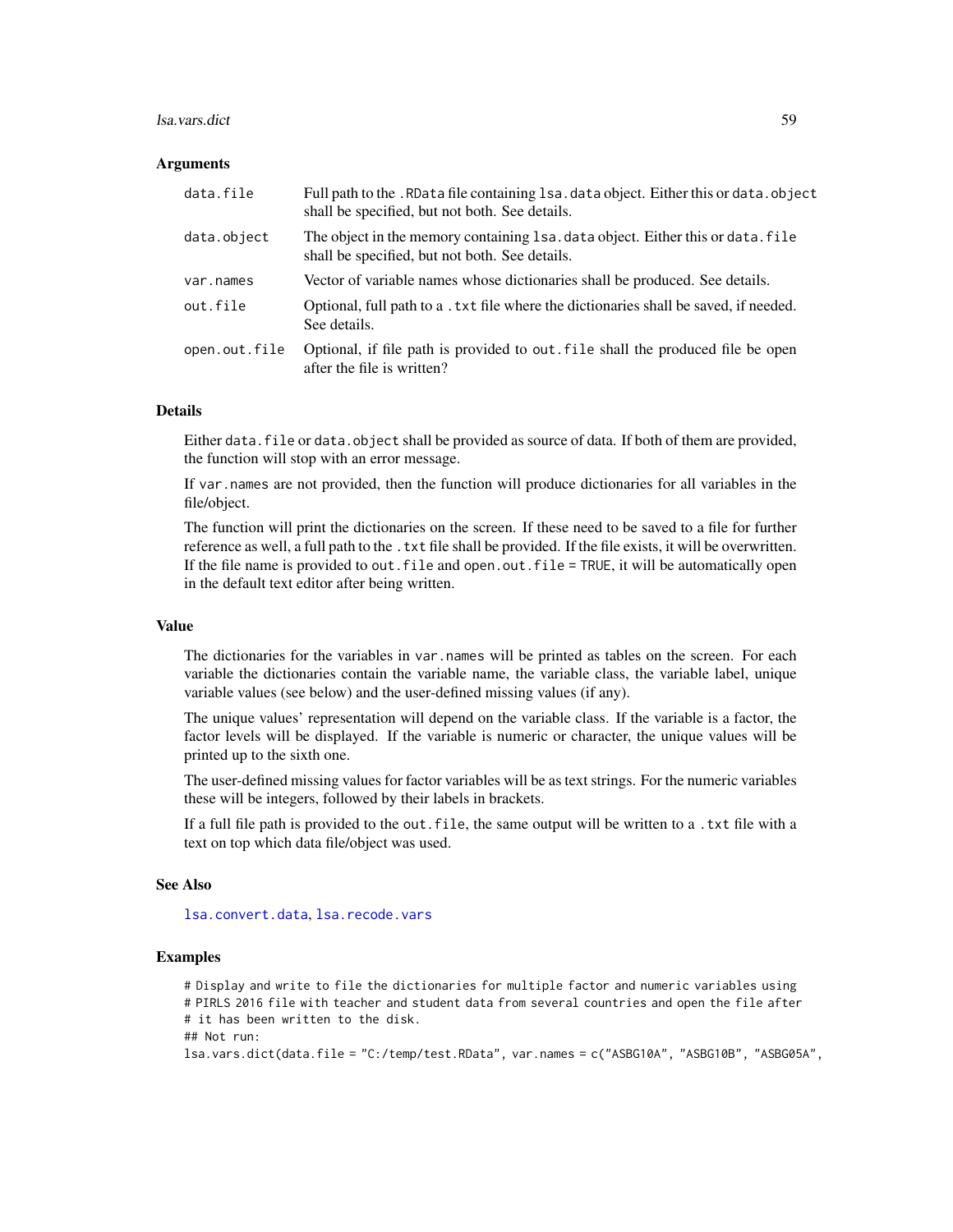```
"ASBG05B", "ASBG05C", "ASBG05D", "ASBG05E", "ASBG05F", "ASBG05G", "ASBG05H", "ASBG06",
"ASBG07A", "ASBG07B", "ASBG08", "ATBG05BA", "ATBG05BB", "ATBG05BC", "ATBG05BD"),
out.file = "C:/temp/dict.txt", open.out.file = TRUE)
## End(Not run)
## Not run:
lsa.vars.dict(data.object = test, var.names = c("ASBG10A", "ASBG10B", "ASBG05A", "ASBG05B",
"ASBG05C", "ASBG05D", "ASBG05E", "ASBG05F", "ASBG05G", "ASBG05H","ASBG06", "ASBG07A",
"ASBG07B", "ASBG08", "ATBG05BA", "ATBG05BB", "ATBG05BC", "ATBG05BD"),
out.file = "C:/temp/dict.txt", open.out.file = TRUE)
## End(Not run)
```
RALSA *R Analyzer for Large-Scale Assessments (RALSA)*

#### Description

The RALSA package provides functionality for analyzing data from large-scale assessments and surveys which use complex sampling and assessment design. Such (international) assessments and surveys are TIMSS, PIRLS and PISA, for example.

The sampling (complex sampling design) in large-scale assessments and surveys is multistage with probability proportional to the size of the (primary) sampling units (usually schools), i.e. with unequal probabilities of selection. Thus, all weights assigned to the individual respondents reflect these unequal probabilities. This is quite different from the usual simple or systematic random sampling. Different modifications of Jackknife Repeated Replication (JRR, with full or half replication) or Balanced Repeated Replication (BRR) are used in different studies to compute the standard errors of the population estimates. The proficiency test scores (complex assessment design) is applied to cope with practical issues. No respondent takes all test items, but the items are distributed across multiple test item blocks and the blocks are rotated across multiple assessment booklets, each respondent taking one booklet only. As a consequence, no respondent receives a single test score, but five (or even 10) separate test scores (called "plausible values" or PVs) resulting from multiple imputation technique where the missing by design responses are imputed. As a consequence of the complex sampling and assessment designs, each estimate has to be computed with each JRR or BRR weight and each PV (this can take up to 781 computations per estimate per group per country, depending on the study), then summarized to compute the final estimate, its sampling and imputation variance, and the final standard error.

RALSA provides data preparation and analysis functions which take into account the complex sampling and assessment design of the studies. Each study has its a different implementation of the complex sampling and assessment designs and RALSA handles these and implements the corresponding computational procedure.

## Studies

Currently, RALSA works with data from all cycles of the the following studies: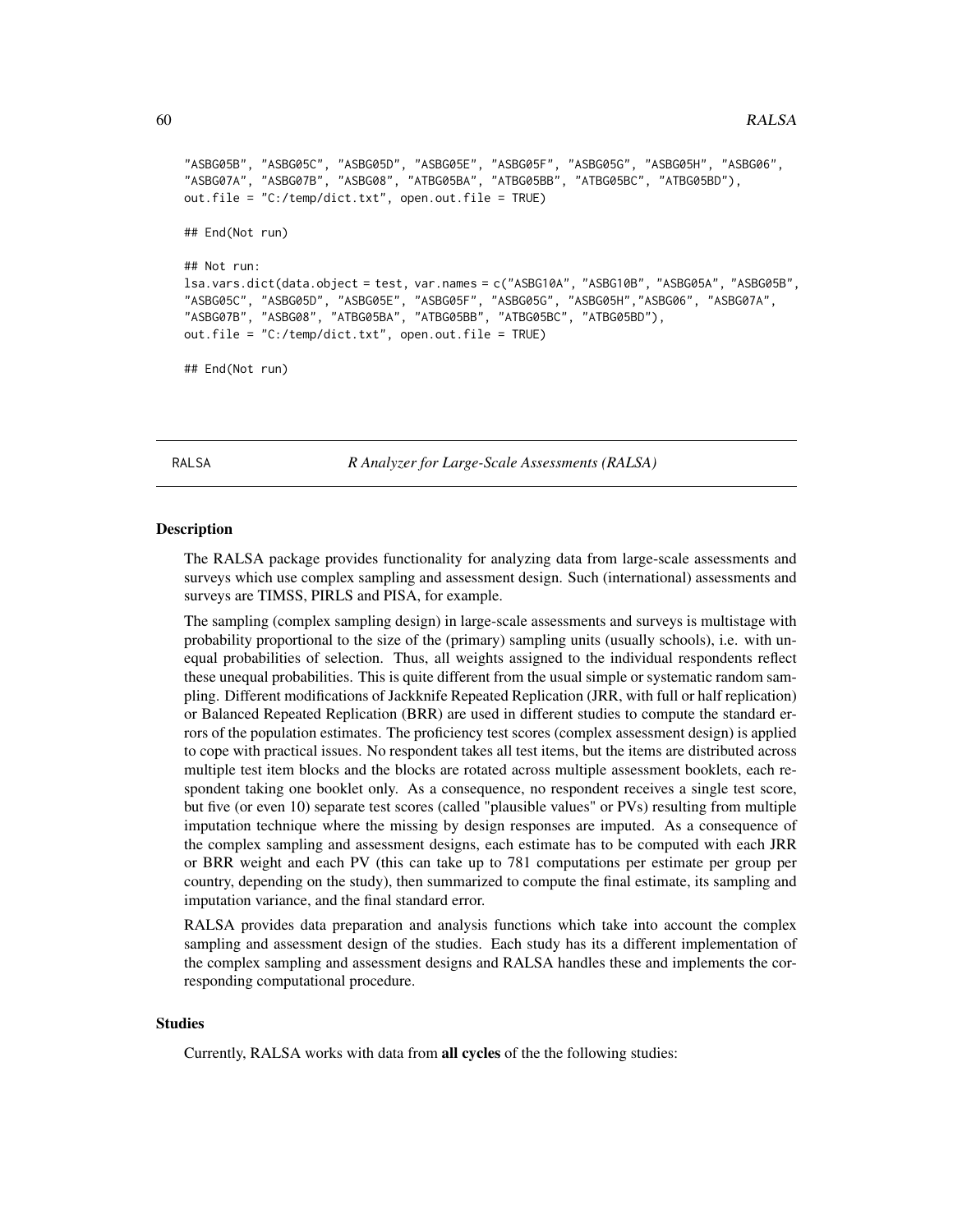- IEA CivED;
- IEA ICCS;
- IEA ICILS;
- IEA RLII;
- IEA PIRLS (including PIRLS Literacy and ePIRLS);
- IEA TIMSS (including TIMSS Numeracy, eTIMSS);
- IEA TiPi (TIMSS and PIRLS joint study);
- IEA TIMSS Advanced;
- IEA SITES;
- IEA TEDS-M;
- IEA REDS;
- OECD PISA;
- OECD PISA for Development;
- OECD TALIS; and
- OECD TALIS Starting Strong Survey (a.k.a. TALIS 3S).

More studies (national international) will be added in future.

#### Functions

Currently, RALSA provides the following functionality:

- Data preparation functions prepare data for analysis
	- lsa.convert.data The studies provide their data in SPSS and SAS format. In addition, PISA cycles prior to 2015 provide the data in .TXT format, along with their SPSS and SAS import syntax files. This function takes the originally provided SPSS data (or .TXT, along with the import syntaxes) files and converts them into native .RData files. It also adds variable labels, user-defined missing codes (if requested) and identifiers of the study, cycle, and respondent types (i.e. student, parent, teacher, school principal).
	- lsa.select.countries.PISA Utility function to select countries' data from a converted PISA file and save them as a new file or assign them to an object in memory. This makes it more convenient to work with PISA data files which contain data from all countries per respondent type.
	- lsa.merge.data The studies provide data from different respondents (i.e. student, parent, teacher, school principal) which are sampled hierarchically (e.g. students are nested in classes, classes are nested in schools and taught by teachers) and linked between each other. The files in the databases are provided separately per country and respondent type. This function merges data sets from different respondents and/or countries assuring the links between the different types of respondents (i.e. linking students only to principals' data only for their school and to the teachers who teach them). This function merges data for all studies, except for PISA where the structure of the files does not allow (for now) merging data from different respondent types.
	- lsa.vars.dict Prints and/or saves variable dictionaries in a file. Convenient when need to know the structure of the variables of interest.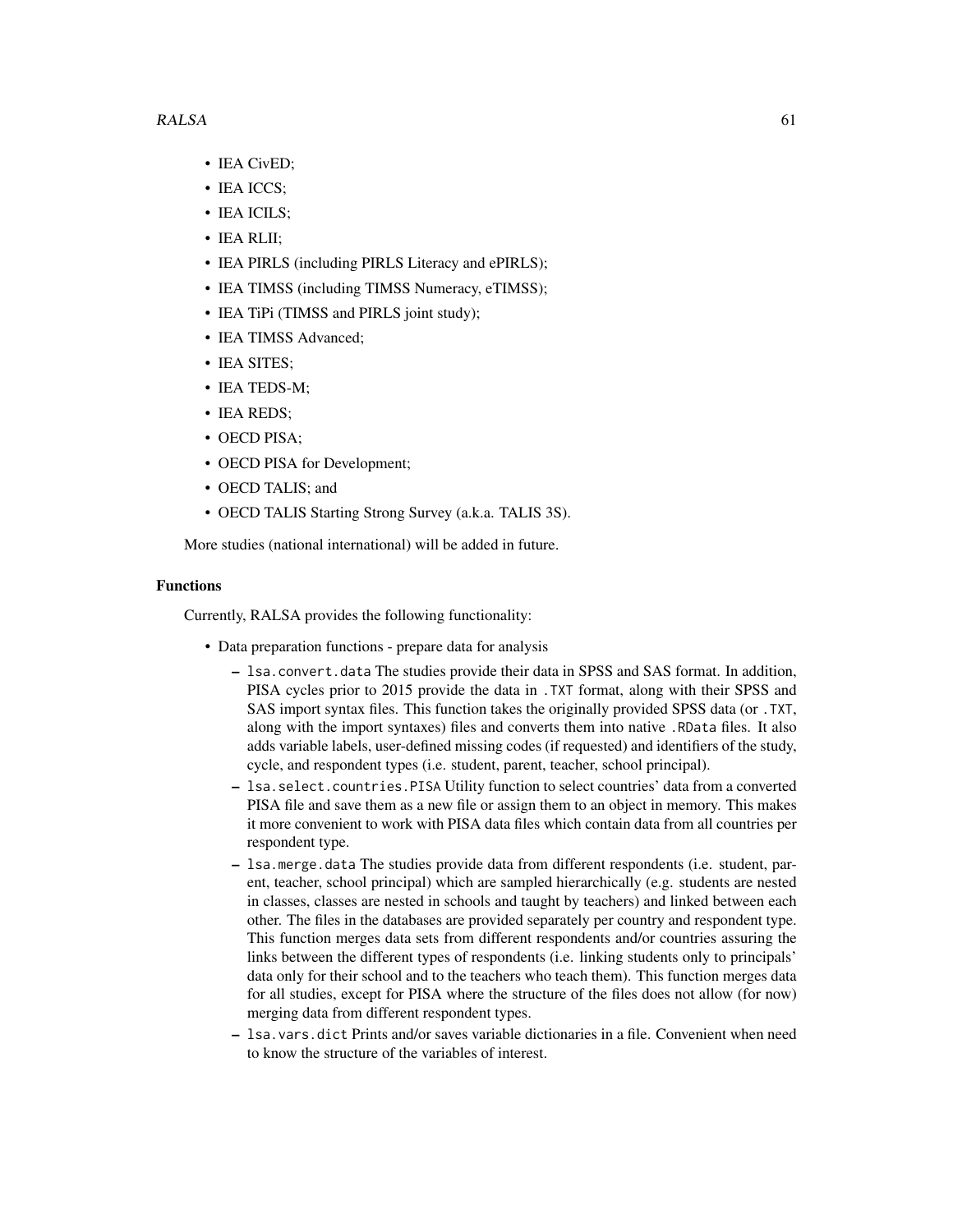- lsa.data.diag Helper function for quick frequency (for categorical variables) and descriptive (continuous variables) tables (weighted or unweighted). These can serve for initial exploration of the data and elaborating hypotheses. Not intended for actual analysis.
- lsa.recode.vars Recodes variables from large-scale assessments taking care of the user-defined missing values. Convenient for collapsing categories or changing their order.
- Analysis functions estimates are on population level, taking into account the complex sampling and assessment design
	- lsa.pcts.means Computes percentages of respondents and means (arithmetic average, median or mode) for continuous variables within groups
	- lsa.prctls Computes percentiles of continuous variables within groups
	- lsa.bench Computes percentages of respondents reaching or surpassing benchmarks of achievement
	- lsa.crosstabs Crosstabulations with Rao-Scott first- and second-order chi-square adiustments
	- lsa.corr Computes correlations between variables (Pearson or Spearman)
	- lsa.lin.reg Computes linear regression with or without contrast coding of categorical variables
	- lsa.bin.log.reg Computes binary logistic regression with or without contrast coding of categorical variables

The lsa.pcts.means, lsa.prctls and lsa.bench also have the option to produce graphs from the estimates.

More studies and analysis types will be added in future, and the existing ones will be updated, adding more features.

RALSA also has a Graphical User Interface (GUI) for the less technical users. The GUI incorporates all aspects of the data preparation and analysis functions.

### References

Here are the two articles presenting the package and it's technical details:

Mirazchiyski, P.V. (2021). RALSA: The R analyzer for large-scale assessments. *Large-scale Assess Educ 9*(21), 1-24. https://doi.org/10.1186/s40536-021-00114-4

Mirazchiyski, P. V. (2021). RALSA: Design and Implementation. *Psych, 3*(2), 233-248. https://doi.org/10.3390/psych3020018

Here is a list of selected references related to some of the studies' design, relevant to their latest cycles:

Foy, P., & LaRoche, S. (2017). Estimating Standard Errors in the PIRLS 2016 Results. In M. O. Martin, I. V. S. Mullis, & M. Hooper (Eds.), *Methods and Procedures in PIRLS 2016* (p. 4.1-4.22). Lynch School of Education, Boston College.

Foy, P., & Yin, L. (2016). TIMSS 2015 Achievement Scaling Methodology. In M. O. Martin, I. V. S. Mullis, & M. Hooper (Eds.), *Methods and Procedures in TIMSS 2015* (p. 13.1-13.62). TIMSS & PIRLS International Study Center.

LaRoche, S., Joncas, M., & Foy, P. (2016). Sample Design in TIMSS 2015. In M. O. Martin, I. V. S. Mullis, & M. Hooper (Eds.), *Methods and Procedures in TIMSS 2015* (p. 3.1-3.37). TIMSS & PIRLS International Study Center.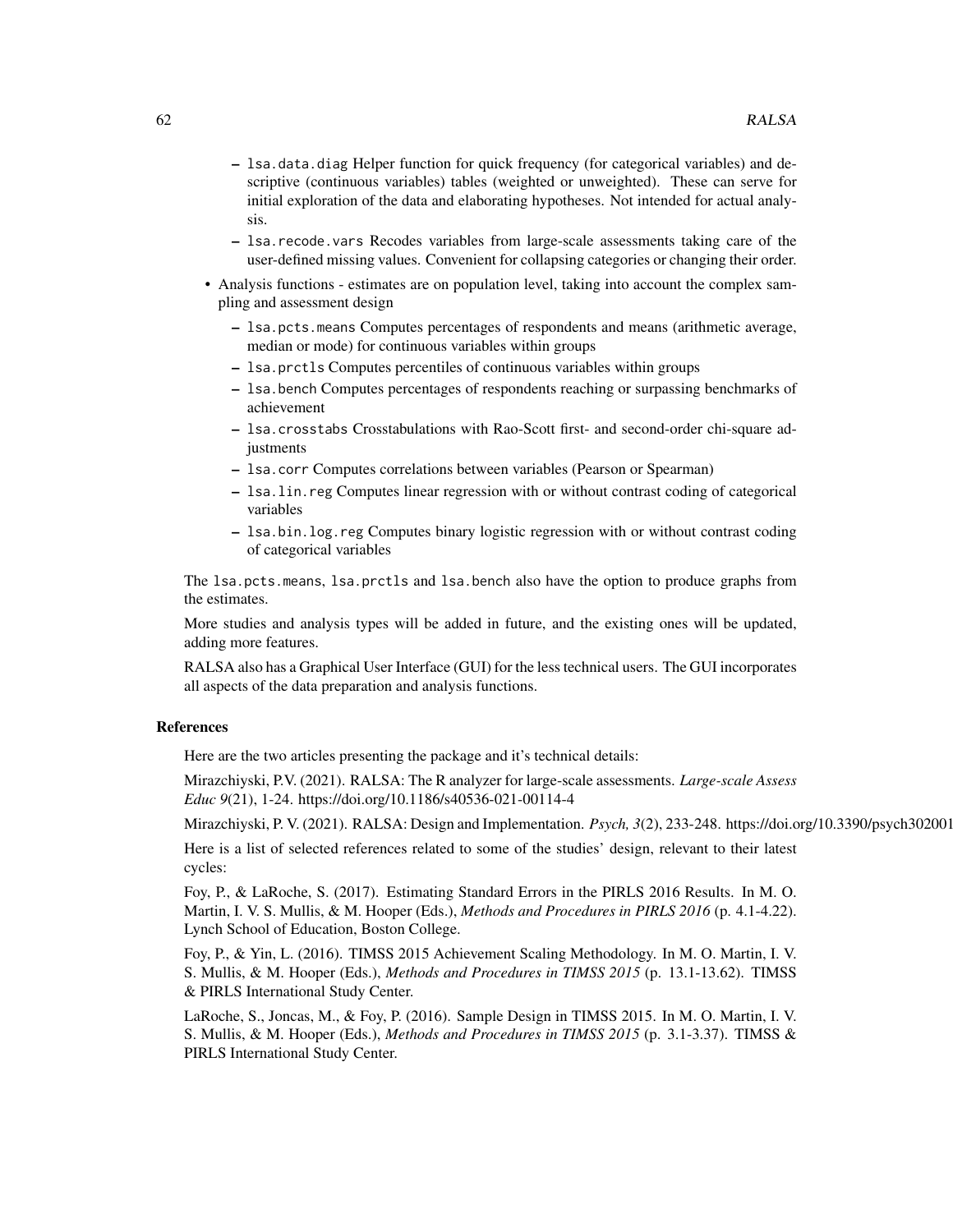#### <span id="page-62-0"></span>ralsaGUI 63

OECD. (in press). *PISA 2018 Technical Report*. OECD.

Rutkowski, L., Gonzalez, E., Joncas, M., & von Davier, M. (2010). International Large-Scale Assessment Data: Issues in Secondary Analysis and Reporting. *Educational Researcher, 39*(2), 142-151.

Rutkowski, L., Rutkowski, D., & von Davier, M. (2014). A Brief Introduction to Modern International Large-Scale Assessment. In L. Rutkowski, M. von Davier, & D. Rutkowski (Eds.), *Handbook of International Large-Scale Assessments: Background, Technical Issues, and Methods of Data Analysis* (pp. 3-10). CRC Press.

ralsaGUI *Start RALSA's Graphical User Interface (GUI)*

# Description

Starts the GUI. The GUI contains elements for each parameter of each function (data preparation or analysis).

#### Usage

ralsaGUI()